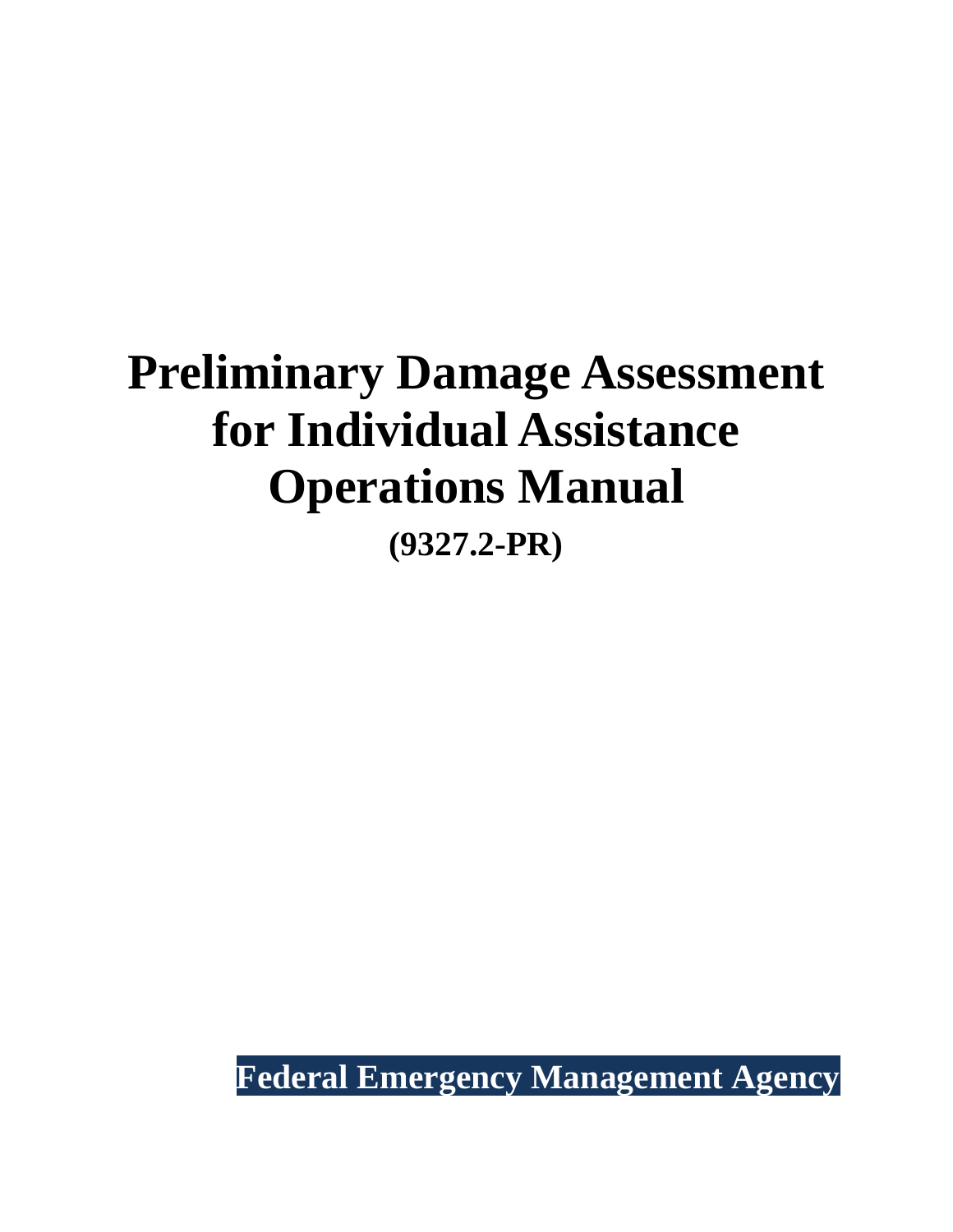# **Table of Contents**

| I.               |  |
|------------------|--|
| II.              |  |
| A.               |  |
| <b>B.</b>        |  |
| C.               |  |
| D.               |  |
| E.               |  |
| Ш.               |  |
| $\mathbf{A}$ .   |  |
| <b>B.</b>        |  |
| 1.               |  |
| 2.               |  |
| C.               |  |
| 1.               |  |
| 2.               |  |
| 3.               |  |
| $\overline{4}$ . |  |
| 5.               |  |
| 6.               |  |
| 7.               |  |
| 8.               |  |
| D.               |  |
| $\overline{1}$ . |  |
| 2.               |  |
| 3.               |  |
| 4.               |  |
| 5.               |  |
| 6.               |  |
| Е.               |  |
| IV.              |  |
| A.               |  |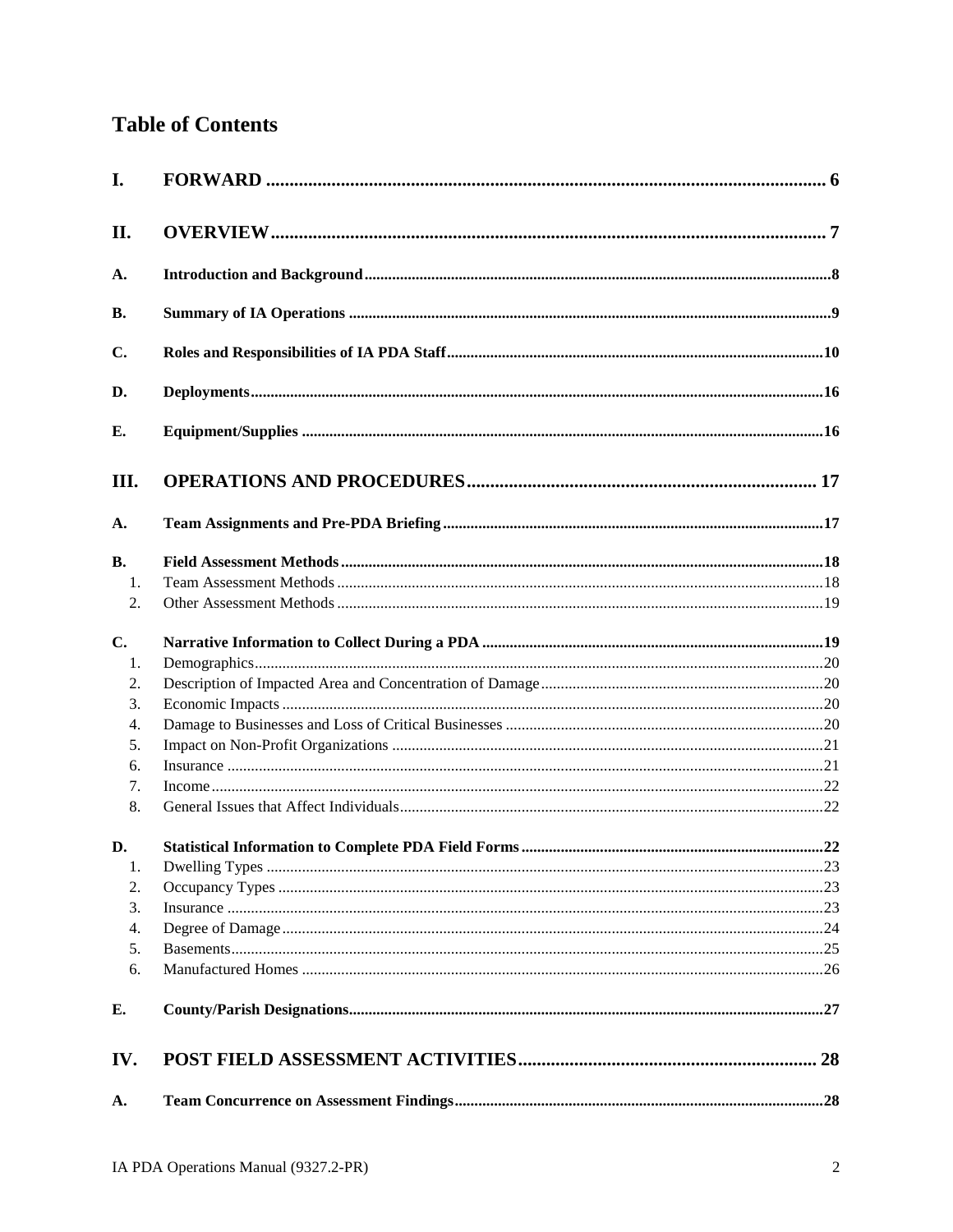| $\mathbf{C}$ .   |                                                         |  |
|------------------|---------------------------------------------------------|--|
| V.               |                                                         |  |
| A.               |                                                         |  |
| <b>B.</b>        |                                                         |  |
| C.               |                                                         |  |
| 1.               |                                                         |  |
| 2.               |                                                         |  |
| 3.               |                                                         |  |
| 4.               |                                                         |  |
| 5.               |                                                         |  |
| D.               |                                                         |  |
| VI.              |                                                         |  |
| A.               |                                                         |  |
| <b>B.</b>        |                                                         |  |
| C.               |                                                         |  |
| D.               |                                                         |  |
| 1.               |                                                         |  |
| 2.               |                                                         |  |
| 3.               |                                                         |  |
| $\overline{4}$ . |                                                         |  |
| 5.               |                                                         |  |
| 6.               |                                                         |  |
| E.               |                                                         |  |
| 1.               |                                                         |  |
| 2.               |                                                         |  |
| 3.               |                                                         |  |
| 4.               |                                                         |  |
| VII.             |                                                         |  |
| VIII.            | <b>APPENDIX B - INSTRUCTIONS FOR PDA FIELD FORMS 41</b> |  |
| A.               |                                                         |  |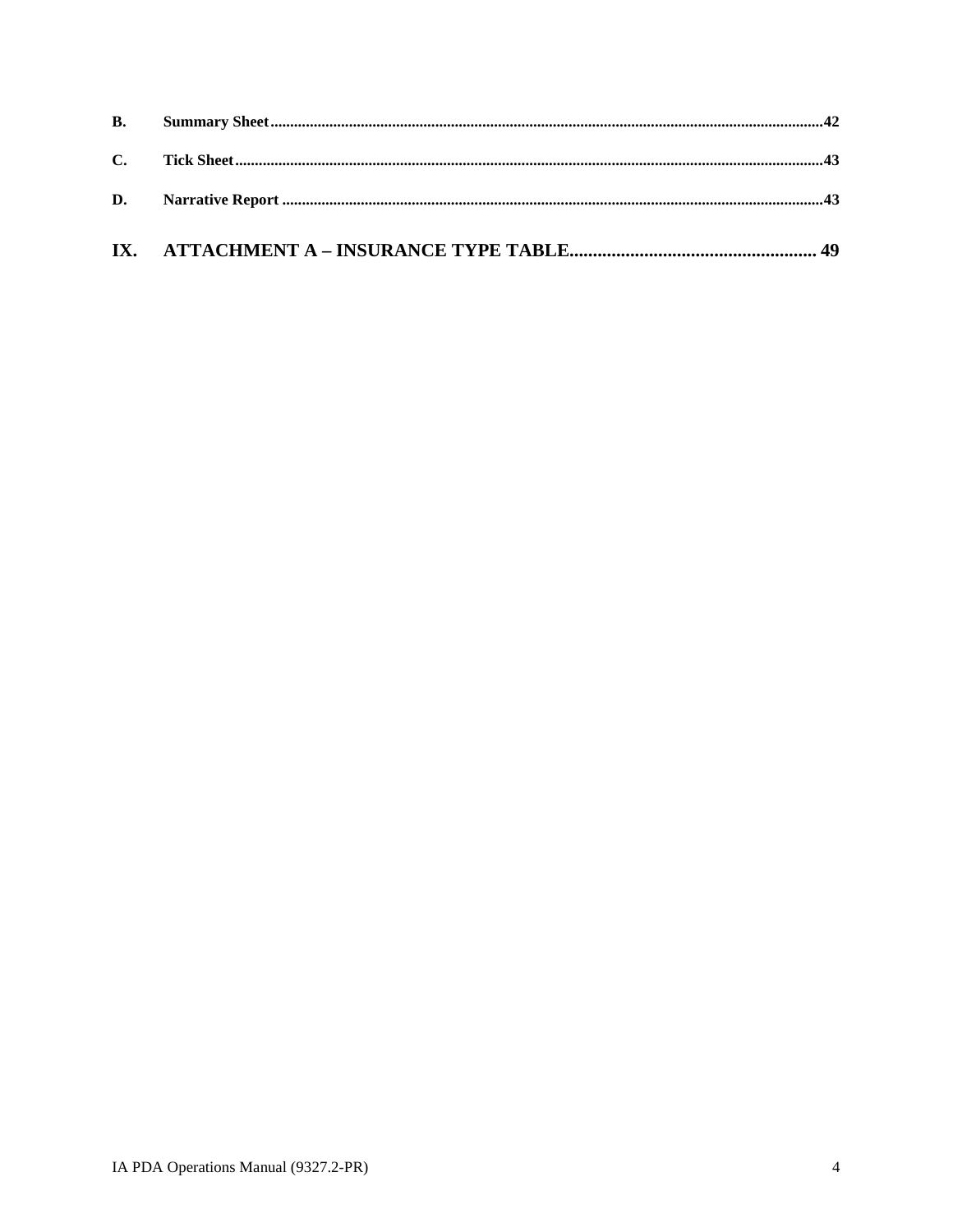The Department of Homeland Security's Federal Emergency Management Agency (FEMA) has developed four levels of operational guidance for use by emergency teams and other personnel involved in conducting or supporting disaster operations. This document corresponds to the level highlighted in bold italics

Level 1 - Overview: A brief concept summary of a disaster-related function, team, or capability.

#### *Level 2 - Standard Operating Procedures (SOP) or Operations Manual: A complete reference document, detailing the procedures for performing a single function (Standard Operating Procedure), or a number of interdependent functions (Ops Manual).*

Level 3 - Field Operations Guide (FOG): A durable pocket or desk guide, containing essential nuts-and-bolts information needed to perform specific assignments or functions.

Level 4 - Job Aid: A checklist or other aid for job performance or job training.

This document is consistent with and supports the current plans and procedures of the National Response Framework (NRF) and the National Disaster Recovery Framework (NDRF) for implementation of the Robert T. Stafford Disaster Relief and Emergency Assistance Act, as amended, 42 U.S.C. § 5121 *et seq*. and its implementing regulations in Title 44, Chapter I of the Code of Federal Regulations (CFR) Emergency Management and Assistance.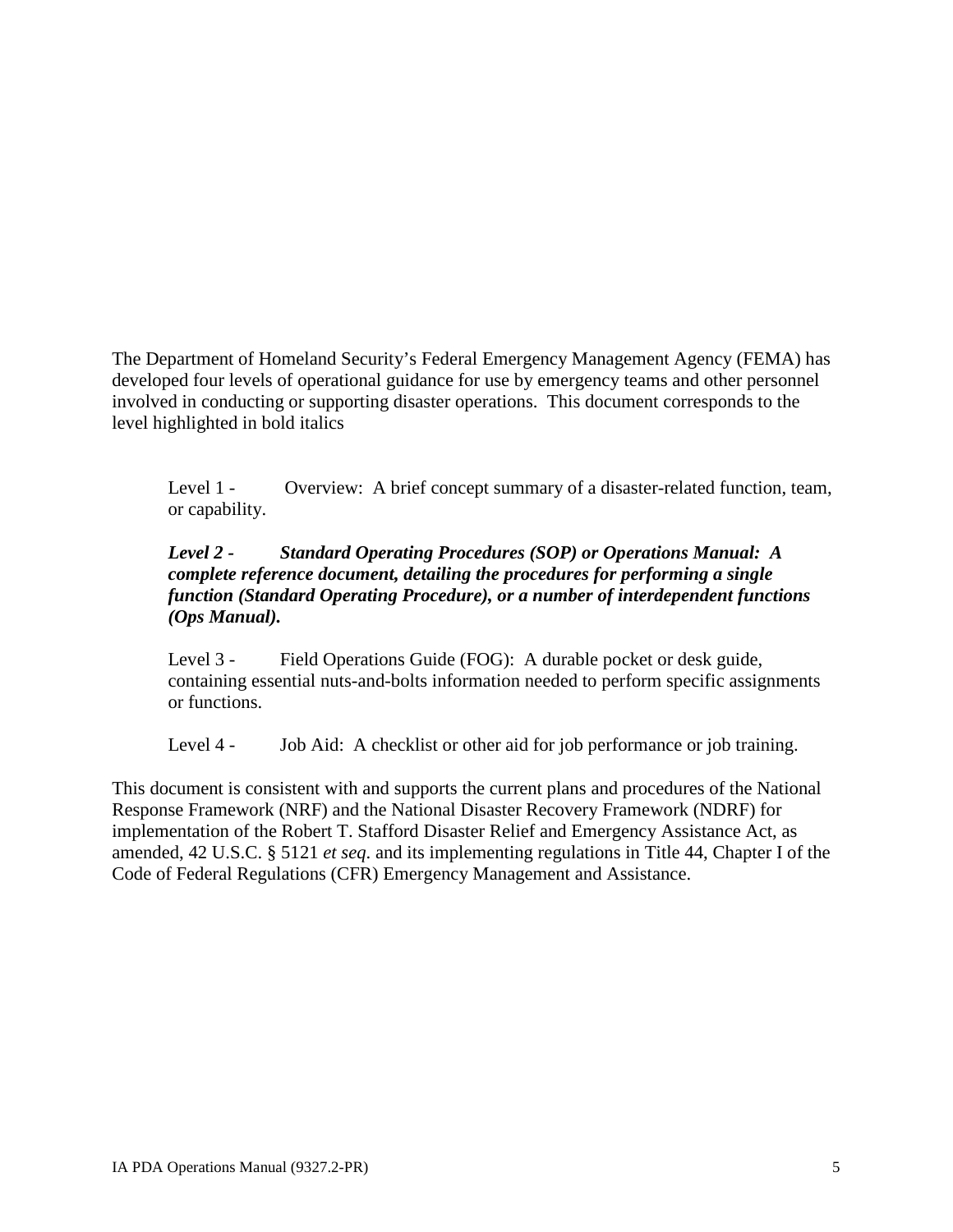# <span id="page-5-0"></span>**I. Forward**

This manual was developed to create uniform procedures for performing Individual Assistance (IA) Preliminary Damage Assessments (PDAs), nationwide, in response to an impacted State's request. Establishing guidelines for PDA procedures ensures that regardless of the location, type of disaster, or FEMA Regional Office involved, the assessment of damages will be consistent, thorough, and well-coordinated.

This manual was prepared and reviewed by FEMA Regional staff, in collaboration with State, Tribal, and local government representatives with extensive field experience in performing PDAs. It incorporates procedures developed and used by individual Regional offices in the course of conducting PDAs throughout the United States in a variety of disasters over a period of years and reflects FEMA's extensive experience working with State, Tribal, and local governments. FEMA also published this manual for a 30-day public comment period beginning October 13, 2011 (76 FR 6328), and conducted direct outreach to Tribal representatives. This manual incorporates the comments received.

In addition to ensuring the uniformity of damage assessments nationwide, the procedures in this manual have been designed to support ongoing initiatives. During the summer of 2010, FEMA initiated a work group to improve the IA PDA process. As part of the improvement plan, which will be piloted during 2012, FEMA will leverage new technologies and develop additional training tools to establish a nationally credentialed damage assessment workforce. The improvement plan includes the creation of a repository of historical damage assessment information to forecast the potential impact of disasters and the resulting unmet needs of individuals, businesses, the public sector, and the community as a whole.

It is important to note that while only States may request a declaration, damage may occur on Tribal lands or territories. When this manual refers to local government, that term includes Indian Tribal governments. Specific guidance on conducting PDAs on territorial and Tribal land is included in this manual.

This manual is effective July 18, 2012, and supersedes FEMA Manual 9327.1 PR, PDA for IA Operations Manual, April 2005, and will be reviewed every two years.

Questions and inquiries related to this manual are welcomed and should be addressed to the Individual Assistance Division, Recovery Directorate, 500 C Street, SW, Washington, DC, 20472-3100, email [FEMA-IA-POLICY@fema.dhs.gov](mailto:FEMA-IA-POLICY@fema.dhs.gov) or by phone (202) 212-1000.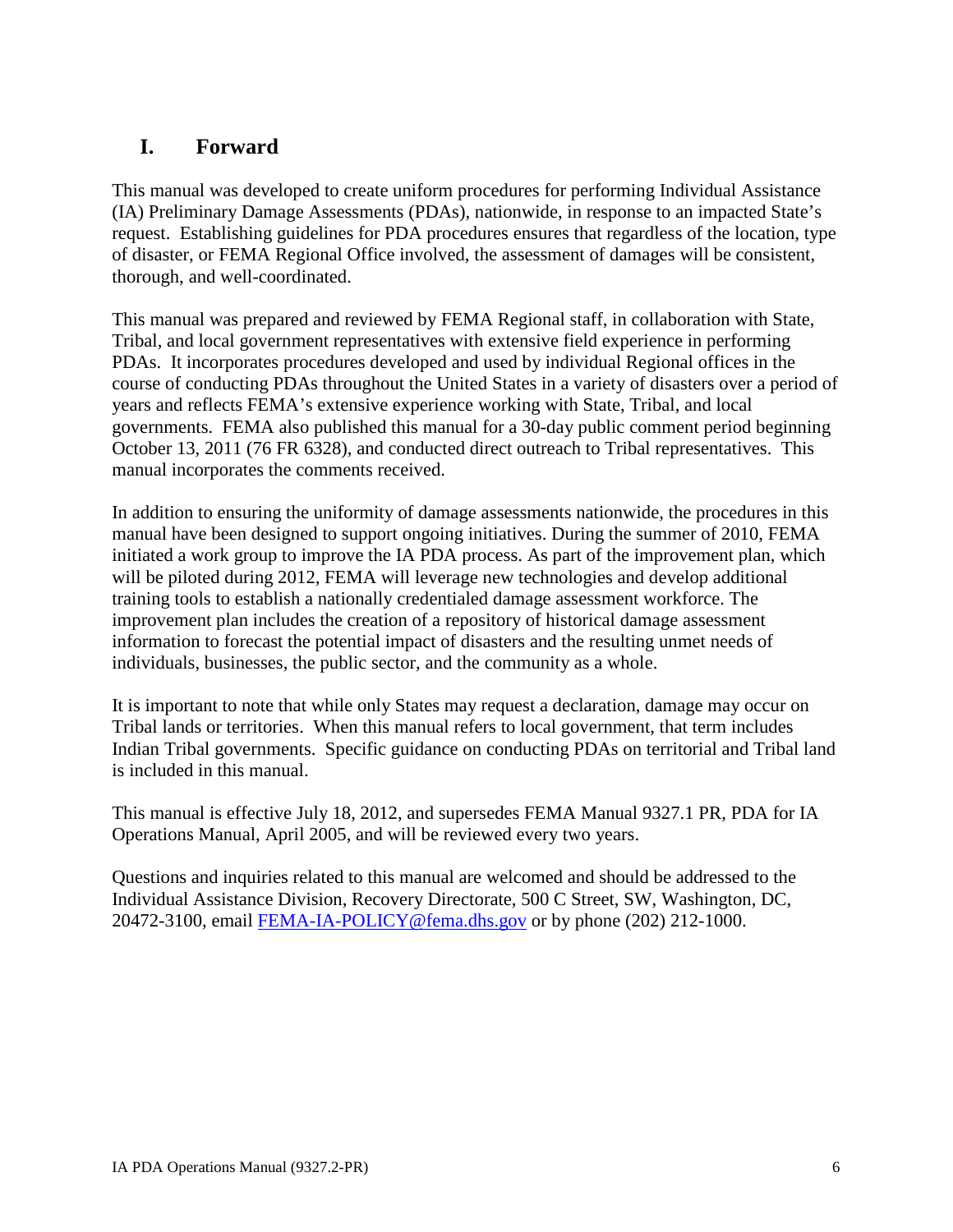# <span id="page-6-0"></span>**II. Overview**

The primary purpose for conducting Individual Assistance (IA) Preliminary Damage Assessments (PDAs) is to identify the impact, type and extent of disaster damages and to determine the impact on individuals and communities while identifying the resources needed for the community to recover. The PDA is an important first step in the declaration process, as depicted in Figure II-1. All references to PDAs in this manual refer to Individual Assistance (IA) PDAs unless otherwise specified.



Several actions must occur prior to initiating a PDA. In accordance with 44 CFR 206.33 (a), "When an incident occurs, or is imminent, which the State official responsible for disaster operations determines may be beyond the State and local government capabilities to respond, the State will request the Regional Administrator to perform a joint FEMA-State preliminary damage assessment." It is not anticipated that all events will result in the need for Federal assistance; therefore, the State will be expected to verify initial reports of damage, in some manner, before requesting this support. In most instances, the State can use the survey information that the local government has already collected in the impacted areas to verify the reports of damage. States may verify reported damages by having staff validate them, leverage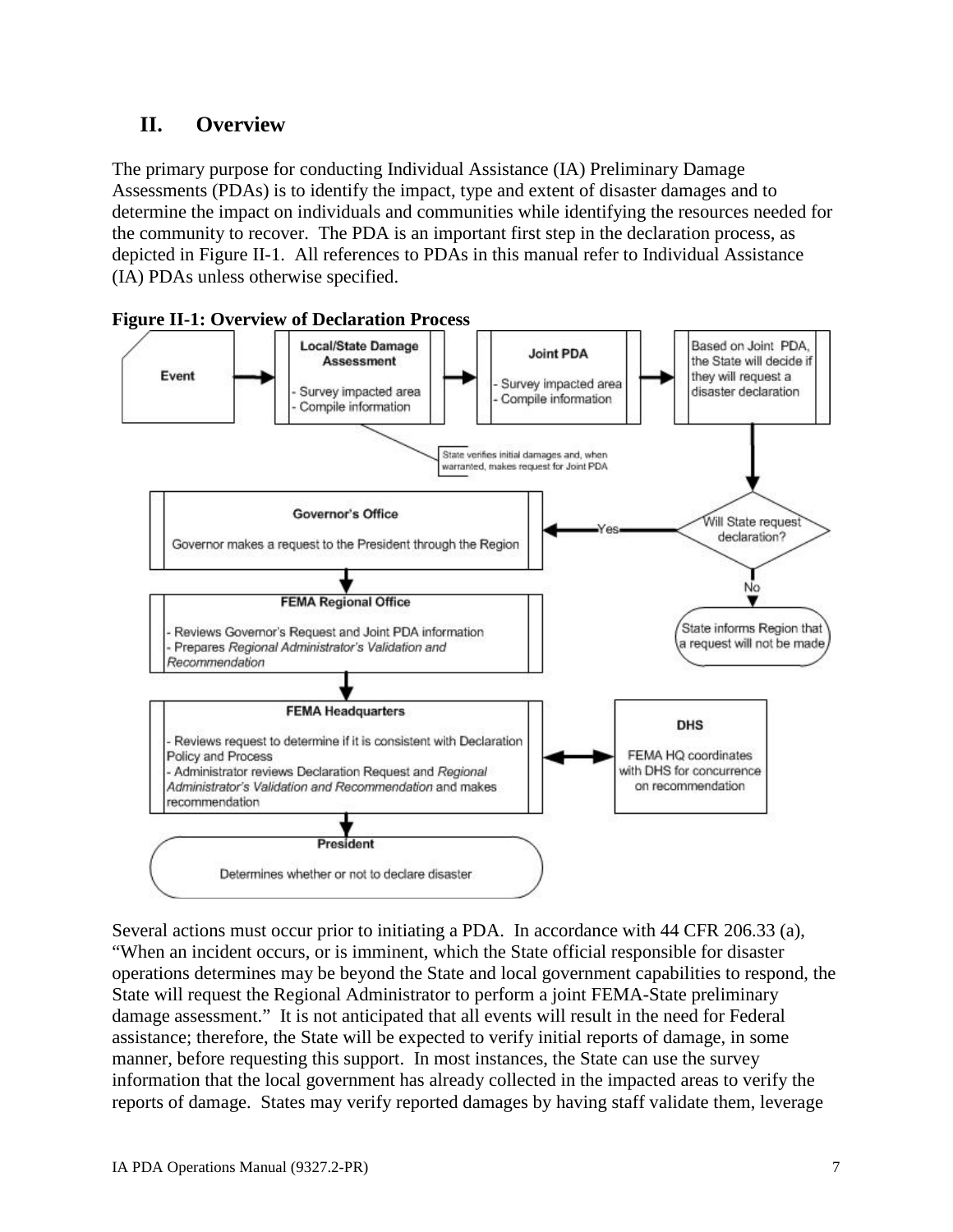geo-spatial or modeling technology, and review photographs or video footage of the damaged areas.

The State's PDA request will be in writing, and will describe the disaster event and type and severity of damage. It will outline the areas to be surveyed; number of teams needed, and may include meeting location and time. Based upon this request, a Joint PDA may be initiated, with teams being dispatched to designated areas. In some instances as damage is being identified, the State may request additional areas that would require a PDA. In requesting additional counties, the State will need to provide, in writing, the same types of information and verification of damages required in an initial request.

The PDA teams survey the impacted areas and compile the information. The PDA information will be used by the State to determine if the response and recovery actions will require Federal support.

If the Governor determines that the State does not have adequate resources to respond and recover from the disaster, and supplemental Federal assistance is required, a request for an emergency or major disaster declaration may be made to the President through the Regional Administrator. The PDA information, along with the Governor's request, is included with the *Regional Administrator's Validation and Recommendation* and is then forwarded to FEMA Headquarters for review and processing.

The PDA is an essential part of the declaration process and provides critical information for the implementation of recovery programs. The information gathered is analyzed to determine the anticipated forms of assistance and estimated program costs. The PDA also serves as a management tool for determining (in the event of a declaration) Joint Field Office (JFO) location, number of staff, the need for and locations of Disaster Recovery Centers, program funding, and other requirements. In rare instances when a disaster is declared before a PDA is completed (e.g., after a catastrophic earthquake when it is immediately apparent that a disaster declaration is warranted), the assessment is still needed to determine program costs and implementation requirements.

The requirement for a PDA may be waived for those incidents of unusual severity and magnitude that do not require field damage assessments to determine the need for supplemental Federal assistance or in such other instances determined by the Regional Administrator upon consultation with the State.

# <span id="page-7-0"></span>**A. Introduction and Background**

This manual details the standard procedures for performing a PDA, although the manner of collecting information in a PDA may vary according to the magnitude of the event. The purpose of this manual is to:

• Establish a standardized process by which consistent damage impact information is gathered and reported by PDA teams before and after a Presidential Declaration.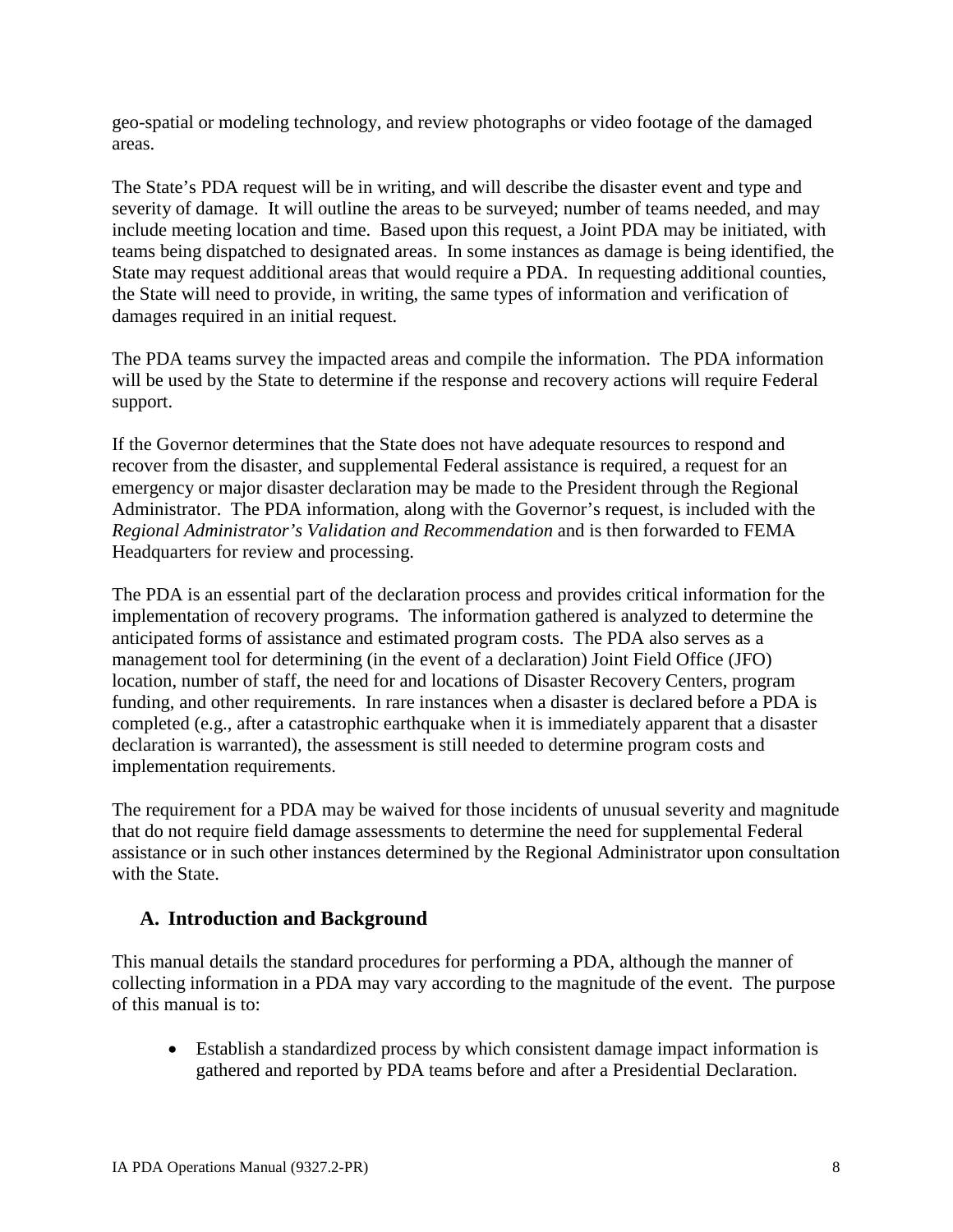- Clearly define the roles and responsibilities of the parties involved in the PDA process.
- Describe what information is needed and how information is obtained, sources of information, and the way in which PDA information is captured on standardized forms for analysis and identification of program needs.
- Define degrees of residential damage.

Users of this manual should have a basic understanding of the Robert T. Stafford Disaster Relief and Emergency Assistance Act, as amended (42 USC 5121-5207), Title 44 of the CFR, the National Response Framework, the National Disaster Recovery Framework, executive orders, policies, and established procedures governing the various Federal disaster assistance programs.

# <span id="page-8-0"></span>**B. Summary of IA Operations**

Information provided by PDA teams constitutes observed data by which decision-makers can determine the appropriate recommendation regarding disaster assistance for any given disaster scenario.

In Figure II-2, the IA PDA team is depicted within the Regional organization.

#### **Figure II-2: IA PDA Organization Chart**

**Note**: The Region is responsible for processing initial PDA requests, while requests for additional counties are the responsibility of the JFO. In a JFO, the damage assessment including the narrative, statistical information and recommendation will be gathered and processed through the JFO IA Branch Director, to the Operations Section Chief and then to the FCO who forwards it to the Regional Administrator for coordination.



In the organization chart above (starting from the bottom):

• The Housing PDA Specialists serve on a PDA team and gather the data and submit it to the Housing PDA Crew Leader for review and concurrence.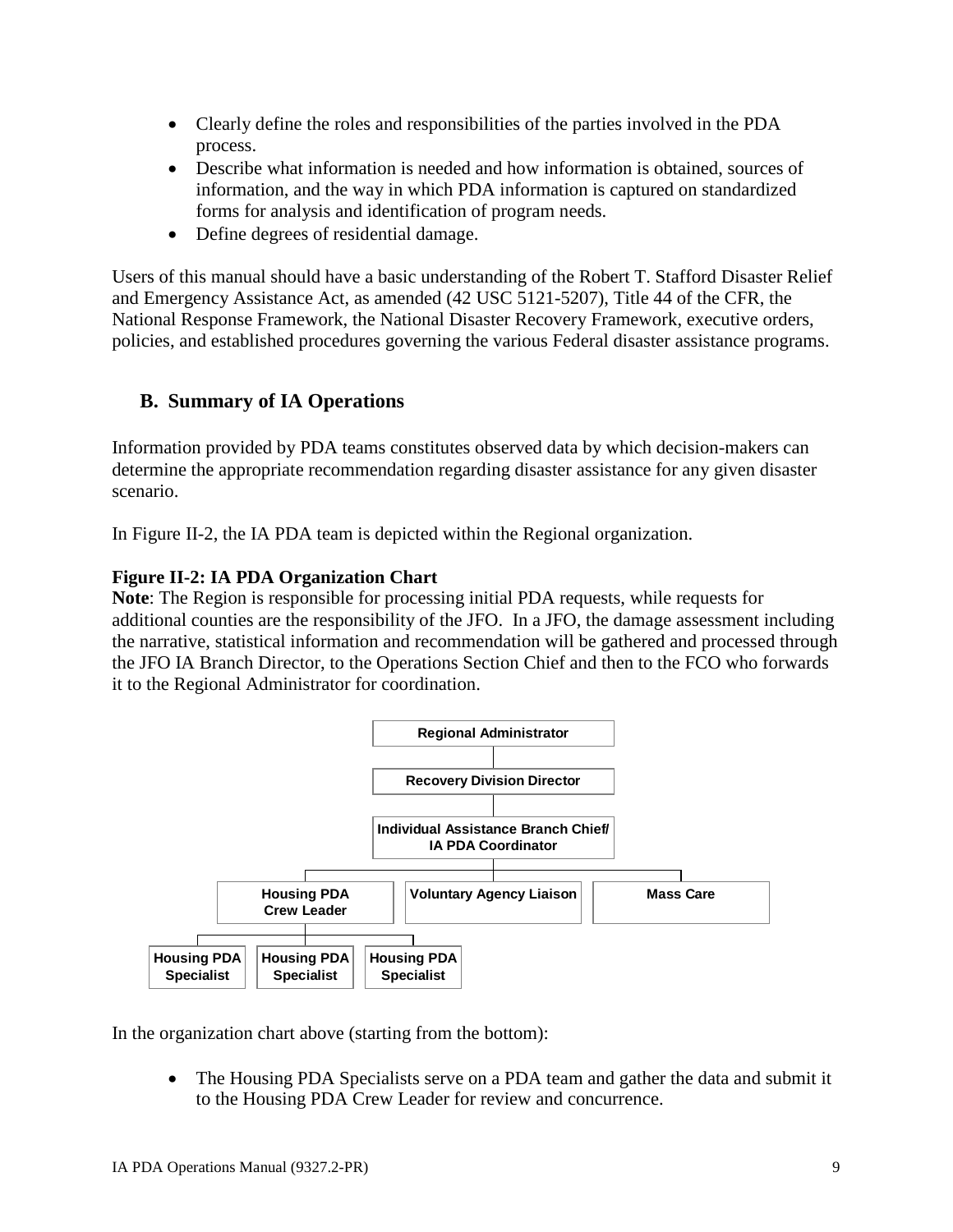- Depending on the size of the disaster, multiple Housing PDA Crew Leaders may be required who would then report the gathered data to the IA PDA Coordinator. In smaller disasters, the Housing PDA Crew Leader may also serve as the IA PDA Coordinator.
- The Housing PDA Crew Leader then submits final field reports to the IA PDA Coordinator, who reviews the information and combines it with information provided by the Voluntary Agency Liaison (VAL) and Mass Care (MC/EA).
- The IA PDA Coordinator compiles the information into the appropriate narrative and statistical formats and forwards the formatted information through the chain of command for inclusion into the *Regional Administrator's Validation and Recommendation*.
- If the State chooses to request a declaration, then the IA Branch Chief and Recovery Division Director capture the findings in the *Regional Administrator's Validation and Recommendation* and make a recommendation on whether the disaster warrants a Presidential Disaster Declaration with Individual Assistance authorized. The Regional Administrator reviews the Division's recommendation and makes a Regional recommendation through the *Regional Administrator's Validation and Recommendation*.
- The *Regional Administrator's Validation and Recommendation* is forwarded to the FEMA Headquarters Declaration Unit for further review and processing. Refer back to Figure II-1 for a depiction of this process.

# <span id="page-9-0"></span>**C. Roles and Responsibilities of IA PDA Staff**

Housing PDA Specialists should have a good understanding of damages caused by various types of disasters and the methods and approximate time required to make repairs. Housing PDA Specialists will also coordinate with state and local team members to gather more general information on the affected area and the impact of the disaster on the community.

Generally, PDA teams consist of members from:

- FEMA Individual Assistance Branch
- State Emergency Management
- Local Jurisdiction
- U.S. Small Business Administration (SBA)
- FEMA Mitigation
- Other (e.g., Public Information Officer, VAL, Other Federal Agencies, and voluntary agencies, as applicable).

The State hosts the PDA teams and is responsible for identifying damaged areas, although local government regularly assists in this task. The State team member should be able to provide additional situational, disaster-specific information and when needed, assist in providing transportation and if necessary a facility to coordinate the PDA effort.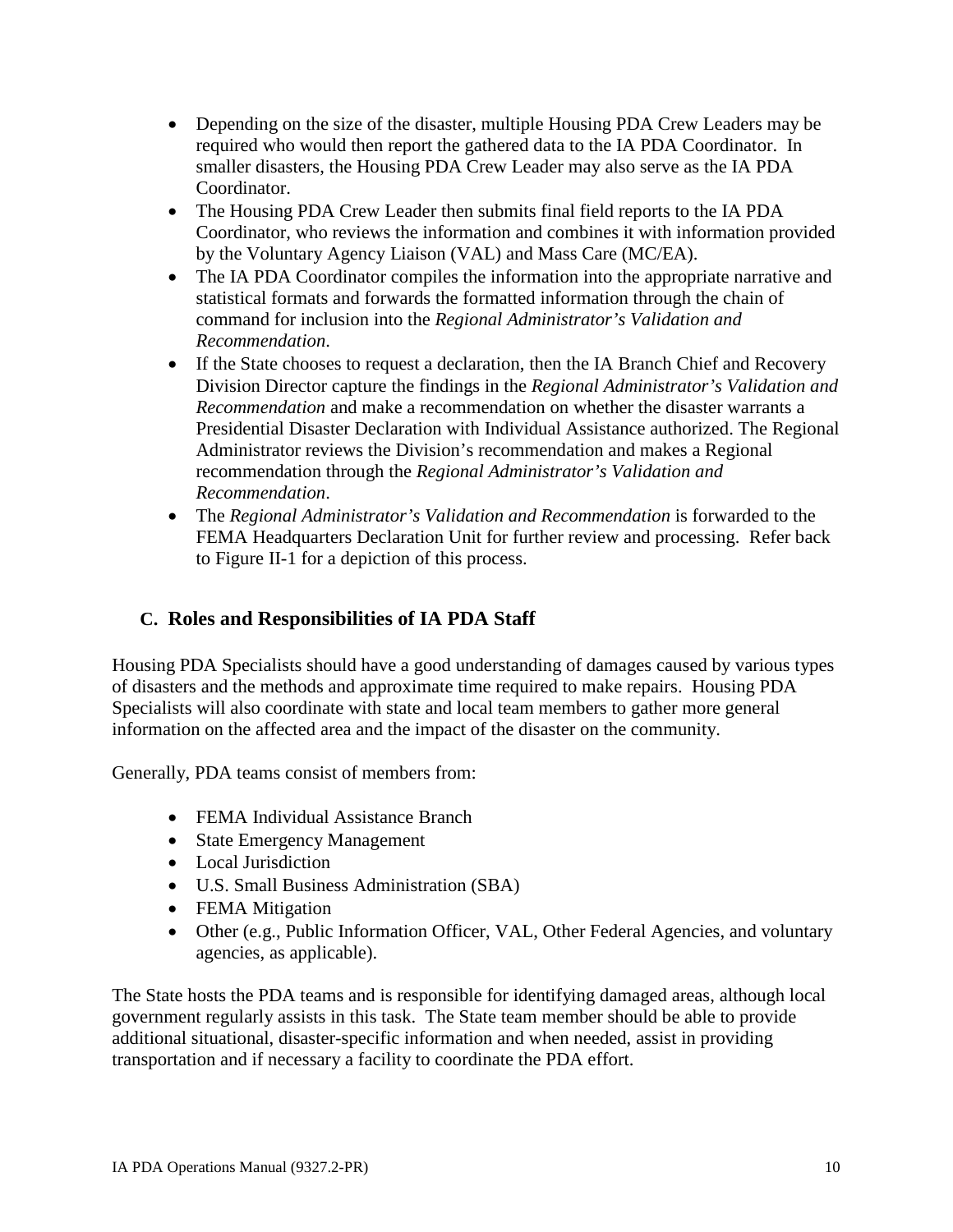The FEMA Housing PDA Specialist is responsible for accurately reporting the results of the PDA. The State and FEMA IA team members are responsible to ensure the data represents a consensus of the team's findings.

Roles and responsibilities are identified by title; however actual responsibilities may shift according to available staff.

• **IA Branch Chief or Designee:** The IA Branch Chief is responsible for all PDA activities and provides compiled and analyzed information for inclusion in the *Regional Administrator's Validation and Recommendation* when a declaration is requested by the State. In some instances, the IA Branch Chief could serve as the IA PDA Coordinator or assign a designee. Some of the routine functions the IA Branch Chief, or designee, must perform are outlined below:

- IA PDA training/overview
- Program analysis to determine needs
- Approve time sheets and travel vouchers
- Approve group and individual Travel Authorizations
- Deployment of team members through the Automated Deployment Database (ADD) system
- Initial coordination with State, SBA and other Federal agencies
- Team assignments
- Reconcile survey findings
- Serve as central collection point for field findings
- Coordinate with other Federal, State, and voluntary agencies regarding impacts and response activities from their respective agencies
- Gather flood insurance policy information from the National Flood Insurance Program (NFIP) for the affected area in order to better assess uninsured losses.
- Gather, in conjunction with the state, any homeowners' insurance policy information available (e.g., insurance commission, census, homeowners affected by incident, etc.)
- Research (in concert with the Regional Environmental Officer) FEMA records on Coastal Barriers Resources Act (CBRA) communities
- Advise PDA teams to gather available housing resource information
- Obtain American Red Cross (ARC) or other voluntary agencies damage assessment surveys, when possible
- Collect demographic information and compare to actual field findings
- Conduct exit interview with State counterpart

• **Housing PDA Crew Leader:** The Housing PDA Crew Leader is responsible for collecting PDA data from team members. They may also serve as a Housing PDA Specialist, if the PDA is localized and roles can be combined. Some of the duties of the Housing PDA Crew Leader are:

- FEMA PDA team member pre-briefings
- FEMA PDA team member post-briefings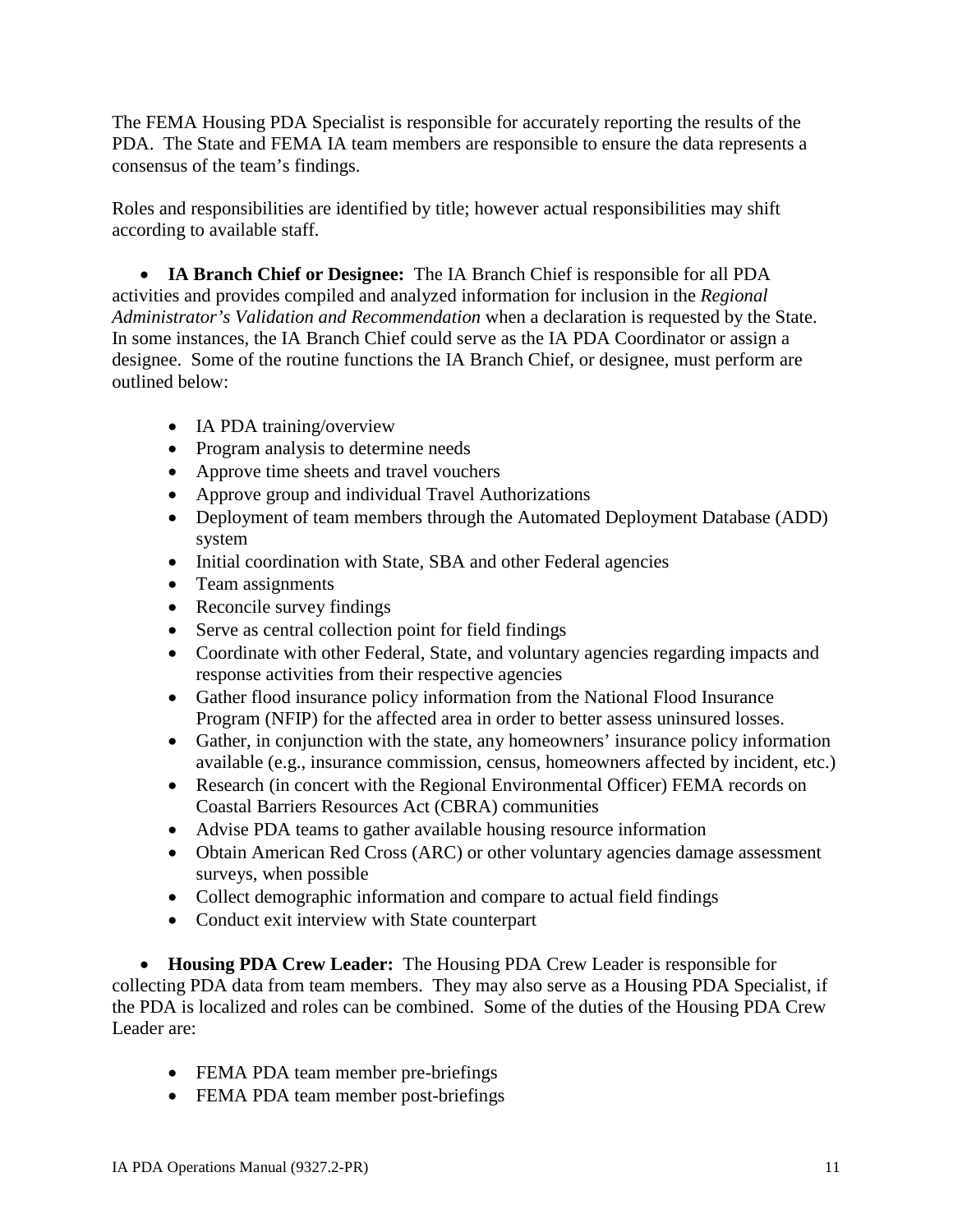- Coordination with SBA
- Collection of data and survey reports from team members
- May reassign team members to different locations, as necessary
- Track current locations of PDA Teams
- Work with State IA PDA Lead for specific field tasks
- Receive survey report from VAL and Mass Care
- Ensure data is accurate and arrived at by consensus
- Provide technical and administrative support to field PDA teams
- Research (in concert with Mitigation staff) FEMA records on flood policies and sanctioned communities
- Provide IA Branch Chief/Designee with accurate and detailed field reports

• **Housing PDA Specialist:** The Housing PDA Specialist is a team member responsible for collecting PDA surveys to include the following:

- Number of damaged dwellings
- Degree of damage
- Insurance coverage
- Income levels
- Types of structures (e.g., manufactured homes, multi-family, single family, nontraditional housing)
- Ownership/occupancy status
- People with functional and access needs
- Utility outages
- Official evacuations
- Damage of private roads and bridges
- Estimated number of inaccessible and secondary homes
- Availability of housing resources
- Information regarding health and safety concerns
- Number of deaths and injuries
- Concurrence with state counterparts on degree of damage to residential structures
- Dissemination of survey findings to SBA and state team members
- Collections of other data and their impact on the area (e.g., business and economic impact, unemployment, shelters, etc.)
- Obtaining other data as needed or required (e.g., tribal, language, transportation, food resources, hospitals, etc.)
- Provide collected data to Housing PDA Crew Leader, as scheduled

• **FEMA Voluntary Agency Liaison:** Voluntary Agency Liaisons (VALs) support the PDA process by coordinating with Voluntary Organizations Active in Disaster (VOAD), and independent agencies, to determine disaster impact to individuals and families; consolidating response activities of VOAD and independent agencies in Situation Report format; and gathering information *in Regions where the VAL leads Mass Care efforts* (some Regions separate VAL and Mass Care components). The VAL coordinates with the volunteer sector to identify appropriate response activities and may be responsible for gathering the following information: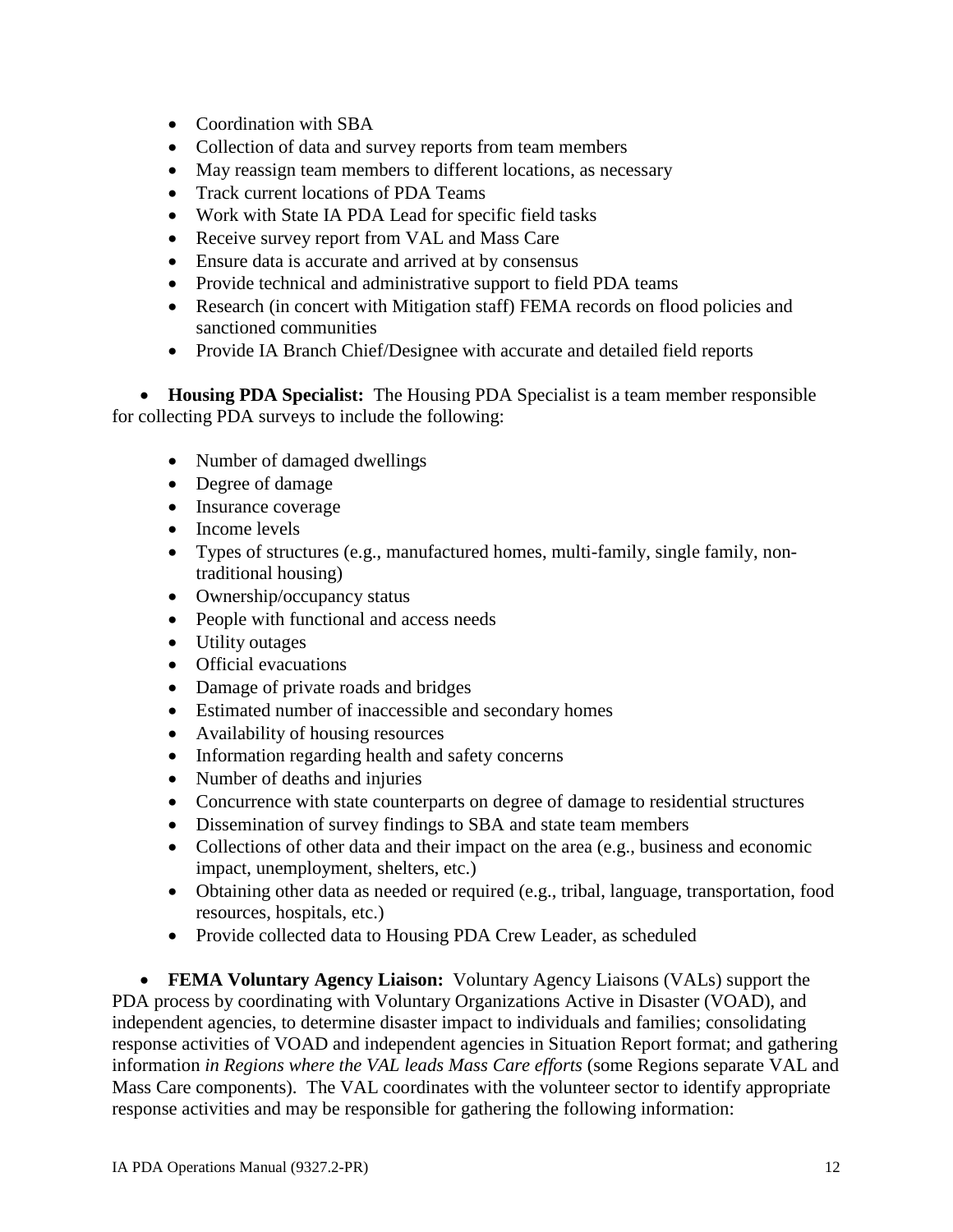- Location of feeding and shelter sites
- Number and types of shelters
- Number of people and pets sheltered (maximum and current number)
- Number of deaths and injuries
- Number of Red Cross cases opened (or cases with other voluntary agencies if that information is available)
- Type of services being offered by voluntary agencies
- Number of meals and snacks served
- Number of comfort kits distributed
- Access and functional needs populations
- Official evacuations
- Information regarding health and safety concerns
- Household pet and service animal issues
- Provide data to PDA Coordinator

The information the VAL provides may include other impacts (e.g., impacts on nursing homes, etc.) and a report of VOAD/local or private organization response activities and limiting factors. The goal of the VAL, as in all staff conducting early assessment of disaster impacts, is to provide ground-level information that informs decision makers of the scope of the event.

• **FEMA Mass Care/Emergency Assistance:** Mass Care staff gathers the following information:

- Location of feeding and shelter sites
- Number and types of shelters
- Number of people and pets sheltered (maximum and current number)
- Number of meals and snacks served
- Household pet and service animal issues
- Provide data to PDA Coordinator

When Regional Mass Care staff is not available, these responsibilities may be completed by FEMA VALs.

• **State IA PDA Lead:** The State IA PDA Lead coordinates with the IA PDA Coordinator or Housing PDA Crew Leader depending on the size of the disaster. The State IA PDA Lead is also responsible for the following:

- Initiate, provide, and confirm local contacts
- Provide state maps
- Team assignments
- May reassign state team members to different locations, as necessary
- Provide demographic information, to include populations that may have a greater need, such as: populations with functional and access needs, low income populations, the elderly, or the unemployed.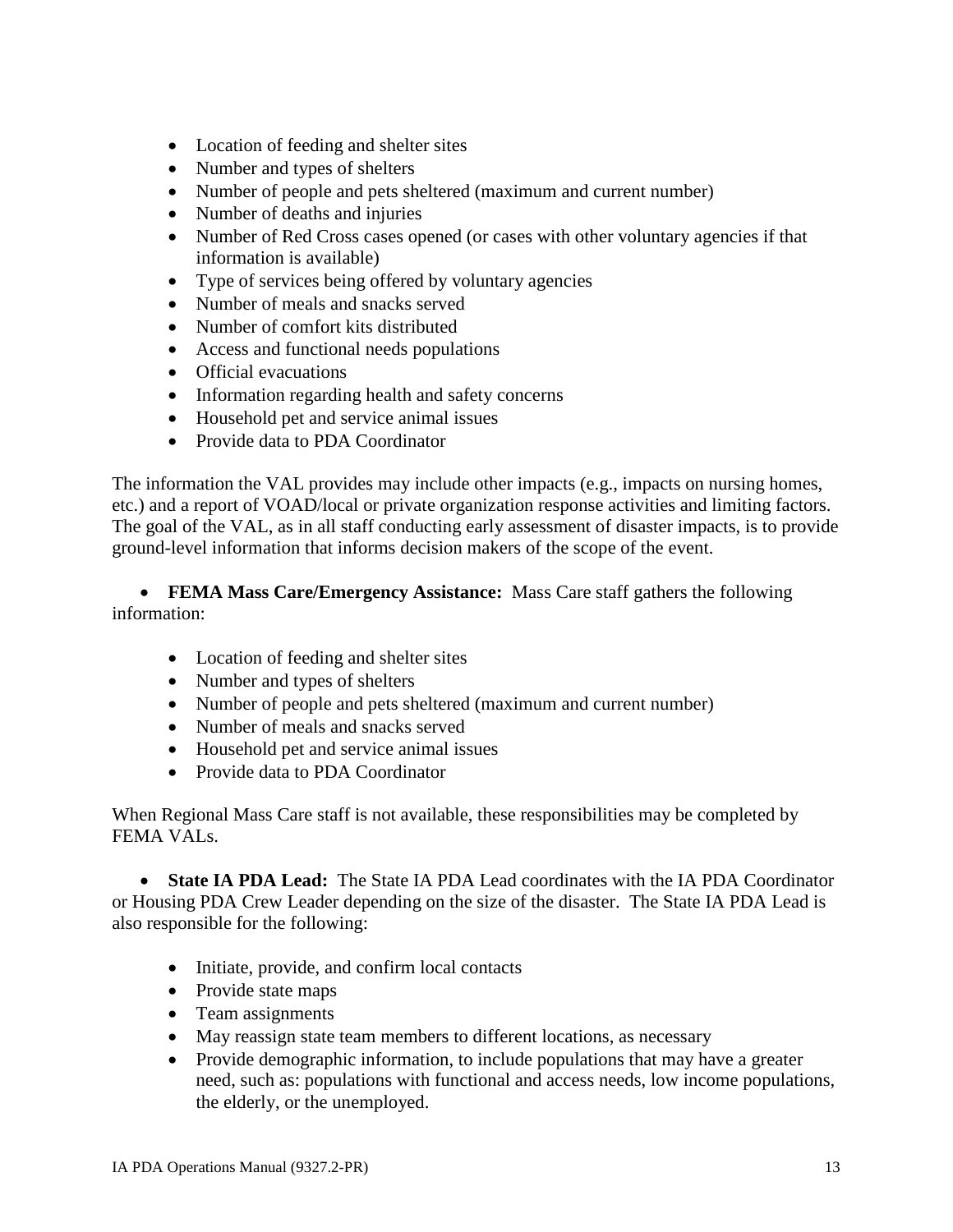• Coordinate transportation, if needed

• **State PDA Team Member:** The State PDA Team Member serves as the official host to the Federal team members. In addition to general PDA team duties, the State member is also responsible for the following:

- Locate damaged areas to be surveyed
- Provide demographic information, to include populations that may have a greater need, such as: populations with functional and access needs, low income populations, the elderly, or the unemployed
- Provide other pertinent information related to the unmet needs caused by the disaster
- Coordinate with the FEMA Housing PDA Specialist on state/Tribal and local concurrence of degree of damage to residential structures
- **Local PDA Team Member:** The Local PDA Team Member should:
	- Provide copies of initial assessments performed at the local level and reported to the **State**
	- Ensure all damaged areas are surveyed during the PDA
	- Determine the route the team will take to assess the damaged areas
	- Assist the state team member in providing required information
	- Provide demographic information, to include affected populations that may have a greater need, such as: populations with functional and access needs, low income populations, the elderly, or the unemployed
	- Serve as an expert on local issues
	- Provide cultural or unique considerations of the affected community
	- Provide an overview of the disaster for team members
	- Provide maps of damaged areas
	- Provide insurance information
	- Concur with the State PDA Team Member on degree of damage to residential structures
- **SBA PDA Team Lead:** The SBA PDA Team Lead responsibilities include the following:
	- Coordinate SBA PDA Team Member assignments
	- Compile SBA data for all teams
	- Submit agency findings to the IA PDA Coordinator to be included in the *Regional Administrator's Validation and Recommendation*
	- Share agency findings with the State IA PDA Lead

• **SBA PDA Team Member:** The SBA PDA Team Member collects the following information and submits it to the SBA team lead:

• Number and type of damaged businesses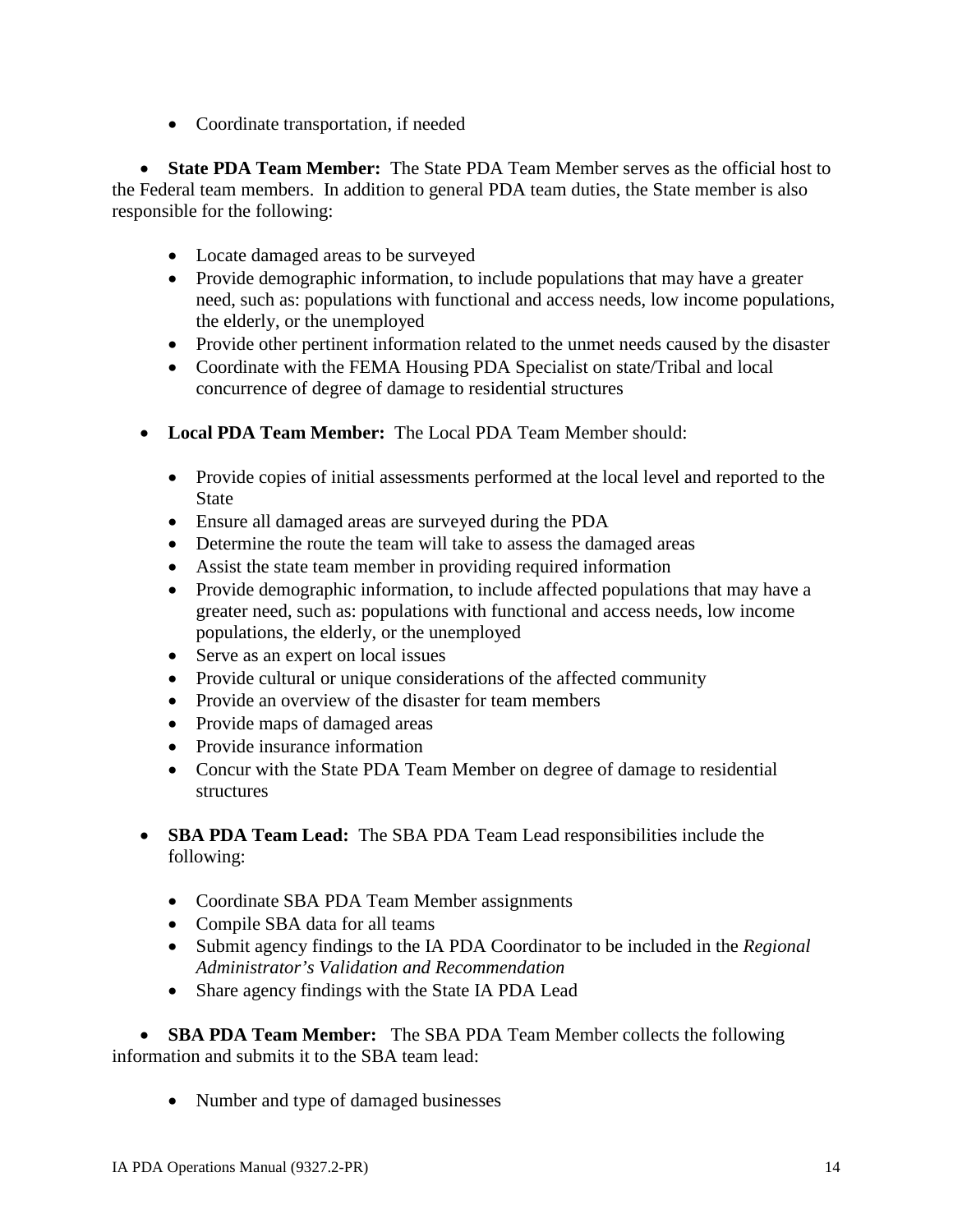- Number of damaged homes
- Degree of damage
- Economic impact to the business community
- Demographic information, to include affected populations that may have a greater need for assistance, such as: populations with functional and access needs, low income populations, the elderly, or the unemployed

• **FEMA Mitigation PDA Team Member:** The FEMA Mitigation PDA Team Member's responsibilities include identifying the following:

- Potential Hazard Mitigation (Stafford Act Sec. 404) projects
- Previous mitigation "success stories"
- Other potential mitigation projects
- Non-participating and sanctioned communities

Mitigation Team Members will submit their findings to a designated Mitigation Team Lead. Regional mitigation staff will analyze this data for the Mitigation portion of the *Regional Administrator's Validation and Recommendation*.

**Note**: In some instances, Mitigation staff may conduct PDAs on their own or with the Public Assistance PDA teams and not accompany IA PDA teams.

• **External Affairs Officers:** State or Federal External Affairs Officers are often present during PDAs, particularly when there is media attention. External Affairs should be notified when a PDA request is made. FEMA External Affairs' role includes the following:

- Speak with the media about what the PDA team is doing and to answer questions regarding the Declaration process.
- Serve as Congressional Liaisons, informing local, state, and federal officials about the PDA and Declaration process.
- Coordinate with the local community to identify disaster related needs for populations with access and functional needs.

• Others: The information provided by Other Federal Agencies (OFAs), State agencies and Voluntary Agencies will help establish overall impacts to the affected areas. Information on agricultural impacts, disaster effects on the elderly and people with functional and access needs, job losses, and other disaster specific needs may be gathered from these contacts, even though they may not be actual team members. OFAs and voluntary organizations can provide information on the types of assistance their respective agencies are providing individuals affected by the disaster. Information on their response activities should be included in the *Regional Administrator's Validation and Recommendation*.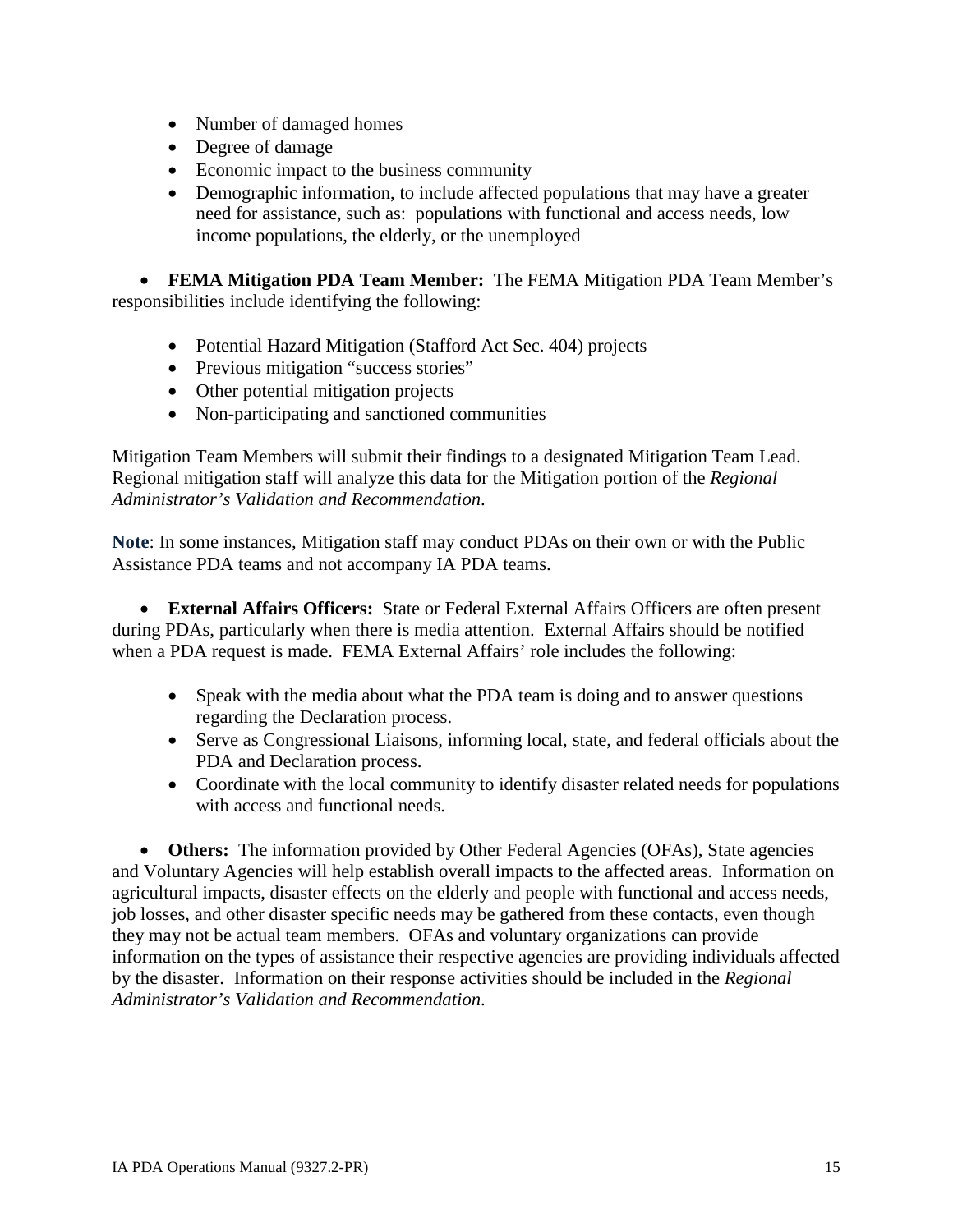# <span id="page-15-0"></span>**D. Deployments**

Upon notification that the Regional Administrator has directed the Recovery Division to support an IA PDA request from an impacted State, the IA Branch Chief (or designee) will identify qualified FEMA PDA personnel through the ADD system. This individual will also notify the SBA, along with FEMA's Hazard Mitigation and External Affairs staff. OFAs that regularly partner with FEMA, such as the U.S. Department of Housing and Urban Development (HUD), should also be notified. The State will notify FEMA of the number of teams required to conduct the Individual Assistance portion of the PDA, State personnel to be assigned to each team and areas to be surveyed. Other FEMA offices and the SBA will determine their personnel to be assigned to each team and reporting requirements for their needs.

The identified FEMA team members are then deployed, in accordance with established ADD procedures, to the meeting location. Persons who are deployed from the Regional Office should arrange shipping of appropriate equipment/supplies to meet the needs of all the PDA teams.

# <span id="page-15-1"></span>**E. Equipment/Supplies**

The PDA field element consists of highly mobile teams that *may* require some or all the following support items:

- Cellular or satellite telephones
- Geospatial Positioning Systems (GPS)
- Laptop computers
- Aircards and information technology support
- Portable printers with extra ink cartridges, printer paper
- Scanner
- Camera
- PDA forms (sample PDA forms are found in Appendix B of this manual)
- Maps of affected areas
- Office supplies
- Specialized clothing, if needed (e.g., FEMA shirts, boots, rain gear, hard hats etc.)

Go-kits can be assembled in advance by each Region's IA Branch Chief to meet the needs of multiple disasters or individually at the time of the disaster with input from the IA PDA Crew Leader or IA PDA Coordinator.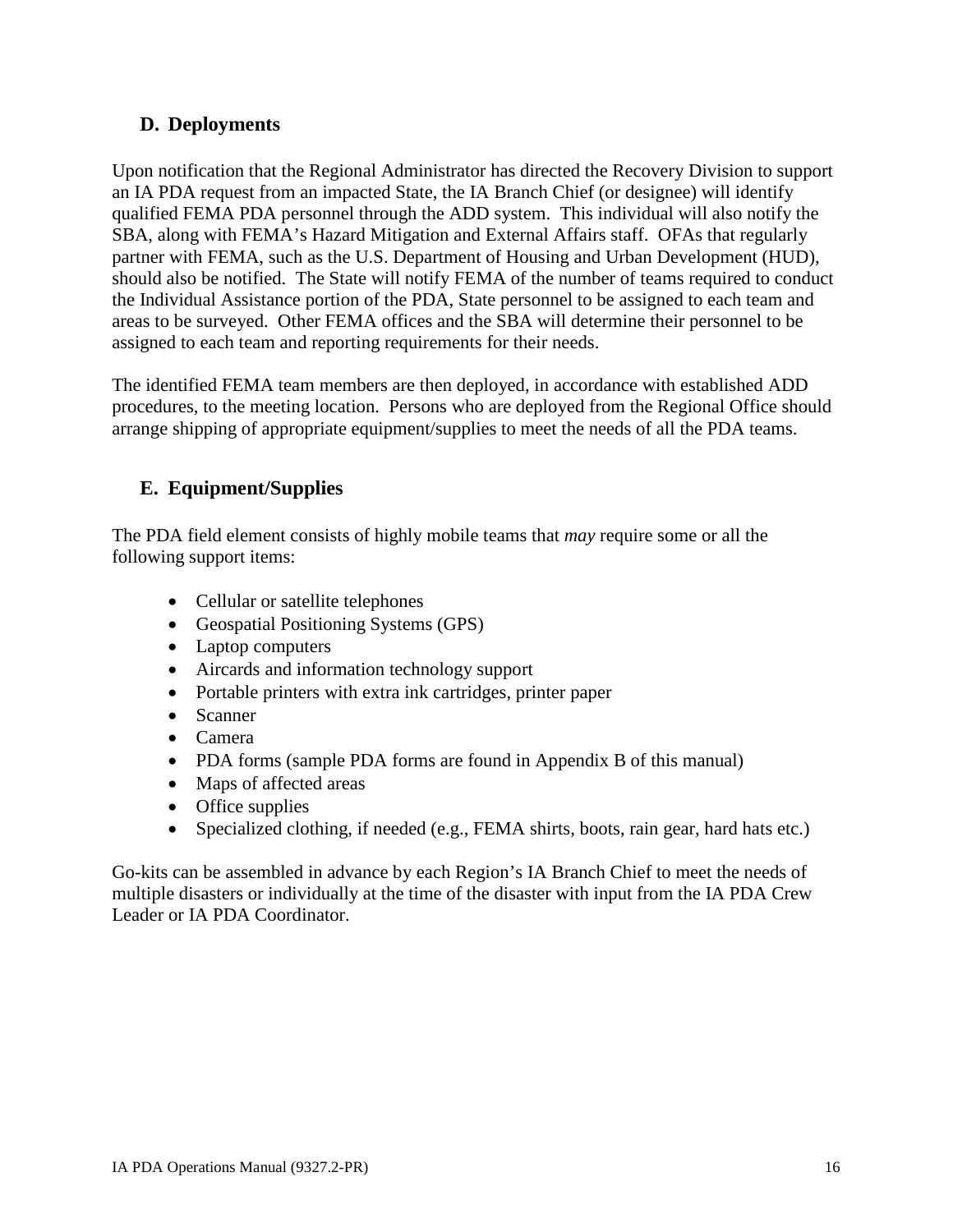# <span id="page-16-0"></span>**III. Operations and Procedures**

# <span id="page-16-1"></span>**A. Team Assignments and Pre-PDA Briefing**

When responding to a PDA request, a key first step is for the IA Branch Chief to coordinate with the State point of contact to establish how many PDA teams will be needed and determine a meeting location to conduct a pre-PDA briefing for PDA staff. This location is typically identified by the State. The IA Branch Chief, or designee, should then identify qualified FEMA PDA personnel and arrange for deployment. They should also notify SBA, as well as FEMA Hazard Mitigation and External Affairs of the PDA request and operational details.

At the pre-PDA briefing meeting, the Housing PDA Crew Leader, in coordination with state counterpart(s), will provide team rosters and contact numbers and assign teams to specific areas. State and local officials usually give a brief synopsis of the event, highlight response activities to date, and provide a safety briefing for all PDA field staff. There may be times when congressional staffers and/or elected officials attend the initial briefing. A list of all attendees and their contact information is created and maintained in the regional records.

Team assignments are based upon geographic or political jurisdictions (e.g., cities, counties, parishes) that are identified in the State's official request for a Joint PDA. The following items are generally included in the pre-PDA briefing:

- Discuss particulars of the event, to include insurance coverage and disaster-specific information (i.e., definition of degrees of damage, septic tanks, and wells). If PDAs are to be conducted in the Carribbean Islands, Pacific Islands, Tribal Nations or Alaskan Native Villages, appropriate regional staff (Tribal Liaison or other) should be involved in the pre-brief to ensure understanding of the specific cultures and local practices.
- Identify any disaster activity, ongoing, previous or pending that would affect PDA outcomes.
- Establish well-defined boundaries for PDA teams to survey (to preclude overlapping or leaving out areas and inadvertently impacting the accuracy of the PDA findings).
- Ensure that teams are prepared to participate in meetings with local officials during the PDA process.
- Set up a schedule for PDA teams to check in with the IA PDA Crew Leader to report findings and receive team reassignments.
- Provide clear guidance on when daily reports are due and when and where the final debriefing will take place.
- Review the data collection process (e.g., paper, electronic).
- Provide briefing packets to each Housing PDA Specialist. (The packet should outline all the information described above; plus contain maps, PDA forms/worksheets, and other materials).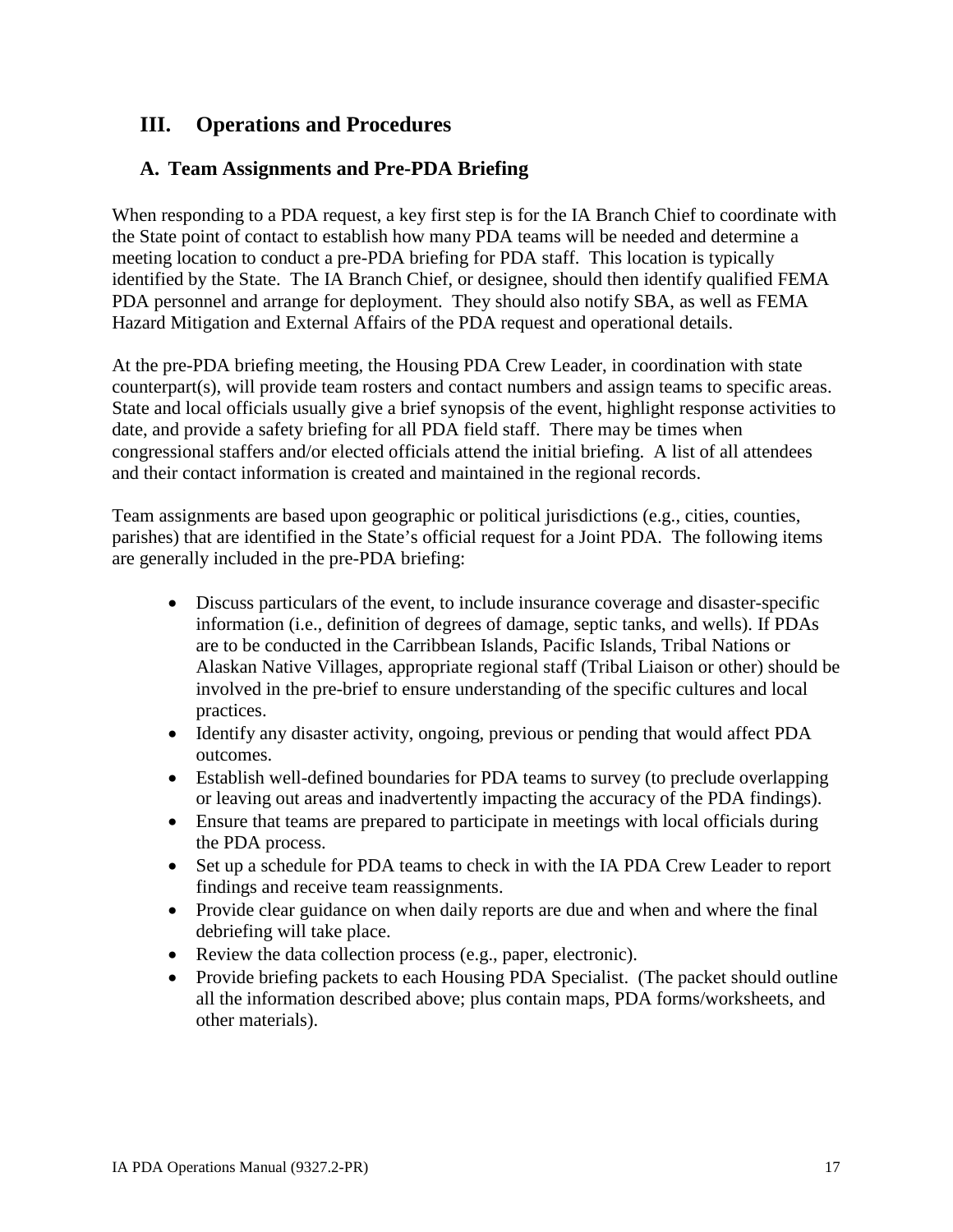#### <span id="page-17-0"></span>**B. Field Assessment Methods**

The way in which PDA team information is gathered is relatively simple. However, unique and unusual circumstances may occur, and unconventional approaches may be required. As a standard practice, heavily impacted areas are given priority in the assessment process.

The length of time required to conduct a PDA varies. In large disasters, a PDA can be done quickly because the damage and impacts are obvious. In cases of severe, widespread damage, a declaration may be made prior to completing a PDA. A damage assessment may be conducted following the declaration in order to determine the need for IA programs and additional add-on counties. Additionally, photography is strongly encouraged on all PDAs.

In conducting a PDA, the following circumstances may cause delays:

- Damage may be ongoing or so severe that travel to the disaster site is difficult, or impossible, for a period of time.
- The impacted State cannot provide sufficient staff for the required number of field teams.
- The local jurisdictions may not be ready to work with the PDA teams.
- Multiple events impacting the same area.

#### **1. Team Assessment Methods**

<span id="page-17-1"></span>In most cases, one (or a combination) of the following methods can be used by teams:

- *Windshield Survey*—Generally, the local representative will take the teams by car to the affected areas. The teams will record observed damages and hazards while driving through these areas, periodically stopping to conduct interviews to provide anecdotal evidence related to insurance coverage, occupancy type (owner or renter), and other significant information to support census information collected by the IA PDA Coordinator. This process is repeated street-by-street for the team's assigned area.
- *Door-to-Door*—A higher level of detail and household specific data can be gathered through this method. The teams are created and dispatched in the usual manner, but once in the affected areas they survey door-to-door. This level of verification is labor intensive but highly accurate. Generally, the team will speak with the occupant at the door. In the rare instance when damage can only be viewed from inside the house, the team may enter the home but only upon the verbal request of the occupant and when the entire team agrees the situation is safe and necessary. The door-to-door method is commonly used when an appeal PDA is requested. Development of a database of addresses seen in the original PDA can be useful. If an appeal PDA is to be conducted, addresses on the original PDA can be easily eliminated or supplemented.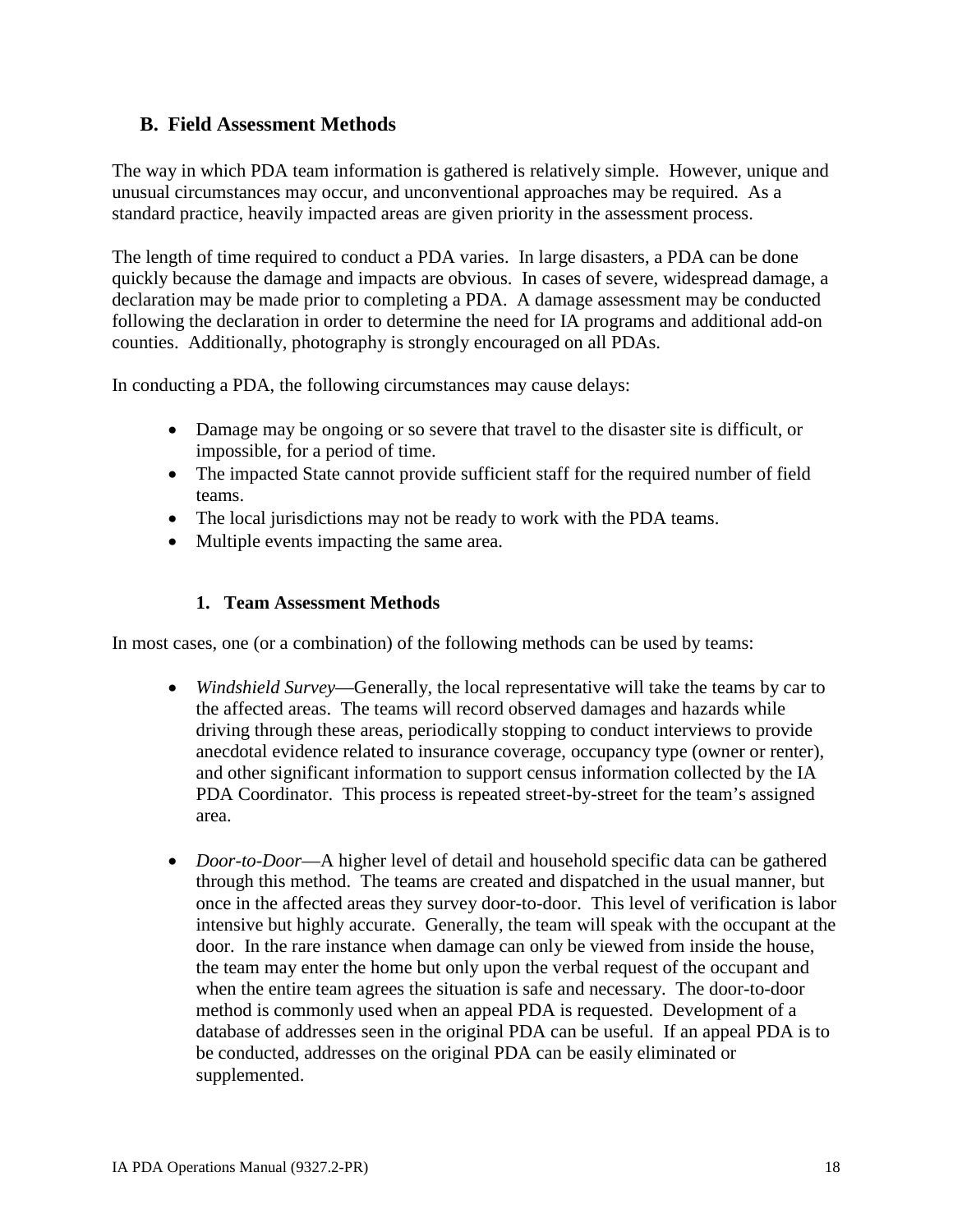• *Fly-Over*—When accessibility is an issue or to access remote areas, a "fly-over" may be required. An estimated number of damaged structures are determined while flying over populated areas. Usually, homes are counted in clusters (e.g., a cluster may equal 5 to 100 homes depending on the magnitude of the disaster, speed of the flight, and the density of the dwellings). As with the other PDA methods, the PDA teams are responsible for obtaining the degree of damage, income levels, etc, and should record this information on the tick sheet. Any pictures taken from the fly-over may be used to further analyze the degree of damage. Using maps, flight plans must be briefed and coordinated between the PDA team and the flight crew prior to flight. In addition, it is mandatory that FEMA and State team members have headsets for communication while in flight with the pilot. It is strongly suggested that a FEMA authority be present and some "on the ground verification" be obtained to validate assessment findings when conducting a "fly-over."

#### **2. Other Assessment Methods**

<span id="page-18-0"></span>In large or complex events, PDA teams may be replaced, entirely or in part, by other technical methods of gathering data related to disaster impacts. These methods may include predictive modeling and automated data collection, such as the following:

- Predictive modeling can be used to get an approximation of the extent and location of damage in large events. For example, immediately after an earthquake, FEMA's Hazards U.S. (HAZUS) software can be used to develop maps predicting the location of areas most severely impacted by an earthquake.
- Similarly, remote sensing (aerial or satellite photos) can be used to identify damaged areas, including those not accessible by normal transportation. Refer to FEMA publication 9321.1-PR Remote Sensing in Federal Disaster Operations for procedures.

# <span id="page-18-1"></span>**C. Narrative Information to Collect During a PDA**

There are several types of general information that should be recorded during a PDA through the use of narrative text. These include, but are not limited to: demographic makeup of an affected area, a description of the impacted area, a description of the economic impacts of the disaster, and general observations of the community. Demographic information collected should include affected populations that may have a greater need for assistance, such as populations with functional and access needs, low income populations, the elderly, or the unemployed. The data collected will be used to determine whether the event meets the requirements of 44 CFR 206.48(b) to qualify for a declaration. For occupancy type, insurance, and income data, the field team should collect anecdotal evidence, when possible, by noting observations made in the affected area. Once gathered, this information is reviewed, compiled, and analyzed for possible inclusion in the *Regional Administrator's Validation and Recommendation*.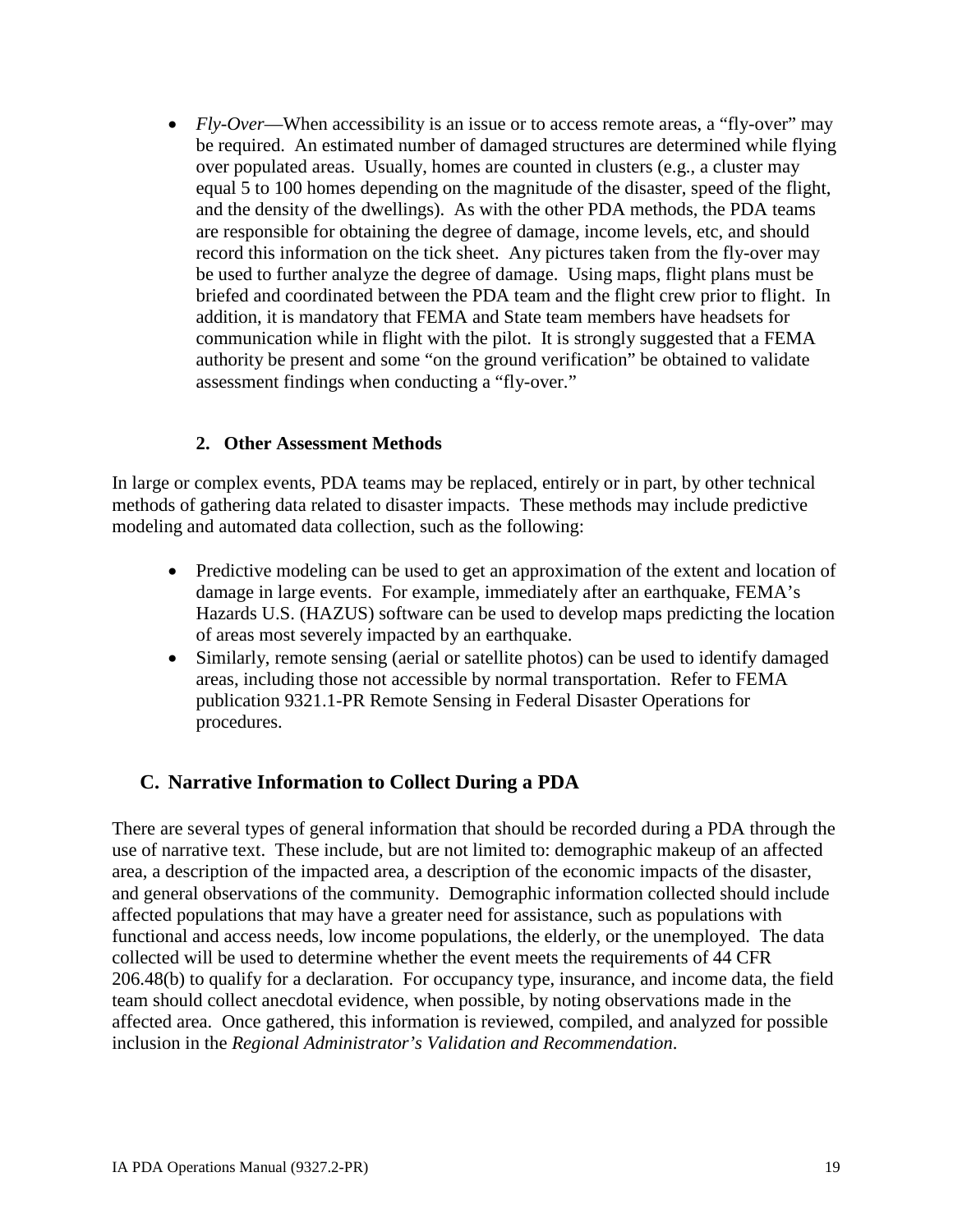#### **1. Demographics**

<span id="page-19-0"></span>The PDA Team must collect information that expresses the negative impacts to the community's ability to recover. Disasters can impact special populations disproportionately, as pre-existing challenges and cultural considerations can complicate recovery. The collected demographic information should cover the following categories:

- Language considerations of affected populations
- Income levels of affected populations (to include examples of sources of income e.g., agriculture, industrial, retail, service, professional, etc.)
- People with functional and access needs
- Cultural considerations (e.g., Tribal)
- Children
- Seniors

General demographic information is compiled using census information; however local assessment teams can often better illustrate how a disaster has specifically impacted persons with specific needs.

# **2. Description of Impacted Area and Concentration of Damage**

<span id="page-19-1"></span>The PDA team is required to provide a thorough and accurate description of damages and the impact on individuals in the affected areas, including pockets of damage, general home construction types, general price range of homes, type of community, and insurance issues. Areas of concentrated damage are used to determine the disaster's magnitude and should be noted. According to guidance provided in the 44 CFR 206.48(b)(1), "areas of high damage concentrations indicate a greater need for Federal assistance than widespread and scattered damages." Areas of non-disaster related damage should be identified and noted, if possible

#### **3. Economic Impacts**

<span id="page-19-2"></span>The information gathered should present an accurate picture of the economic stability of a disaster-impacted community, such as pre and post disaster unemployment, agricultural losses, business losses, economic losses, etc. Information gathered should include major local or regional employers impacted and how long they may be expected to be closed or function below capacity.

#### **4. Damage to Businesses and Loss of Critical Businesses**

<span id="page-19-3"></span>The SBA assesses damage to businesses in affected communities as part of the PDA team. FEMA team members should also note damaged businesses as a part of their narrative assessment. The loss of critical businesses like grocery stores, gas stations, or building suppliers in affected communities can complicate the recovery of those communities. Recovery impacts anticipated from the loss of these critical businesses should be outlined and include: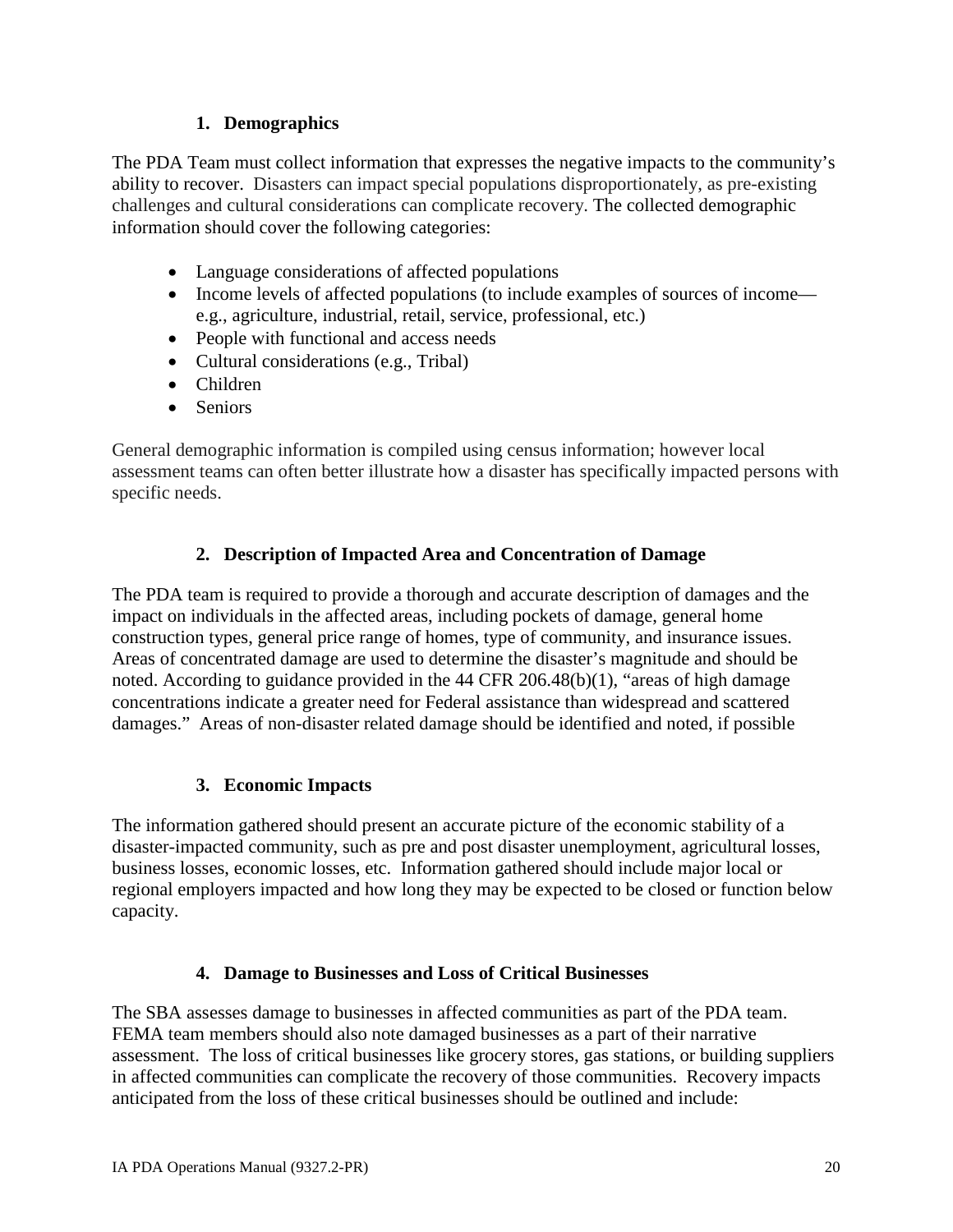- Total number of businesses impacted by the disaster
- Number of destroyed businesses
- Number of businesses with major damage
- Number of businesses with minor damage
- Number of affected businesses
- Critical businesses lost due to the disaster
- Anticipated date of reopening
- Recovery impact
- Distance to nearest alternative

#### **5. Impact on Non-Profit Organizations**

<span id="page-20-0"></span>Local non-profit, faith-based and community-based organizations contribute substantially to both the steady state support available to the community and the recovery of disaster survivors. Impacts that limit, or prohibit, this support can have tremendous immediate and long-term consequences.

Organizations like food banks, soup kitchens, local churches, community development organizations, economic development organizations, clinics, non-profit case management organizations, non-profit housing corporations, and non-profit care/living facilities provide necessary ongoing support to those with a low income, children, the elderly, and people with access and functional needs. Information gathered may include (Instructions are provided on page 41 of this manual):

- Anticipated date when service will be restored
- Services lost
- Number of residents served by the facility
- Whether services are continued through other means

#### **6. Insurance**

<span id="page-20-1"></span>It is essential to report underinsured and uninsured properties. Recent U.S. Census data and local officials are useful in determining the number of affected homes that are not insured. FEMA's National Processing Services Center also can provide flood insurance information and more importantly, the purchase and maintenance requirements imposed on properties by the National Flood Insurance Reform Act. It is important to note whether homes in the affected communities have a flood insurance requirement. Additionally, the PDA pre-briefing should address what types of disaster damage are covered by various insurance policies.

**Note:** Please refer to Attachment A for a table outlining the different types of insurance and coverage.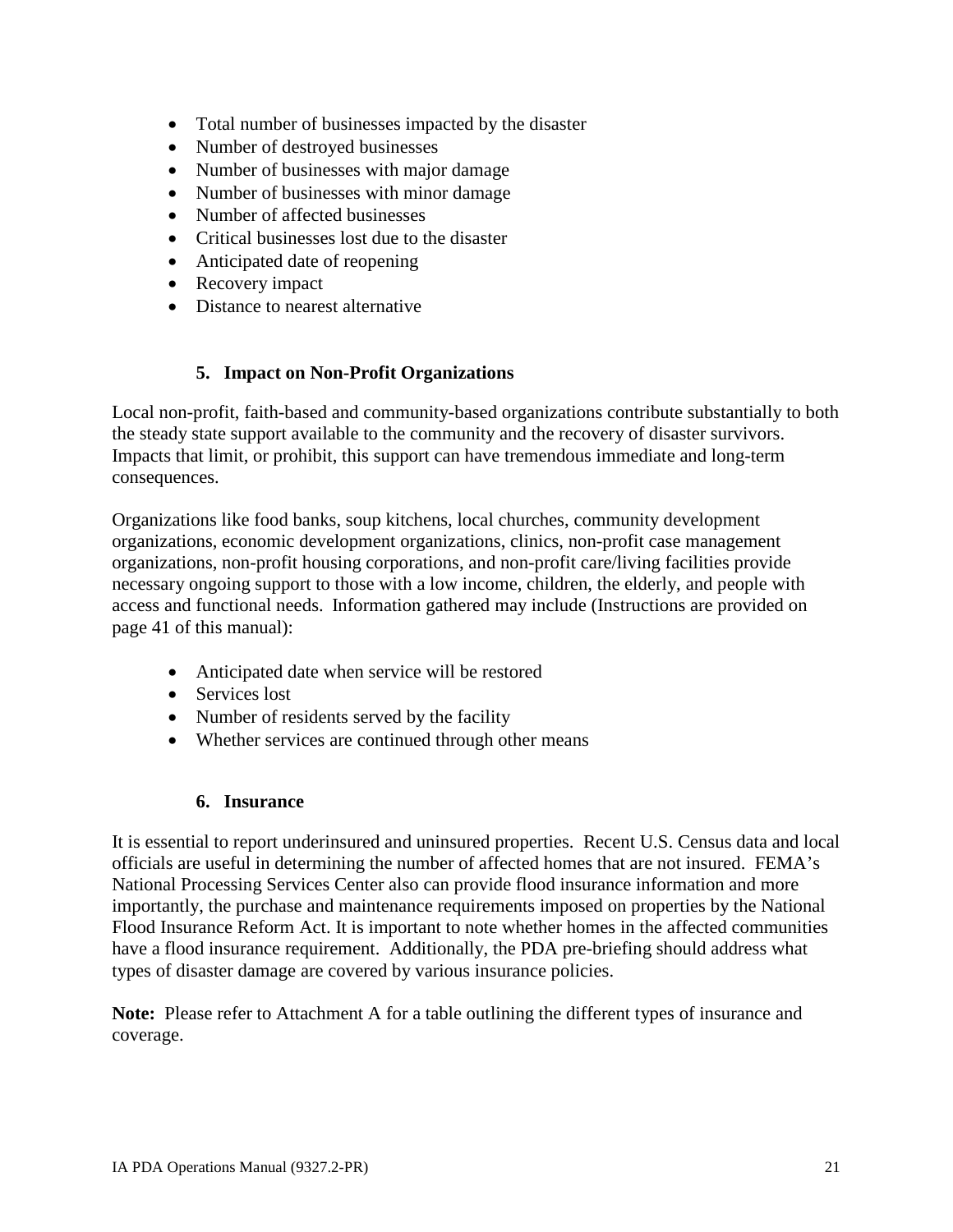#### **7. Income**

<span id="page-21-0"></span>To complete the *Regional Administrator's Validation and Recommendation*, it is necessary to determine the percentage of low income households in the damaged areas. This information can be more accurately captured through census data, but anecdotal evidence and information from local authorities can be useful in supporting the conclusion that the area is low income in the absence of census data.

#### **8. General Issues that Affect Individuals**

<span id="page-21-1"></span>Communities are reliant on services made available from the public, private, and non-profit sector. When these services are disrupted by disaster, the effects can have rippling impacts across the community that make bad situations worse, and complicate the recovery of individuals and the community as a whole. The following factors may adversely affect the community's ability to recover. The presence of any of these factors (and data to support) should be noted. This list may not be exhaustive. If additional factors are present that make the event particularly devastating or which will delay recovery, data should be collected and the factor noted.

- Impacts on public transportation (busses, accessible vans, or other modes of public transport)
- Lack of building materials
- Availability of housing resources (State Led Disaster Housing Task Force, yard/window signs, local newspaper classified ads, real estate firms and associations, chamber of commerce, etc.)
- Contractor shortages
- Extreme weather conditions that may impact recovery
- Crisis counseling needs
- Length of time for utility interruptions
- Flood-prone areas
- Access issues related to closed roads or bridges
- Evacuations (estimated duration)
- Length of time for critical businesses to recover and open (grocery stores, fuel stations, discount retailers, etc.)
- Length of time for critical infrastructure to be restored (schools, hospitals, nursing homes, utilities, etc.)
- Unemployment issues (either pre-existing or disaster related)

# <span id="page-21-2"></span>**D. Statistical Information to Complete PDA Field Forms**

During the PDA process, team members should record dwelling damage information on PDA Field Forms. When the assessment is complete, the information is used to determine the number of probable assistance cases and projected funding requirements. The assessment of damaged structures is a key task for the PDA team. The following information will be recorded during the PDA process: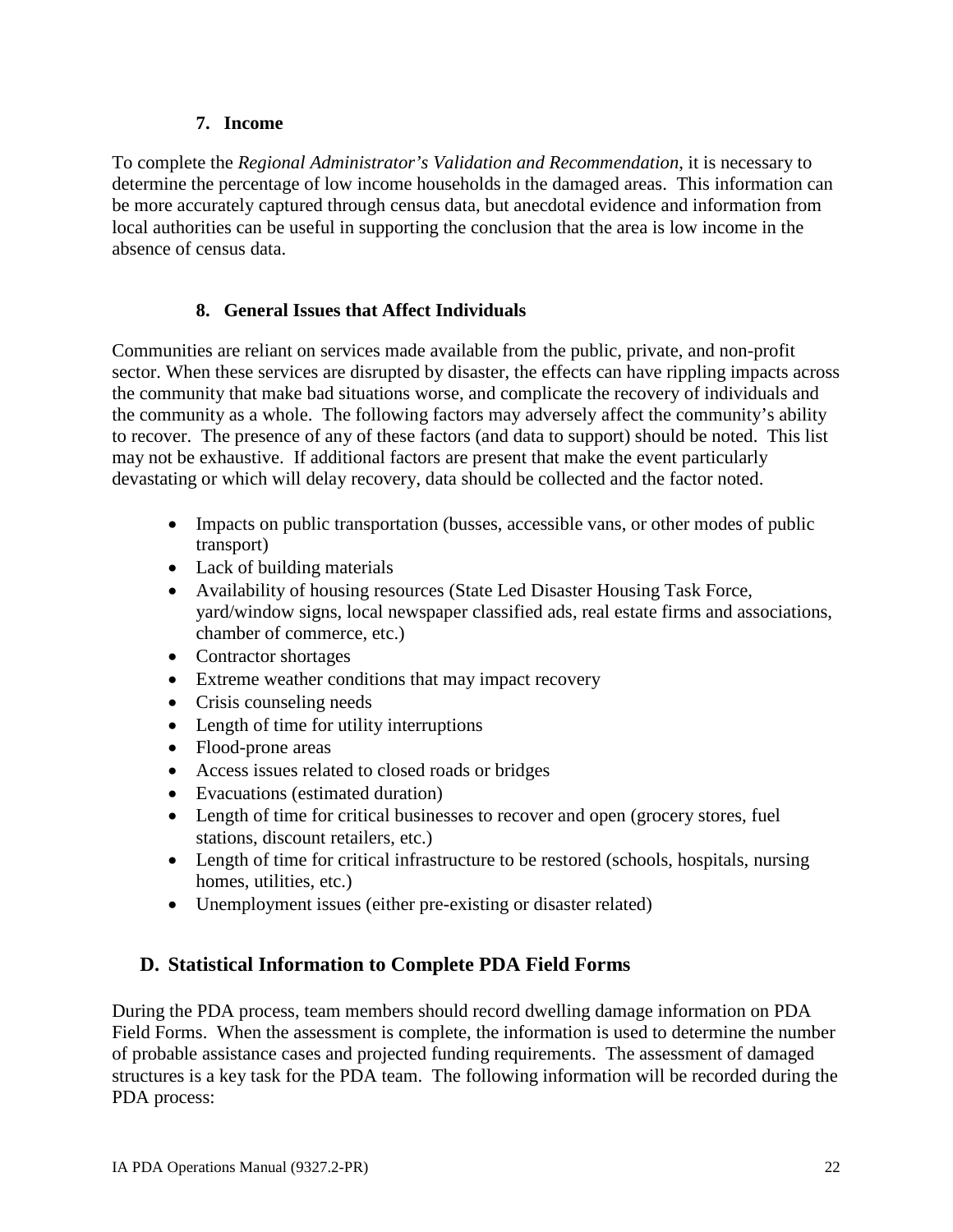#### **1. Dwelling Types**

<span id="page-22-0"></span>The following are the common dwelling types that are recorded: single family, multifamily, and manufactured housing units. It is important to identify the type of residence being surveyed as it affects estimates of projected costs, repair feasibility, and timelines for home repair completion.

# **2. Occupancy Types**

<span id="page-22-1"></span>There are three principal types of occupancy – owner, renter, and not primary (secondary or seasonal)*.* It is important to distinguish between the occupancy types to determine probable forms and length of assistance required, as well as, corresponding program costs for owners and renters.

# **3. Insurance**

<span id="page-22-2"></span>It is essential to determine if the damaged property is insured or not. There are times when a single property could experience damage for both insured and uninsured damage (e.g., a severe storm causes roof damage and flooding causes flood-damage to the basement). When one or more causes of damage are uninsured the home should be marked as uninsured.

There are many resources available to determine whether or not a property has insurance. Some examples include: the local tax assessment office, the State Tax Commissioner, FEMA's National Flood Insurance Program (for flood insurance only), Tribal leaders, and residents of the impacted community. FEMA's National Processing Services Center also can provide flood insurance information and, more importantly, the purchase and maintenance requirements imposed on properties by the National Flood Insurance Reform Act. For more detailed information on insurance, please refer to Attachment A: Insurance Type Table.

Because this assessment is preliminary and is intended to be expeditious, certain assumptions, based on experience over many disasters, are often made regarding insurance. Those assumptions may include:

- If the home is less than 30 years old, it most likely carries a mortgage and is therefore required to carry homeowners' insurance.
- If a home is in a flood zone A, and was impacted by a previous flood that resulted in a Presidential declaration, the home, in most instances, would be required to maintain flood insurance for the lifetime of the property.

Additional information on how to record insurance information should be addressed during the pre-briefing on a disaster-by-disaster basis, as there are many variables. For example:

- Manufactured home insurance policies may or may not cover flood damage.
- An earthquake deductible can be as much as 20%. For a \$500,000 home, that would equate to a \$100,000 deductible.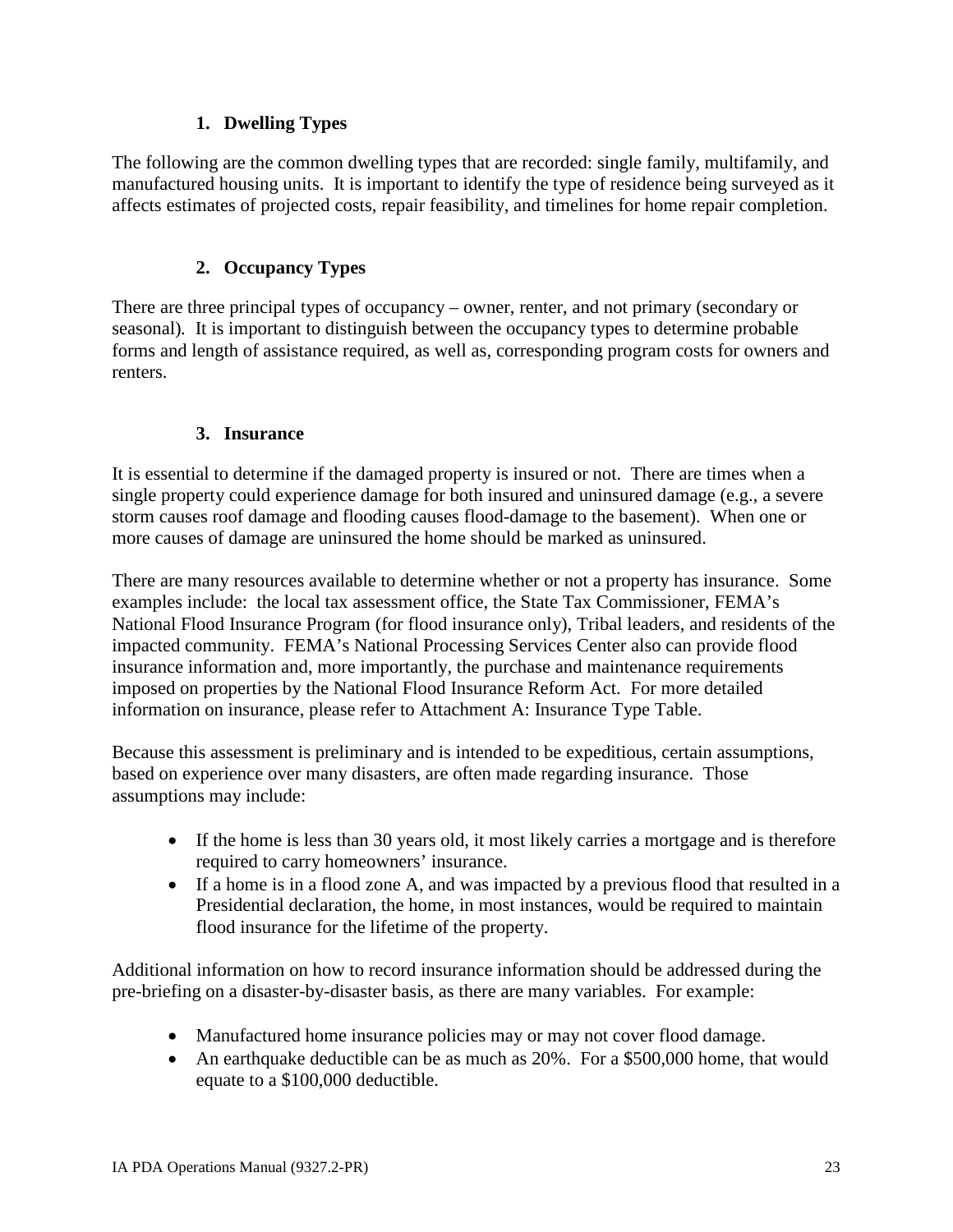- Severe storm and flooding damage on a typical home can result in an overlap of covered items. The pre-briefing should clarify which types of damage would generally be covered under homeowner's insurance and which damages would be covered by flood insurance.
- Condominium insurance may vary depending upon the condominium bylaws.

**Note:** Please refer to Attachment A for a table outlining the different types of insurance and coverage.

#### **4. Degree of Damage**

<span id="page-23-0"></span>There are five levels of damage: Destroyed, Major, Minor, Affected, and Inaccessible. When considering damage levels, it is important to remember that FEMA's mission is to return the structure to a safe, sanitary and functional condition. Each level is described in detail in the following paragraphs. The definitions of these levels apply to all unit types. All determinations should be based on viewed damages. The levels are set as guidelines but many factors influence the determination. The determinations are at the discretion of the Regional office within the parameters set forth in this manual. For example, the damage caused by water levels is dependent upon several variables, to include: how long the water stayed in the home, the materials used to build the home, and the presence of contaminants in flood water (fuel oil, sewage, debris, etc.) if they present a health and safety hazard rendering the home uninhabitable.

#### **a. Destroyed**

Destroyed means the structure is a total loss or damaged to such an extent that repair is not feasible. Any one of the following may constitute a status of destroyed:

- Structure is permanently uninhabitable
- Complete failure of two or more major structural components (e.g., collapse of basement walls/foundation, walls, or roof)
- Only foundation remains
- Condemned structure that will require demolition or removal by local or government because of disaster-related health and safety concerns
- An unaffected structure that will require removal or demolition by local or county government because of a confirmed imminent danger (e.g., impending landslides, mudslides, or sinkholes)

#### **b. Major**

Major damage exists when the home has sustained structural or significant damages, is uninhabitable and requires extensive repairs. Any one of the following may constitute major damage: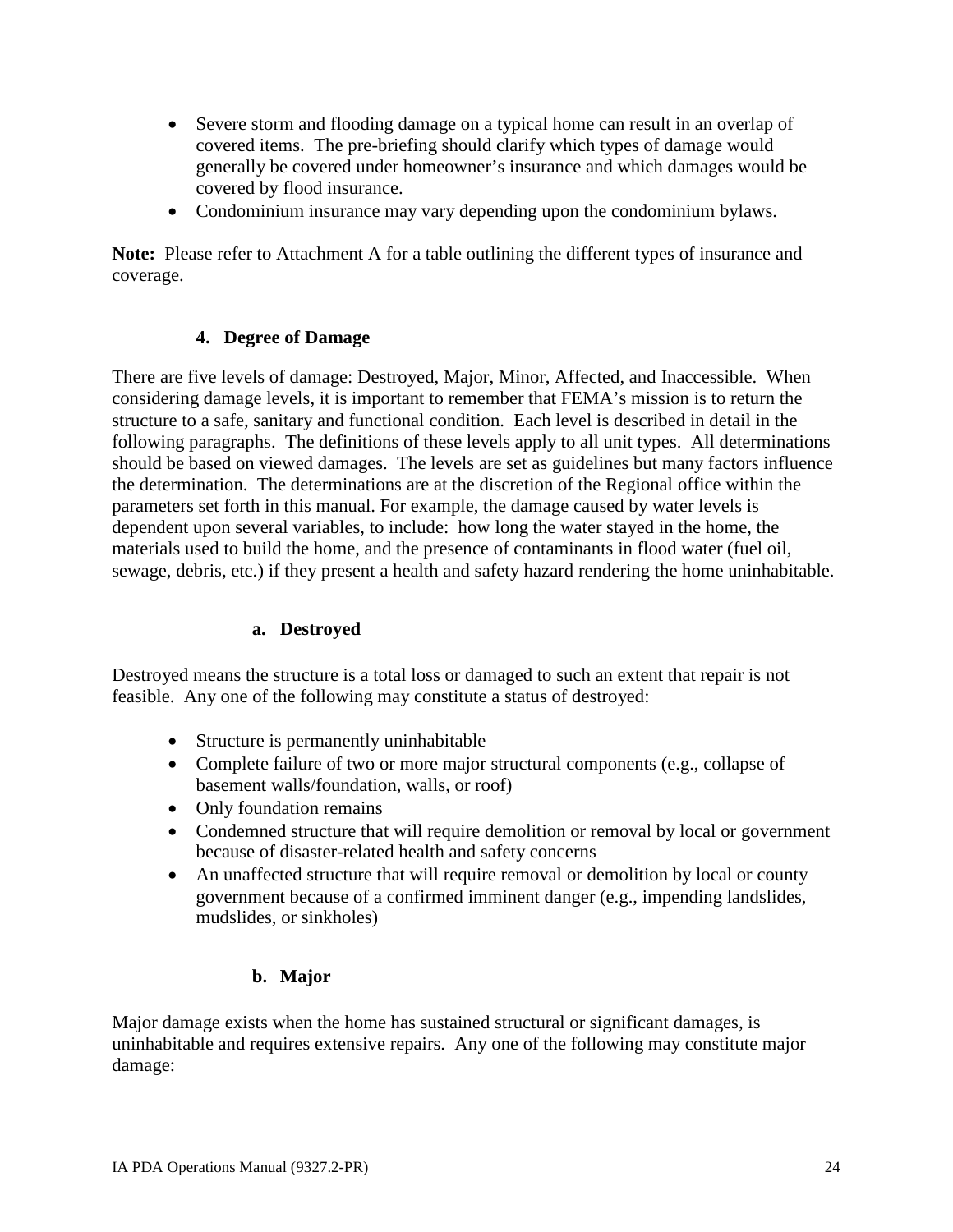- Failure of structural elements of the residence (e.g., walls, roof, floors, foundation, etc.) that are repairable
- Damage to dwelling that will take more than 30 days to repair (not to include contractor delays or availability of materials)
- Eighteen inches or more of water on the first floor or water that covers electrical outlets
- Homes with a basement may be considered for major damage if the water level has compromised the structural integrity of the home

#### **c. Minor**

Minor damage encompasses a wide range of damage and is generally the most common type of damage. Minor damage exists when the home is damaged and uninhabitable, but may be made habitable in less than 30 days. Some of the items that determine minor damage are listed below:

- Windows or doors unsecured (damaged)
- Damage to functional components (i.e. furnace, water heater, HVAC, etc.)
- Three to eighteen inches of water in an occupied or required room
- Damage, or disaster related contamination, to private well or septic system

#### **d. Affected**

This category includes dwellings with minimal damage to structure and/or contents and the home is habitable without repairs. In a flood disaster, affected homes have minimal flooding with less than 3 inches of water in an occupied or required room.

#### **e. Inaccessible**

This group includes homes that are inaccessible by reasonable means, due to disaster-related loss of access (e.g., bridge out, road flooded or blocked by landslide, mudslide, severe erosion, washed out, etc.).

If a home or group of homes is inaccessible due to damage to a road or bridge, the number of affected inaccessible households should be included in the PDA. In the event the inaccessibility is caused by road or bridge damage, the PDA team should determine whether the damaged bridge or road is maintained privately or by the local government. If privately owned and the sole access, damage should be noted in the Private Road or Bridge column on the PDA Field Forms.

#### **5. Basements**

<span id="page-24-0"></span>When assessing the damage to a home, consideration must be given when the home has a basement. For a home with a basement, several variables would need to be identified in order to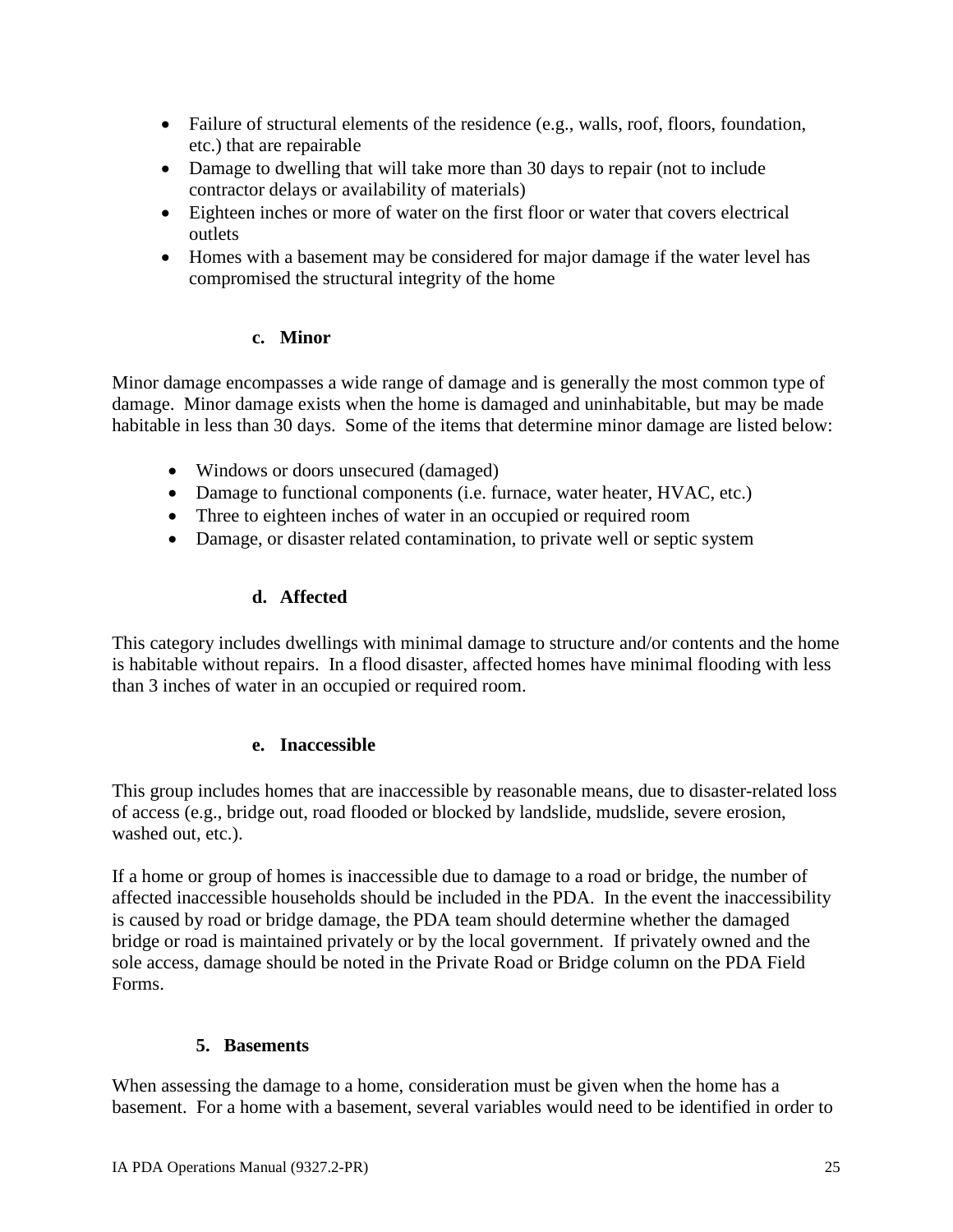estimate the degree of damage to the home. Some variables would include; water depth in relation to utilities, structural damage to walls, and foundation and support structures. It is also important to note the uses of the basement, when possible, because FEMA only provides assistance for rooms required for occupation of the dwelling (i.e., occupied bedrooms, bathrooms required for occupied bedrooms, a sole kitchen or living room, or when no other room in another part of the dwelling meets the need). Recreational and other common areas of the basement are not considered required rooms.

Additional factors to consider which could affect the safety of the occupants of the home are:

- Severely damaged structural components
- Severe damage to or complete failure of major mechanical or electrical utilities

#### **6. Manufactured Homes**

<span id="page-25-0"></span>The effect of wind, water, and earthquakes on manufactured homes is different than on more traditionally built structures; therefore, FEMA will use the "*Guidelines for Determining Damage to Manufactured Homes*" matrix below for determining the level of damage to impacted manufactured homes.

|                                   | <b>Guidelines for Determining Damage to Manufactured Homes</b>                                                                                                                                                                                                                                                                                                                                            |                                                                                                                                                                                                                                                                                                         |                                                                                                                                                                                                                                                                                                                                                                 |  |  |  |  |  |  |  |  |  |  |  |
|-----------------------------------|-----------------------------------------------------------------------------------------------------------------------------------------------------------------------------------------------------------------------------------------------------------------------------------------------------------------------------------------------------------------------------------------------------------|---------------------------------------------------------------------------------------------------------------------------------------------------------------------------------------------------------------------------------------------------------------------------------------------------------|-----------------------------------------------------------------------------------------------------------------------------------------------------------------------------------------------------------------------------------------------------------------------------------------------------------------------------------------------------------------|--|--|--|--|--|--|--|--|--|--|--|
|                                   | This matrix should serve as broad guidance for field staff conducting Preliminary Disaster Assessments (PDA). Actual decisions for awarding<br>disaster assistance are based on individualized, more in-depth inspections. These inspections take into account the age of the unit, pre-disaster<br>conditions, sewage and other contaminants in the flood water, and other disaster specific conditions. |                                                                                                                                                                                                                                                                                                         |                                                                                                                                                                                                                                                                                                                                                                 |  |  |  |  |  |  |  |  |  |  |  |
| <b>Degree of</b><br><b>Damage</b> | <b>Program Description</b>                                                                                                                                                                                                                                                                                                                                                                                | <b>Operational Mechanics</b>                                                                                                                                                                                                                                                                            |                                                                                                                                                                                                                                                                                                                                                                 |  |  |  |  |  |  |  |  |  |  |  |
|                                   |                                                                                                                                                                                                                                                                                                                                                                                                           | For Flood Damage                                                                                                                                                                                                                                                                                        | For Damages Other Than Flood (i.e. Wind<br>Driven Rain, Earthquake)                                                                                                                                                                                                                                                                                             |  |  |  |  |  |  |  |  |  |  |  |
| <b>Destroyed</b>                  | The structure is a total loss:<br>damaged to such an extent that<br>repairs are not economically<br>feasible. <sup>1</sup> There is no value<br>associated with the structure<br>except for its basic material<br>content (scrap).                                                                                                                                                                        | A water line higher than 12 inches would<br>equate to a destroyed designation. To be<br>otherwise designated as destroyed, the<br>dwelling's frame must be bent, twisted, or<br>otherwise compromised. The dwelling<br>interior must be so compromised by<br>contamination that clean up is infeasible. | The dwelling's frame must be bent, twisted,<br>or otherwise compromised. The dwelling<br>must be missing the roof or has sustained<br>significant damage to the roof covering,<br>sheathing, and framing.                                                                                                                                                       |  |  |  |  |  |  |  |  |  |  |  |
| Major                             | The structure has sustained<br>structural or significant damages;<br>uninhabitable dwelling that<br>requires extensive repairs. The<br>dwelling is unusable in its current<br>condition and cannot be made<br>habitable in a short period of<br>time.                                                                                                                                                     | Water that impacts the floor system (to<br>include belly board insulation, ductwork,<br>subflooring) or a water line of up to 12<br>inches within the living area would equate to<br>a major designation.                                                                                               | The dwelling's frame is not bent, twisted, or<br>otherwise compromised; however, there is<br>more than minor structural damage (e.g., it<br>has been displaced from the foundation)<br>and other structural components have been<br>damaged (i.e., windows, doors, wall<br>coverings, roof, bottom board insulation,<br>ductwork, and/or utility hook up).      |  |  |  |  |  |  |  |  |  |  |  |
| <b>Minor</b>                      | The structure is damaged and<br>uninhabitable, but may be made<br>habitable in a short period of time<br>with minimal home repairs. The<br>dwelling has some damage, but<br>can be used without significant<br>repair (repairable).                                                                                                                                                                       | Water line is below the floor system. In<br>general, skirting or HVAC may be impacted.                                                                                                                                                                                                                  | The dwelling's frame is not bent, twisted, or<br>otherwise compromised; however, there is<br>minor structural damage (e.g., it has not<br>been displaced from the foundation). Other<br>structural components may have sustained<br>minor damage (i.e., windows, doors, wall<br>coverings, roof, bottom board insulation,<br>ductwork, and/or utility hook up). |  |  |  |  |  |  |  |  |  |  |  |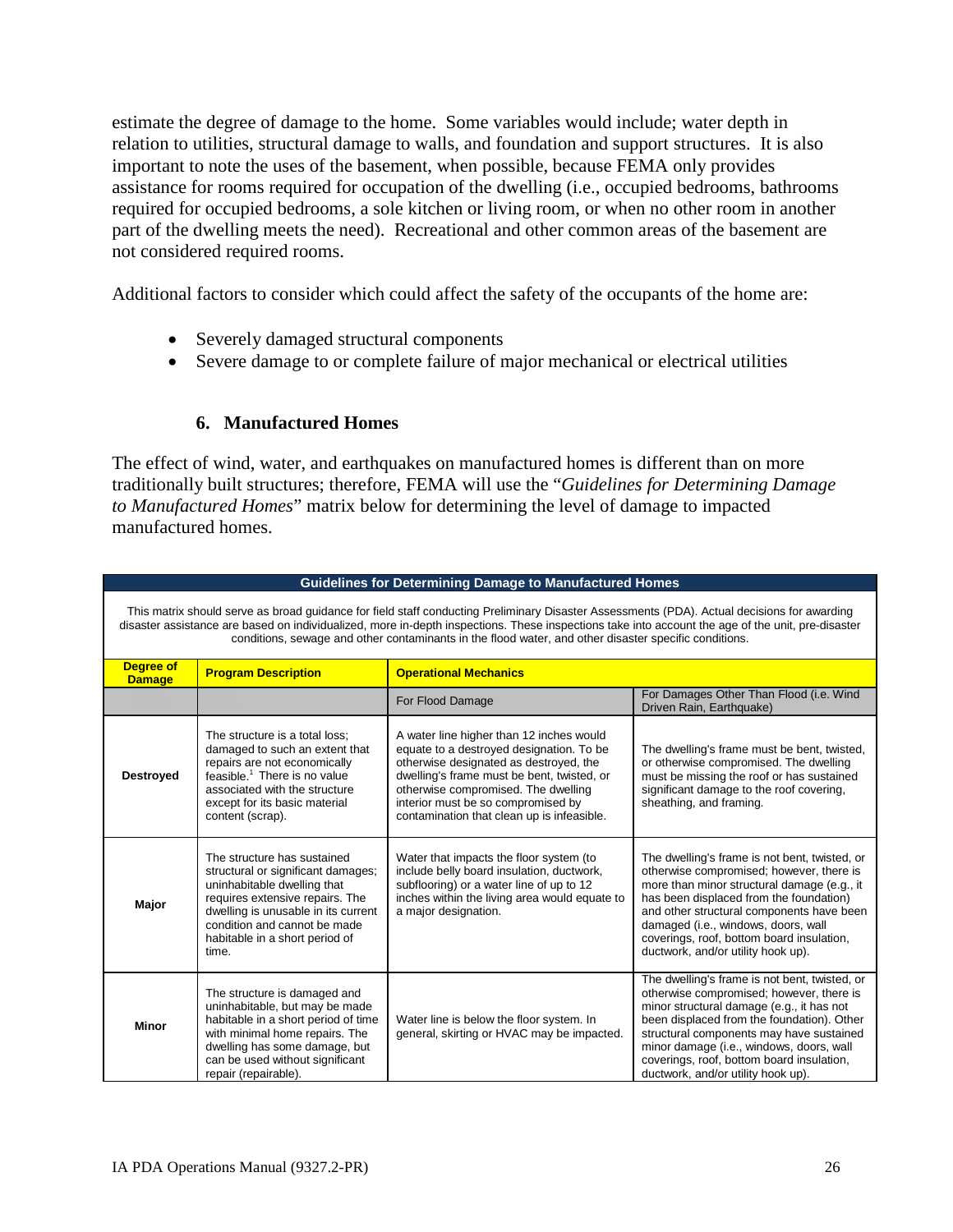| Affected | The structure has minimal<br>damage; dwelling is habitable<br>without repairs. | No damages affecting habitability; cosmetic<br>damages only. | The dwelling's frame is not bent, twisted, or<br>otherwise compromised. No structural<br>components of the dwelling have been<br>damaged (i.e., windows, doors, wall<br>coverings, roof, bottom board insulation,<br>ductwork, and/or utility hook up). |
|----------|--------------------------------------------------------------------------------|--------------------------------------------------------------|---------------------------------------------------------------------------------------------------------------------------------------------------------------------------------------------------------------------------------------------------------|
|----------|--------------------------------------------------------------------------------|--------------------------------------------------------------|---------------------------------------------------------------------------------------------------------------------------------------------------------------------------------------------------------------------------------------------------------|

1 Economic feasibility of repairs is not a habitability/repair standard.

# <span id="page-26-0"></span>**E. County/Parish Designations**

Joint PDAs to assess damage will be conducted as soon as the situation permits. Additional areas and assistance may be added after the initial PDA is complete, pending the submission of appropriate verified assessments pursuant to 44 CFR 206.40(c). The State/Tribe must request add-on counties within 30 days of the end of the incident period, or 30 days after the declaration, whichever is later, unless extended for good cause (44 CFR 206.40(d)).

The process for post declaration designation of affected areas for IA is as follows:

- The State must request, in writing, that a county or parish be designated for IA. This request should include supplementary information about the area;
- FEMA, state and local authorities, and other partners must conduct a damage assessment, when feasible and appropriate;
- A Federal Register Notice will be published if IA is declared and if additional counties or parishes are declared for IA within the State.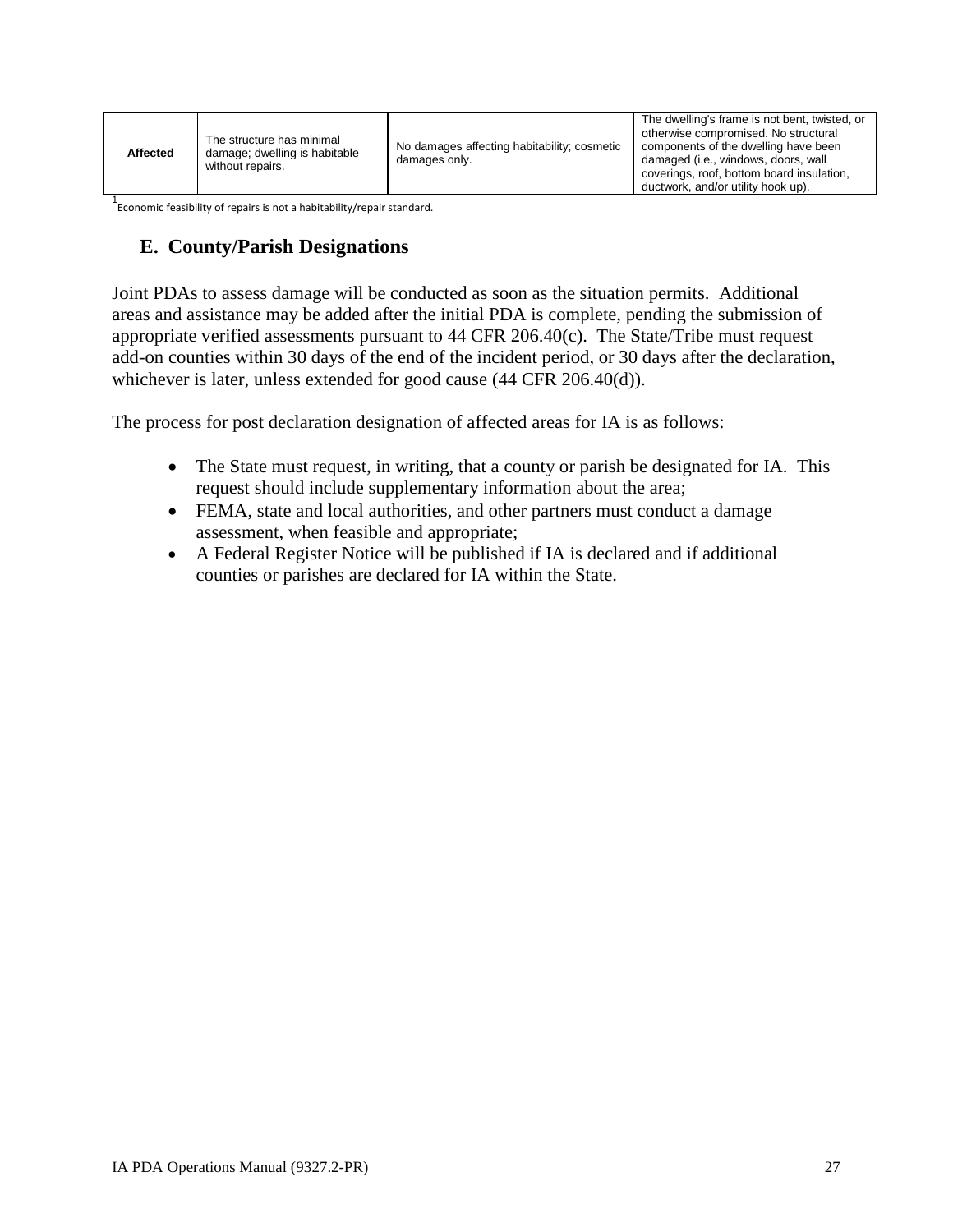# <span id="page-27-0"></span>**IV. Post Field Assessment Activities**

#### <span id="page-27-1"></span>**A. Team Concurrence on Assessment Findings**

Each team member should maintain a separate count of the damaged dwellings that they survey. All team members should use the damage levels and descriptions established in this manual as the basis for their survey. It is important to remember that as a Joint PDA, all IA damage determinations, insurance, and income levels must be agreed upon by the local, State/Tribal, and FEMA members. Without mutual agreement, disputes can arise over the information contained in the team report and the number of impacted households. Disagreements, if not resolved, can result in appeals and reassessments. By obtaining Federal-State concurrence on PDA findings, appeals and reassessments will be less likely.

# <span id="page-27-2"></span>**B. Submittal of Finalized PDA Information to Regional Office/JFO**

Upon completion of the field assessment, the IA PDA Coordinator and/or the Housing PDA Crew Leader will debrief the team members to review findings, discuss overall impacts and gather any remaining information. The information will then be transmitted to the Regional Office/JFO in the requested format.

#### <span id="page-27-3"></span>**C. Deactivation of PDA Function**

Once the State is satisfied that the teams have assessed all the damage, the IA PDA Coordinator and/or the Housing PDA Crew Leader will release team members, collect appropriate items (e.g., time sheets, vouchers, supplies, equipment, etc.), ensure PDA team members check out and update their status in ADD, and return the collected items to the appropriate locations.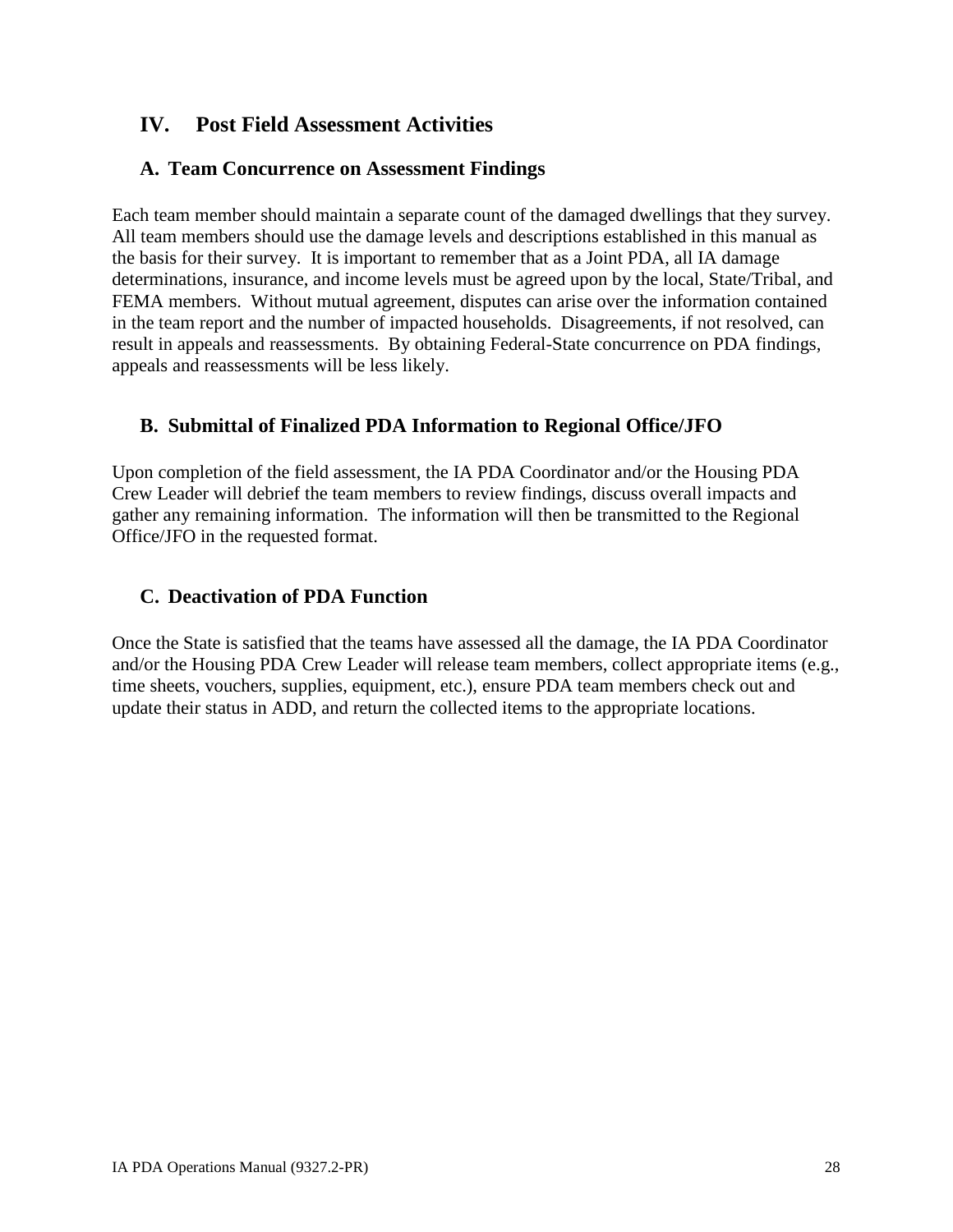# <span id="page-28-0"></span>**V. Pacific Island Annex**

This annex provides basic information on conducting a Preliminary Damage Assessment (PDA) in the Pacific jurisdictions. The areas covered by this annex include American Samoa, Commonwealth of the Northern Mariana Islands (CNMI), and Guam.<sup>[1](#page-0-0)</sup> Except as noted below, the standard PDA procedures apply.

# <span id="page-28-1"></span>**A. Team Assignments and Pre-Briefing (PDA Coordinator)**

- Coordinate with the local government to establish a pre-PDA briefing with the village mayor, Matai, and/or village/county council. In locations outside of Guam and the CNMI, these are not technically government "officials."
- A Pacific Island PDA team will most likely be assigned to assess a village, a number of villages in close proximity, or an island.
- Pacific Island PDA teams need to be familiar with specific cultural differences that impact the family structure, housing, land ownership, and community governance.
- Pacific Island PDA teams need to be familiar with re-construction costs in the local area, since the degree of damage may be elevated due to the cost to rebuild.

# <span id="page-28-2"></span>**B. Field Assessment Methods**

- Pacific Island PDA teams may need to use small boats and/or small planes to travel between outer islands, atolls, and lagoons.
- Often, the island terrain is mountainous and homes may be accessible only on foot or by four-wheel drive vehicle. Team members must be prepared to hike over hilly jungle terrain or ride in the back of a pick-up truck over dirt roads.
- Take precautions in rural areas to avoid unexploded World War II ordnance. Safety protocol will be disseminated by PDA Team Leads prior to field work.

# <span id="page-28-4"></span><span id="page-28-3"></span>**C. Specific Information – "Hard Counts"**

# **1. Dwelling Types**

Housing construction varies considerably in island jurisdictions. Even within a jurisdiction, the team will encounter a range of dwelling types from a thatched hut to a reinforced concrete structure. The majority of houses are single-wall wood/tin construction. Traditional families live in residential compounds consisting of a number of buildings. The sleeping house should be recorded as the primary dwelling, according to the degree of damage present, and other support structures should be marked affected, to include: kitchen/cook house, shower house, and outhouse (benjo). These should not be considered separate structures.

l <sup>1</sup> Refer to FEMA/USAID Strategy for Disaster Mitigation, Relief and Reconstruction in the Federated States of Micronesia and The Republic of the Marshall Islands for operations in these locations (2008).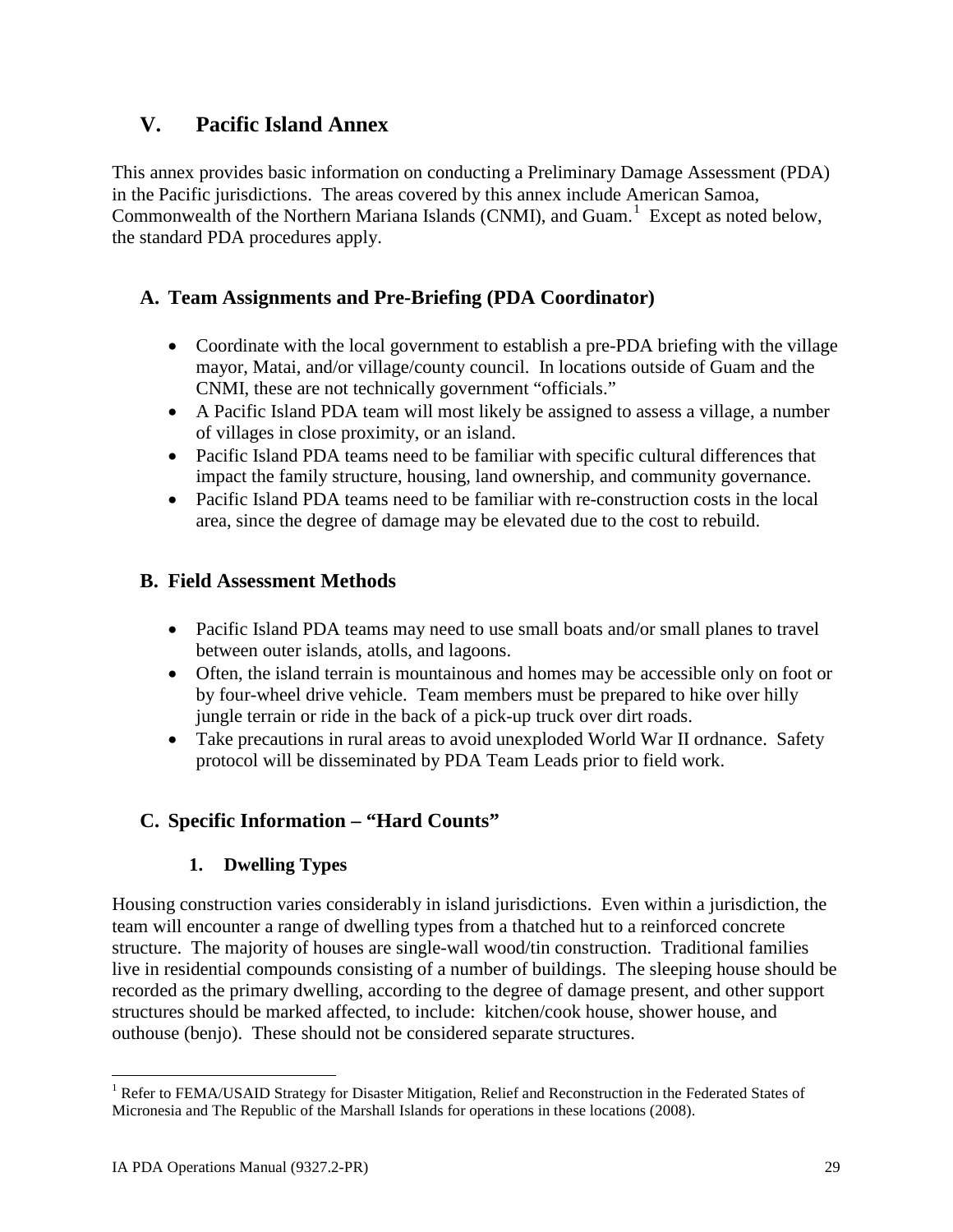# **2. Occupancy**

<span id="page-29-0"></span>Most of the dwellings surveyed will be primary residences. The exception is the "ranch" or fishing hut. These are usually lean-to type structures that the family may stay in while tending the crops or fishing.

Additionally, building is often done incrementally. The family may live in a wood/tin structure while building a more modern home, as funds and resources become available. In these circumstances, care must be taken to determine which structure is the primary residence.

# <span id="page-29-1"></span>**3. Ownership**

- Communal in nature.
- Passed on from generation to generation.
- Written records verifying ownership do not always exist.
- Each jurisdiction has unique conditions that must be clarified with local officials.

An example of jurisdiction-specific verification of ownership would be in American Samoa. Ninety percent of the land is communal land held under the traditional land tenure system. Communal lands are under the supervision of the family Sa'o (high chief) and are maintained for all members of the family who elect to live there and serve the Matai (chief). All land is owned collectively by the aiga (extended family) which means the individual has a right to use the property but does not own it. A member of the family may construct a house of his own on family land with the approval of the Sa'o. With the approval of the Sa'o, a family member may also rent his home. The land on which the house stands, however, remains the property of the family. During the PDA process, FEMA requires that the Sa'o or Matai verify that an individual/family occupied a home prior to the disaster and that family has permission to live on the land. Additionally, the government of Guam has programs that provide lands for agricultural use to native Guamanians, which may also serve as their primary residence.

#### **4. Insurance Coverage**

<span id="page-29-2"></span>As a general rule, only reinforced concrete structures might have insurance coverage. Additionally, all jurisdictions are participating in the National Flood Insurance Program (NFIP), so verify with the Regional Office whether there are NFIP policies in force.

#### **5. Degree of Damage**

<span id="page-29-3"></span>Destroyed: Structure is beyond repair. Roof and all walls are down.

Major: Any damage \$10,000 or more that can be repaired, but that will fall below maximum grant amount for IHP.

Minor: Any damages affecting habitability and over \$50 but less than \$10,000.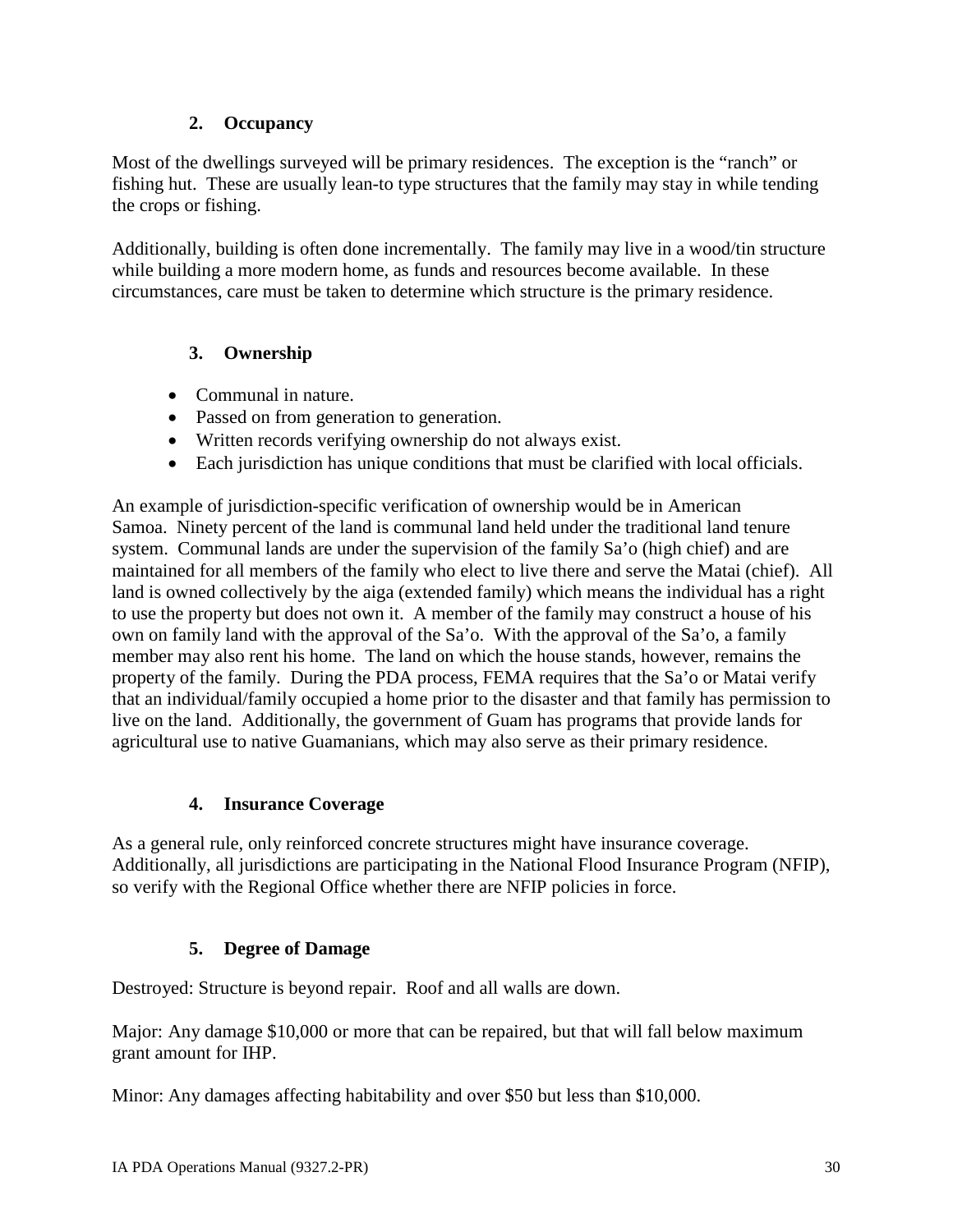Affected: Some damage to dwelling but is habitable with minor, low cost repairs. This is also the category used when only the outdoor kitchen, shower or outhouse is damaged.

Inaccessible: This category is rarely used. When used, it should pertain to accessibility issues that can be addressed by FEMA's Individuals and Households Program, such as private road or bridge damage.

**Note:** FEMA policy is not to provide assistance to repair outdoor kitchens, shower houses, or outdoor toilets (benjos). Therefore, damage to these structures is counted as "affected."

# <span id="page-30-0"></span>**D. Things to Know Before Leaving Home**

- Bring a valid U.S. passport and any needed medications.
- Bring cash or travelers checks. Charge cards, Automatic Teller Machine card, and debit cards may not be accepted.
- Be prepared for hot, humid conditions and hikes through the jungle.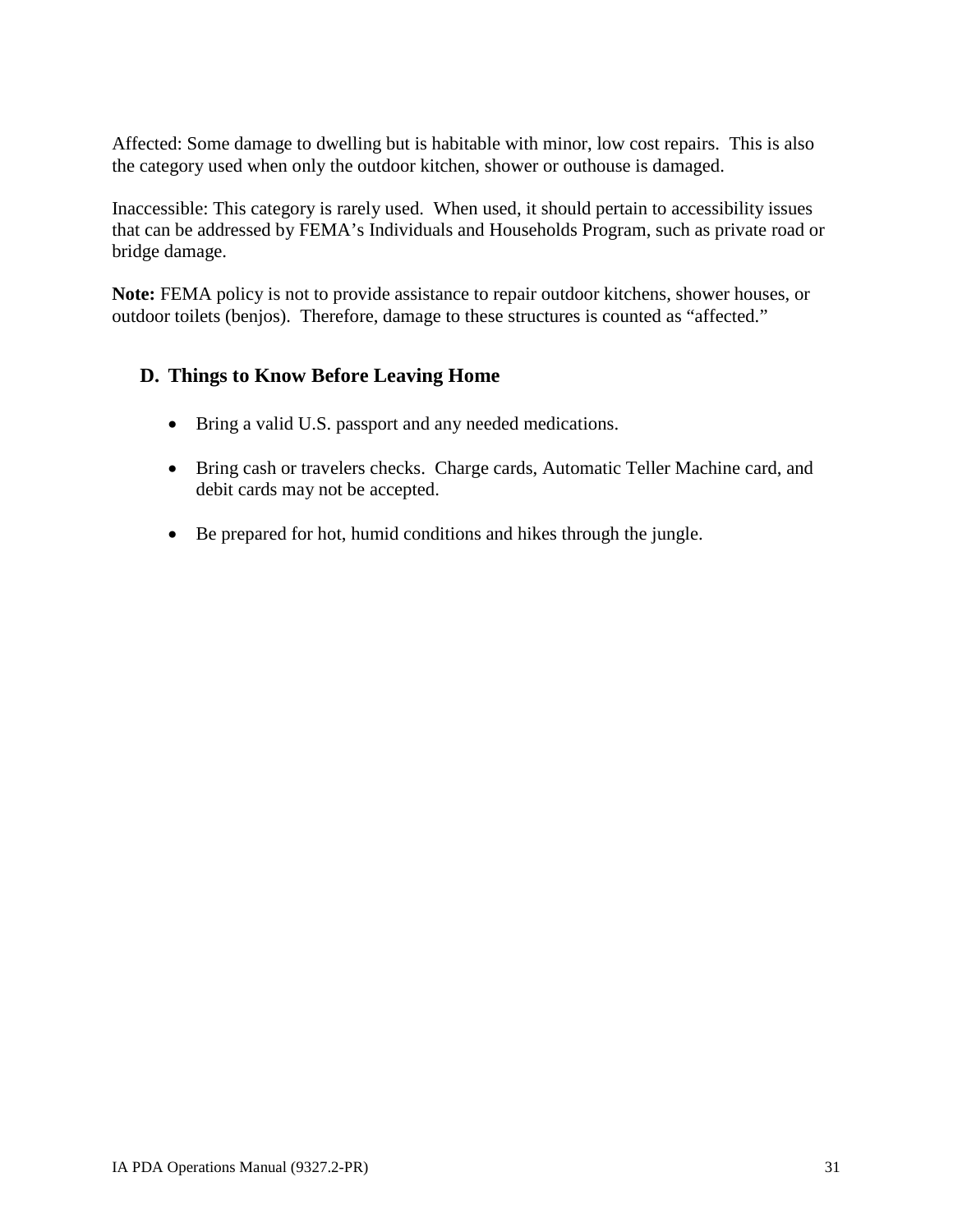# <span id="page-31-0"></span>**VI. Tribal Nation Annex**

#### <span id="page-31-1"></span>**A. IA Preliminary Damage Assessments on Tribal Lands**

While much of the methodology for gathering data on damaged residences is the same as a standard Preliminary Damage Assessment (PDA), there are unique differences in protocol and in determining occupancy of homes on tribal lands. It is important that all Individual Assistance (IA) PDA staff be aware of the sensitive nature of tribal issues and have knowledge of tribal protocol. It is also important that all PDA team members be aware, in particular, of the ownership issues on Tribal lands.

The Regional Tribal Liaison and the State Representative should make the initial contact with the Tribal Chairs and the local Superintendent of the Bureau of Indian Affairs (BIA), when applicable. The Regional Tribal Liaison may also serve as a source for briefing PDA teams on any unique issues related to a specific reservation.

# <span id="page-31-2"></span>**B. Prior to Going to Tribal Lands**

The Regional Tribal Liaison and the State Representative will set up a meeting time with the Tribal Chair, designee, or BIA Superintendent to begin the PDA. The meeting should serve as an opportunity to introduce the PDA team and to brief Tribal leadership on the PDA process. It is recommended that the PDA team also include someone from the Tribal Housing Authority as many of the homes on a reservation are under their management. The Tribal Housing Authority member will be able to assist the PDA team in locating damaged residences and in determining ownership issues. The Indian tribal government may request that the PDA be joint between FEMA and the tribal government. The Regional Administrator will make the determination whether or not to exclude the State from a PDA on lands under the civil/regulatory authority of the Indian tribal government upon consultation with the State. 44 CFR 206.33(d).

At the conclusion of the PDA, and prior to leaving the area, the IA PDA Team may meet with the Tribal Chair, designee or BIA Superintendent to ensure that Tribal leadership is aware of what was found, confirm all damaged residences have been surveyed, and inform them of the next steps in the process.

# <span id="page-31-3"></span>**C. Housing Authorities**

The Department of Housing and Urban Development (HUD) provides Indian housing services through "Indian Housing Authorities" and tribally designated housing entities under the Native American Indian Housing and Self-Determination Act (NAHASDA). For example, there are 53 authorized Indian housing programs in Alaska. Remote rural Alaskan communities typically include both Alaskan Native Village residents and non-native residents in single or adjacent communities. The Bureau of Indian Affairs (BIA) also owns housing in some Native Villages.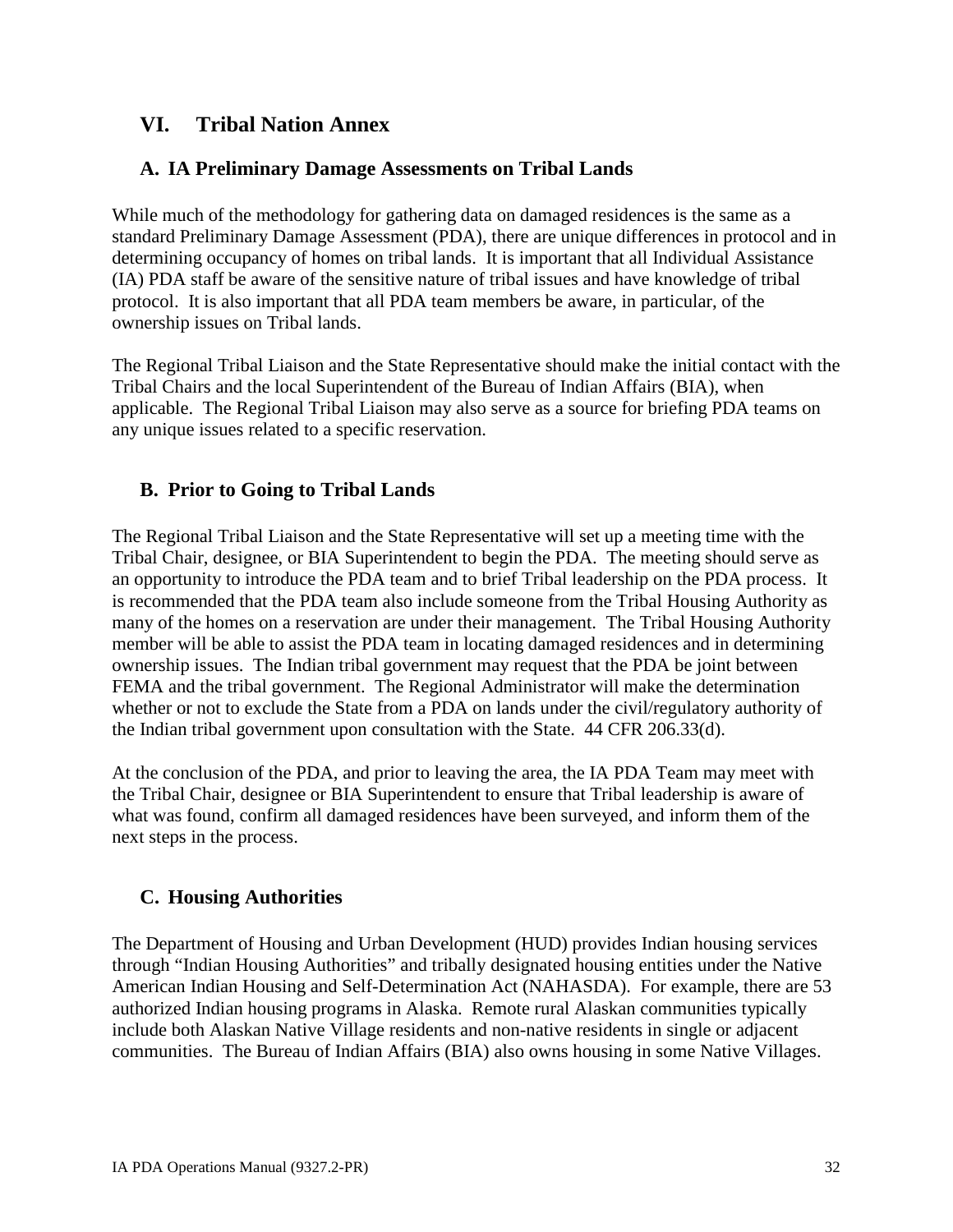Pre-coordination among the PDA Team Leader, HUD, and BIA may help identify Villages that include HUD and/or BIA sponsored housing units. The PDA team may also include a representative of the regional housing authority and/or the Native Village housing program to assist with identifying individual HUD sponsored units.

# <span id="page-32-0"></span>**D. Occupancy of Residences on Tribal Lands**

<span id="page-32-1"></span>There are basically six types of occupancy on Tribal Lands:

#### **1. Homes for which the Tribal Housing Authority Holds Title to the Residence**

In some cases, occupants may live in a home owned by the Tribal Housing Authority and repairs to the home are the responsibility of the Tribal Housing Authority. For FEMA purposes, the occupant does not own the home until the Housing Authority conveys title to them.

This situation is very similar to a lease/purchase agreement where the option to buy has not been exercised yet. There may also be homes in this category where the occupant owns the land and may even have a deed to that land, but the Housing Authority holds the title until such time as the title to the house is conveyed. These occupants are considered renters.

#### **2. Tribal Housing Authority Homes Where the Title Has Been Conveyed**

<span id="page-32-2"></span>These are homes where the purchaser has completed the payments and title has been conveyed. Most Tribal Housing Authorities maintain a list of homes that have been conveyed. If possible, the PDA team should obtain a copy of the list of conveyed homes. Such occupants are considered homeowners.

#### **3. Fee Simple Homes**

<span id="page-32-3"></span>These are homes that an individual either purchased for a fee or built, and have never been owned by the Tribal Housing Authority. There will often be a deed to these homes. There are also homes within this category that have been inherited, with no transfer of title. However, there will often be a deed to the home and property registered at the county or within tribal records and the line of inheritance can be traced through that deed. The Housing Authority representative or tribal team member will usually be able to identify homes in this category. These occupants are considered homeowners.

#### **4. Homes on Allottments**

<span id="page-32-4"></span>Allottments on which a tribal member owns the home: These homes may be treated as fee simple homes, except that Right of Entry may be required from 50% or more of the individuals who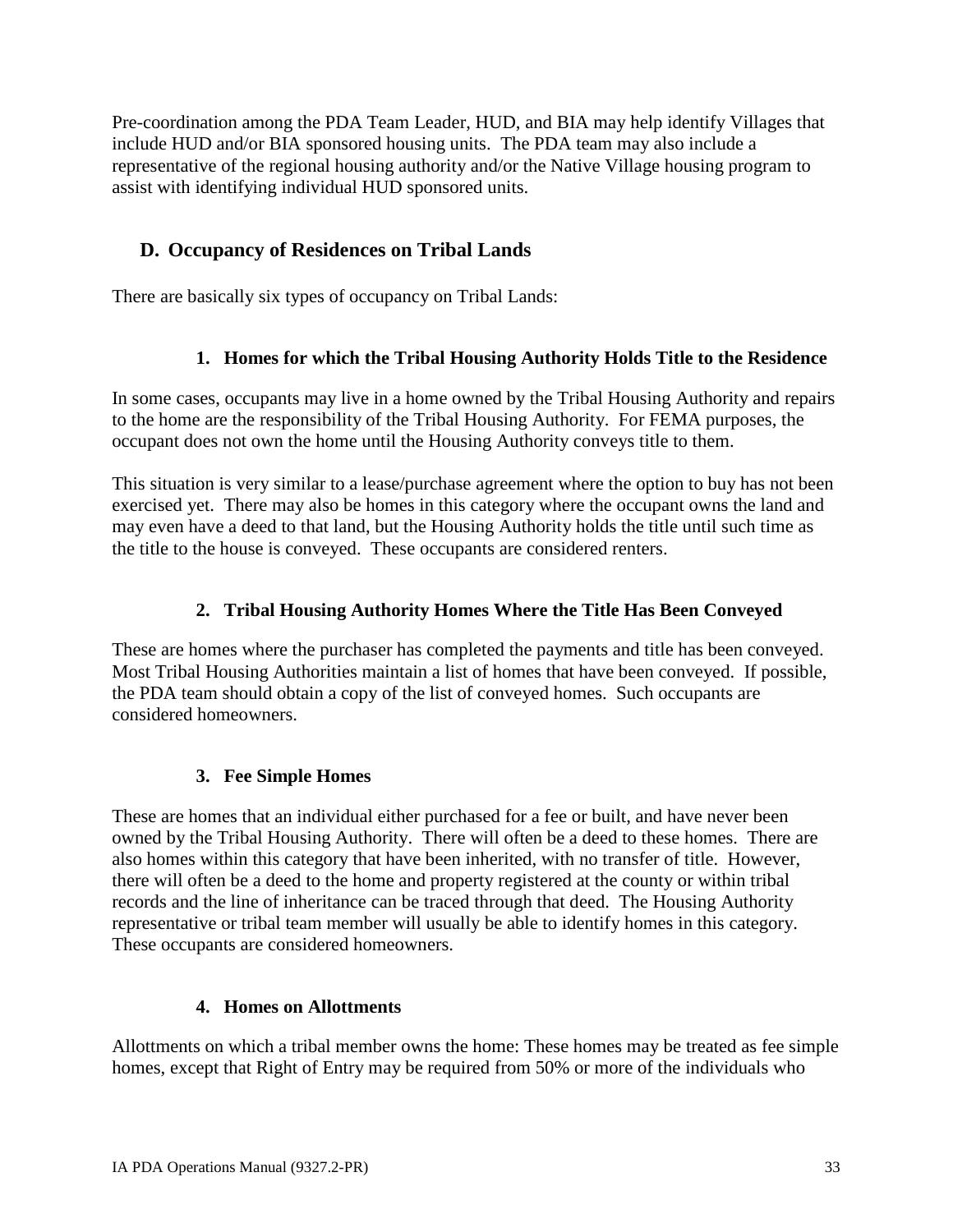have an interest in the allotment pursuant to the Indian Land Consolidation Act. The tribal government will likely be able to help secure the required permission from the owners.

Allottments on which the ownership of the home is highly fractionated: Allottments may have many owners, sometime exceeding one-hundred. In such cases, the authority to conduct any work on the land or on the home may vested in all who have an ownership interest. The requirements for entry onto land and to conduct work on a home are the same as stated above.

#### **5. Homes Owned by Non-Tribal Members**

<span id="page-33-0"></span>These homes are treated the same as Fee Simple Homes. These occupants are considered homeowners.

#### **6. Rental Units**

<span id="page-33-1"></span>While the rent charge may be minimal or even "free-rent," the individuals occupying the residence are not responsible for repairs and are in a landlord/tenant relationship. Such occupants are considered renters. **Exception**: Rent-Free Ownership. To be considered an owner under rent-free guidelines, an occupant: does not hold formal title to the damaged dwelling and pays no rent; is responsible for payment of taxes or maintenance to the residence; and has lifetime occupancy rights with formal title vested in another. Such occupants are considered homeowners.

# <span id="page-33-2"></span>**E. Alaska Native Villages Annex**

Alaska is a vast land with areas that are sparsely populated and subject to harsh weather conditions, factors which in combination can significantly impact PDA operations during much of the year. Many parts of the State have no access roads, which results in limited transportation options such as air or watercraft. The remoteness of these areas has contributed to cultural diversity among many of the Alaska Native populations, which presents another key consideration for PDA Operations.

FEMA-Tribal relationships are particularly unique in Alaska. With the exception of the Annette Island Tribal Nation and the Metlakatla Indian Community, the Alaska Native Claims Settlement Act (ANCSA) of 1971, subsequent amendments, regulations, and court decisions allowed the Secretary of the Interior to list certain Alaska Native entities on the Federally Recognized Tribes List. This means that the listed Alaska Native entities are Federally recognized Indian tribes which have access to Federal government benefits as do Federally recognized tribes in the lower 48 states. In total, there are 229 federally recognized tribes within the State.

Each Alaska Native Village has a Traditional or Indian Reorganization Act (IRA) Council government, as well as a for-profit Village Corporation. Most Native Villages are also cities and have a city council. The State of Alaska Division of Emergency Services treats all forms of local government as equal entities, notwithstanding slight differences in structural nomenclature. In a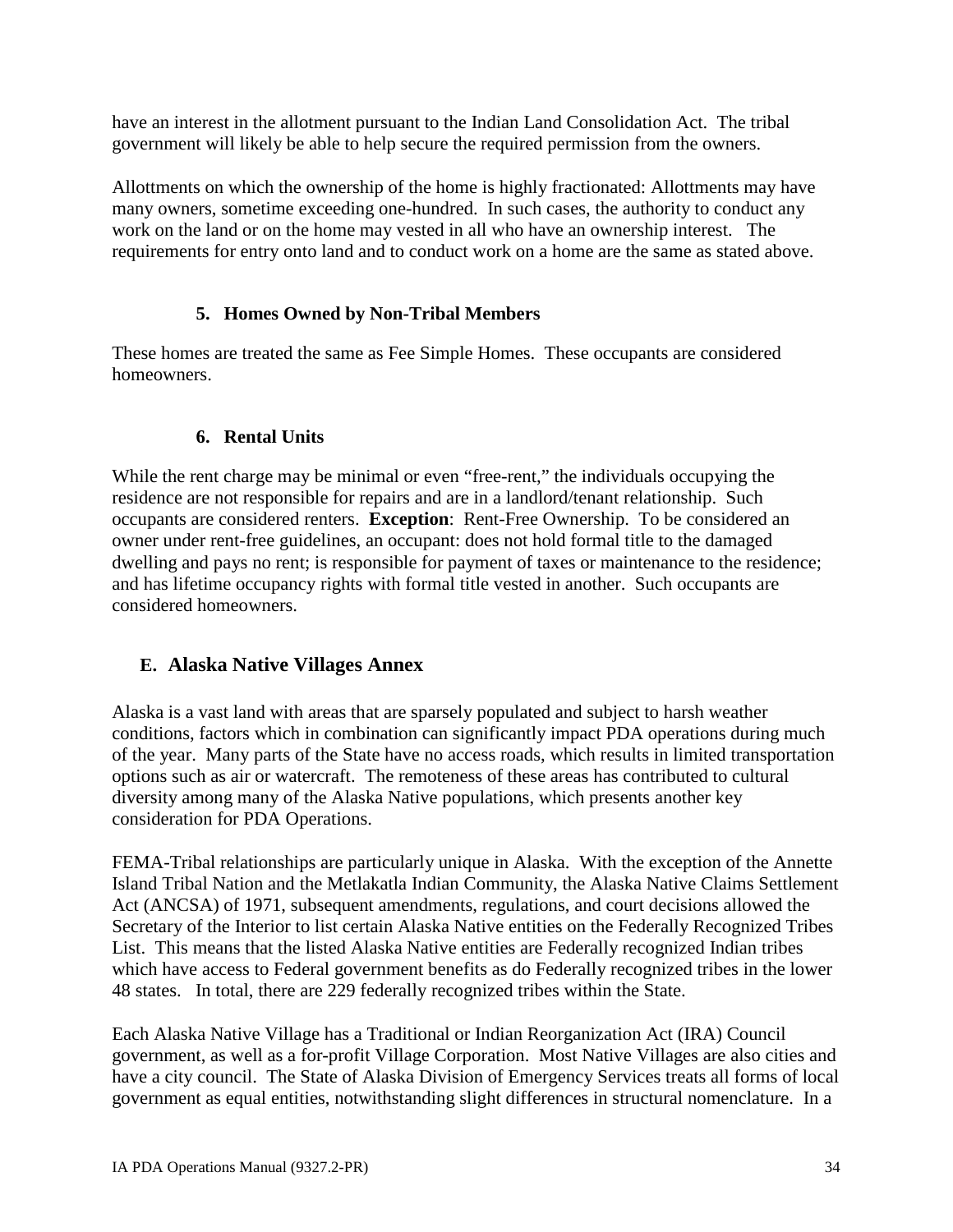few cases, more than one Village could be involved in a common or unified council or Village Corporation.

Village Corporations, not the city governments, own most of the land (surface estate) in rural Villages, unless the land has been conveyed to the city government through what is commonly known as the 14(c) (3) process. Even in the Village, the Regional Corporation owns the subsurface under the Village Corporation land.

Below is information and considerations related to ensuring that the PDA process is accurate, timely, and safe.

# **1. Protocol and Travel Restrictions**

<span id="page-34-0"></span>A PDA team must have permission in advance to enter a Native Village and conduct a PDA. This permission should be obtained from the State and the Village prior to the team traveling to any Village.

Alaska's indigenous people who live in remote locations primarily subsist on the wild resources of the land and waters of coastal, riverine, and inland Alaska, from the temperate climate of Southeast Alaska to the Arctic. There are 95 languages spoken in Alaskan homes, 22 of which are indigenous Alaska Native languages. The most commonly spoken languages are English, Yupi'k, Aleut, and Inupiaq. Since native languages, especially among elders, are prevalent in many Villages, it is advisable to arrange for interpreters as circumstances warrant. FEMA Region X normally requires that all FEMA PDA participants attend a cultural briefing prior to embarking to remote Native Villages.

Due to the remote locations of many Villages, it is crucial that the visits are well planned and that PDA team members carry survival gear to sustain them in the event of an emergency. This is especially important during the winter months where extreme cold weather can be life threatening. In addition, communication through cell phone and/or Blackberry service is unavailable in many remote Villages, although limited land line service is often available.

Most Native Village PDAs require the use of charter flights to transport teams into the Villages. As a result, the number of team members, timelines for flights, and sequence of Village surveys are additional coordination elements that may present challenges.

#### **2. Occupancy of Residences in Alaska Native Villages**

<span id="page-34-1"></span>Occupancy can generally be classified into one of the six categories previously described in the Tribal Annex. However, since determining ownership of dwellings in Alaska Native Villages is a complex process, a Village official should accompany the team during the PDA to indicate the occupancy status of each surveyed dwelling. In Alaska, the BIA does not play a primary partnership role in the disaster recovery process, and is normally not represented on the PDA team. However, BIA issued identification cards are a primary form of identity verification used later in the disaster assistance process, since they contain both name and social security number.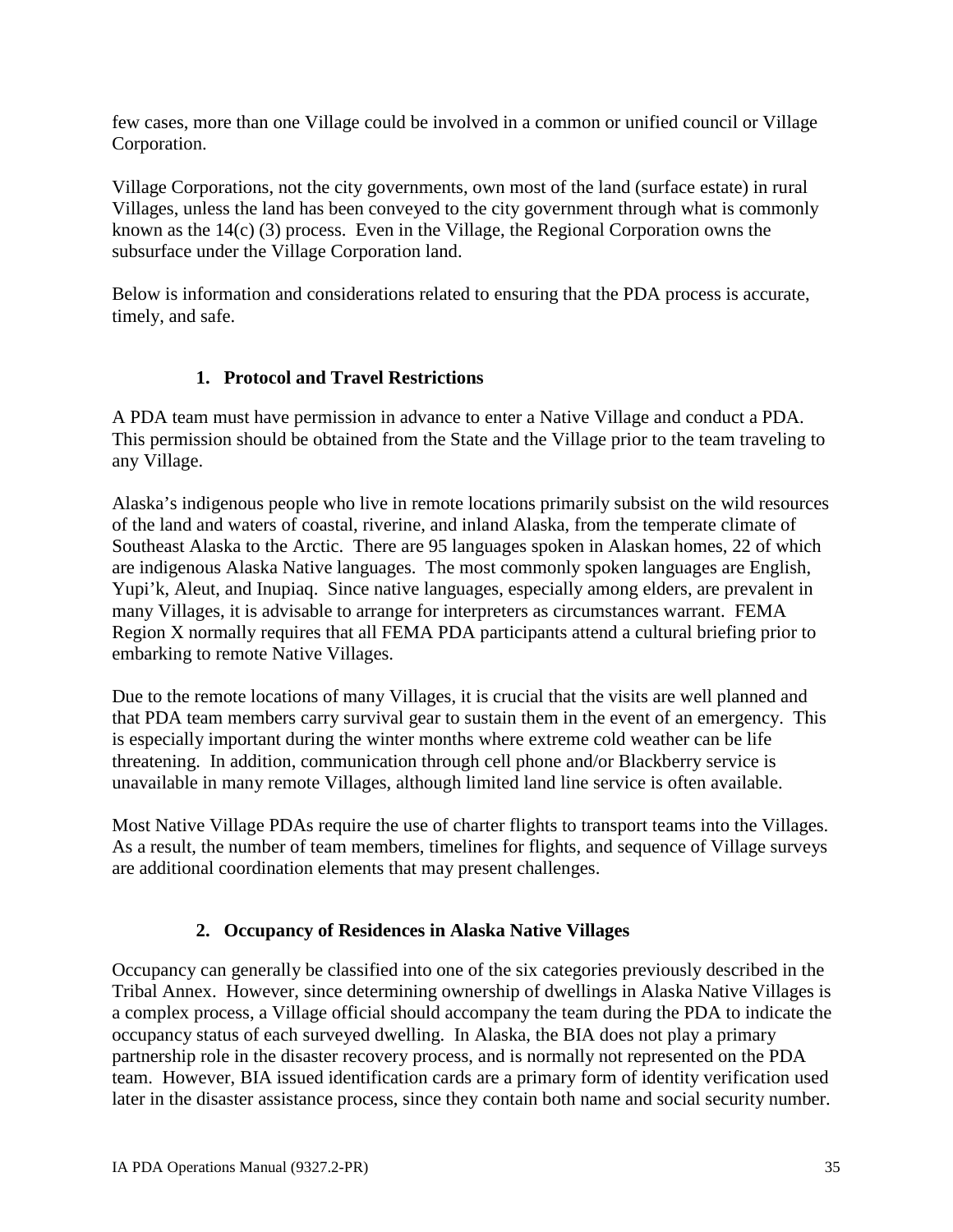#### **3. Determining Insurance and Income Levels**

<span id="page-35-0"></span>Many Alaska Native Villages are extremely remote and are not readily accessible to normal municipal services. As a result, homeowners insurance is often unavailable or cost-prohibitive. Likewise, most Villages are not flood mapped, and therefore NFIP flood insurance is typically not available.

Many Villagers are low income and subsist through a lifestyle that relies on traditional pursuits such as fishing, hunting, and trapping. The Village official who accompanies the PDA team can usually clarify the insurance and income status of residents who are not present at the time of the PDA.

# **4. Things to Know Before Leaving Home**

<span id="page-35-1"></span>Bring a valid US passport if entry into Canada is anticipated.

Bring cash or travelers checks. Charge cards, Automatic Teller Machine card, and debit cards may not be accepted outside the Anchorage/Fairbanks metropolitan areas.

Be prepared for extreme and possibly life-threatening winter conditions. The Region may provide cold weather briefings, emergency kits/back packs, and cold weather gear to all field personnel. Summer conditions are mild and often rainy with chilly temperatures at night. Always bring a variety of clothing for layering.

The Region may require all field staff to participate in a survival briefing which includes weather advisories, tips for encounters with aggressive wildlife such as moose and bear, and driving on isolated mountain roads. Cultural briefings may also be mandatory.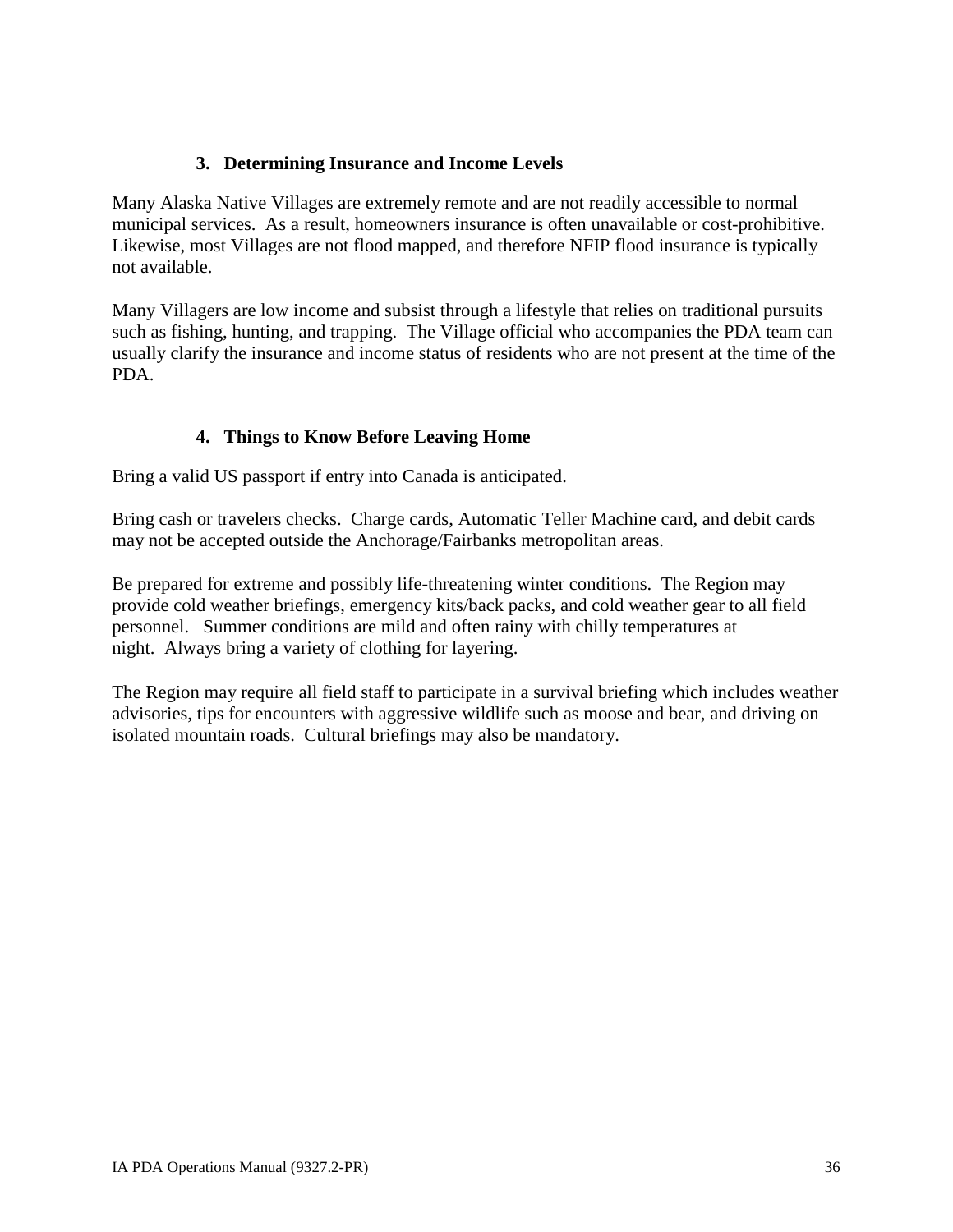# <span id="page-36-0"></span>**VII. Appendix A – Definitions**

**Alaska Native Claims Settlement Act (ANCSA)**: Alaska is unique in that no special "Indian policy" was established, no treaties were signed, and no reservations established. ANCSA officially designated Alaska Native Villages.

**Alaska Native Village**: The Village, as designated by ANCSA is the basic geographical unit (for Federal purposes), not the Tribe (except in the case of Metlakatla). Section 104 of P. L. 103- 454; 108 Stat. 4791, 4792 of November 2, 1994 recognized 227 Alaska Native Village entities eligible for funding and services from the Bureau of Indian Affairs by virtue of their status as Indian tribes. These entities are acknowledged to have the immunities and privileges available to other federally-acknowledged Indian tribes by virtue of their government-to-government relationship with the United States as well as the responsibilities, powers, limitations, and obligations of such Tribes. The Bureau of Indian Affairs has continued the practice of listing Alaska Native entities separately solely for the purpose of facilitating identification and given the number and complexity of native entities.

**Affected:** A degree of damage determined during a preliminary damage assessment when a dwelling and personal property has received some minimal damage from the disaster but is habitable without repairs.

**Basement:** Any area of a building where the floor is below ground level on all sides. Split level homes, below ground level condominiums, and sunken living areas are excluded from the definition of a basement.

**Community:** A political entity that has the authority to adopt and enforce floodplain ordinances for the area under its jurisdiction. In most cases, the community is an incorporated city, township, or Village or unincorporated area of a county. However, certain states may have land use authorities that vary from this.

**Damage Assessment:** An appraisal or determination of the actual effects and impacts on structural and personal property, individuals and families, animals, economic, and natural resources resulting from human-made or natural disasters.

**Destroyed:** A degree of damage determined during a preliminary damage assessment when a dwelling and personal property is a total loss or damaged to such an extent that repair is not feasible. (See Section III, page 24, for expanded definition.)

**Door-to-Door Survey:** An assessment of damages where the PDA teams visit individual homes in the affected area and record specific information, i.e., address, insurance coverage, income, degree of damage, etc. This is the most time-consuming, but also the most accurate method of damage surveys.

**Eligible Community or Participating Community:** A community for which the Federal Insurance Administrator has authorized the sale of flood insurance under the National Flood Insurance Program (NFIP).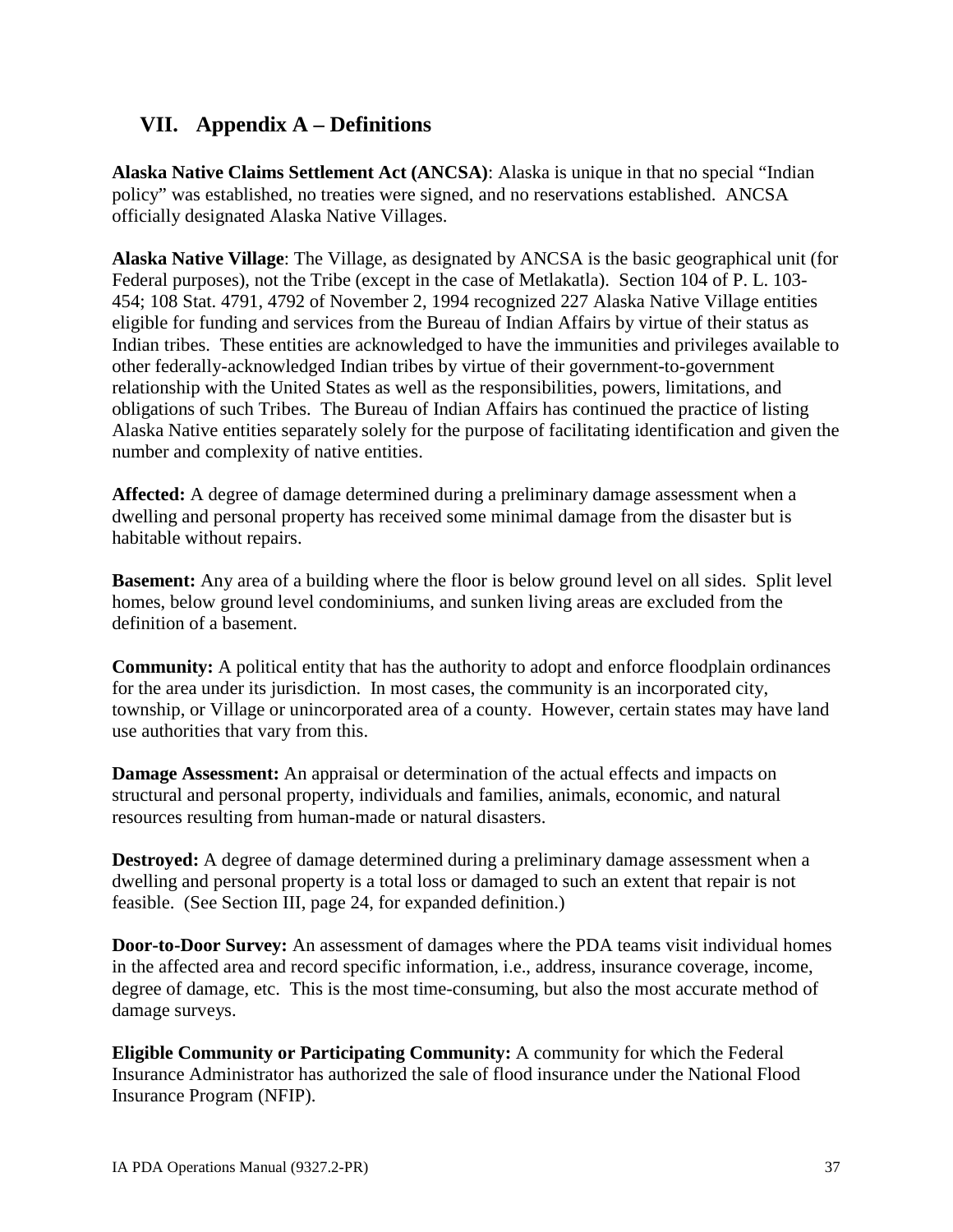**Federal Disaster Assistance:** Aid to disaster survivors or local, Tribal, or State governments by Federal agencies under provisions of the Disaster Relief Act of 1974, as amended.

**Flood:** A general and temporary condition of partial or complete inundation of normally dry land areas from overflow of inland or tidal waters, unusual or rapid accumulation of runoff of surface waters, and mudslides or mudflows caused by accumulation of waters.

**Overflow of inland or tidal waters:** Unusual or rapid accumulation of runoff of surface waters or mudslides/mudflows caused by accumulation of waters.

**Habitable:** A living unit that has sustained minimal or no damage and is safe, sanitary, functional, and suitable for dwelling.

**U.S. Department of Housing and Urban Development (HUD):** Federal agency that works to create a decent home and suitable living environment for all Americans by addressing housing needs, improving and developing American communities, and enforcing fair housing laws.

**Inaccessible:** A degree of damage determined during a preliminary damage assessment when a dwelling is not accessible by reasonable means, due to road closure or safety hazards as a result of the disaster (e.g., the bridge is out, the road is covered by water, the road is impassable due to a landslide or some other type of soil erosion, etc.).

**Indian Tribe:** Refers to an Indian or Alaska Native tribe, band, nation, pueblo, village, or community that the Secretary of the Interior acknowledges to exist as an Indian Tribe pursuant to the *Federally Recognized Indian Tribe List Act of 1994*, 25 U.S.C. 479a.

**Insurance Coverage:** The insurance purchased against specific losses provided for under the terms of a policy of insurance.

**Insurance Deductible:** For any loss covered by insurance, the deductible is the fixed dollar amount or percentage, which is borne by the insured prior to the insurer's liability.

**Major Damage:** A degree of damage determined during a preliminary damage assessment when a dwelling and personal property has sustained structural or significant damage, is uninhabitable and requires extensive repairs. (See Section III, page 24, for expanded definition.)

**Manufactured Home (MH):** A structure, transportable in one or more sections, which in the traveling mode, is eight body feet or more in width or forty body feet or more in length, or, when erected on site, is three hundred twenty or more square feet, and which is built on a permanent chassis and designed to be used as a dwelling with or without a permanent foundation when connected to the required utilities, and includes the plumbing, heating, air conditioning, and electrical systems contained therein (HUD Regulations 24 CFR 3280.2).

**Minor Damage:** A degree of damage determined during a preliminary damage assessment when a dwelling and personal property has received such damage that it no longer serves its basic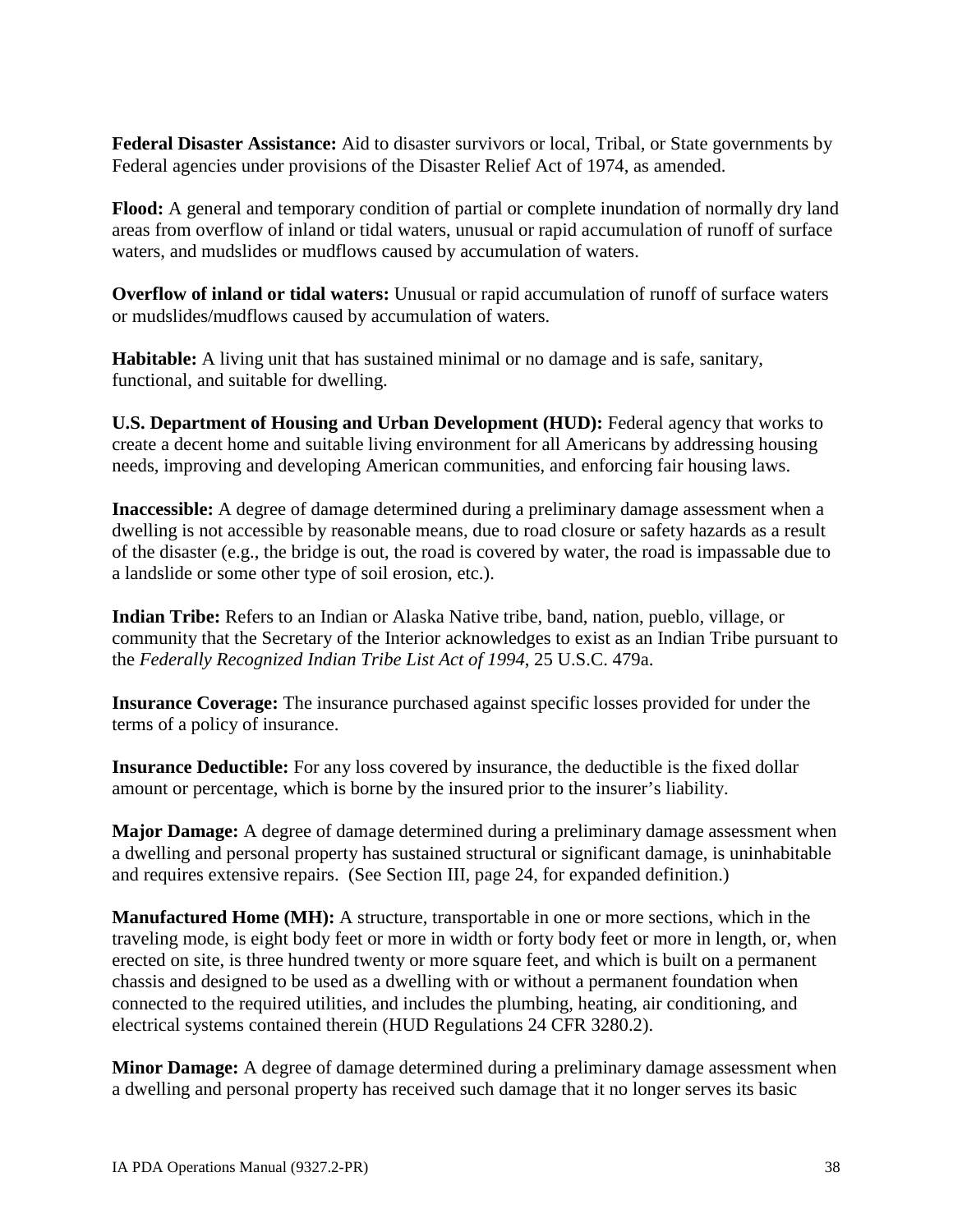purpose but can be easily repaired and made functional in less than thirty days. (See Section III, page 25, for expanded definition.)

**Mitigation:** Activities providing a critical foundation in the effort to reduce the loss of life and property from natural and/or manmade disasters by avoiding or lessening the impact of a disaster and providing value to the public by creating safer communities. Mitigation seeks to fix the cycle of disaster damage, reconstruction, and repeated damage. These activities or actions, in most cases, will have a long-term sustained effect.

**Multi-Family Home:** A structure with shared walls between living units such as apartments, condominiums, or townhomes.

**Other Federal Agencies (OFAs):** Agencies outside of FEMA with whom FEMA partners during times of disaster.

**Regional Corporation (for-profit)**: Twelve Native Regional Corporations were established for Alaska Natives under ANCSA. A thirteenth Corporation was established to represent nonresident Natives. These corporations are for-profit organizations and hold title to the sub-surface rights of 40 million acres of Alaska land. The regions are generally ethnically homogeneous.

**Regional, Private Non-profit Corporations**: These regional non-profits are incorporated within the State of Alaska and are also organized to meet the federal requirements of the Indian Self-Determination and Education Assistance Act (Public Law 93-638) ("ISDEA"), 1975. This legislation authorizes the Secretaries of the Department of the Interior and the Department of Health and Human Services to contract with tribes to operate federal programs. As non-profit corporations, they are eligible to contract with the State of Alaska to participate in grant programs. They are able to function as consortiums of Native Village Governments by virtue of tribal resolutions passed by their constituent Village IRA or Traditional Councils.

**The Robert T. Stafford Disaster Relief and Emergency Assistance Act, as amended (42 U.S.C. 5121):** Provides the authority for the Federal government to respond to disasters and emergencies in order to provide assistance to save lives and protect public health, safety, and property.

**Single Family Home:** A home with one living unit and four stand alone walls built on a basement or slab foundation.

**U. S. Small Business Administration (SBA):** Federal agency providing low interest disaster loans to homeowners, renters, businesses of all sizes and private, non-profit organizations to repair or replace real estate, personal property, machinery and equipment, inventory and business assets that have been damaged or destroyed in a declared disaster.

**Structure:** Typically a human-made, walled and roofed building, intended for supporting or sheltering, which is principally above ground and affixed to a permanent site.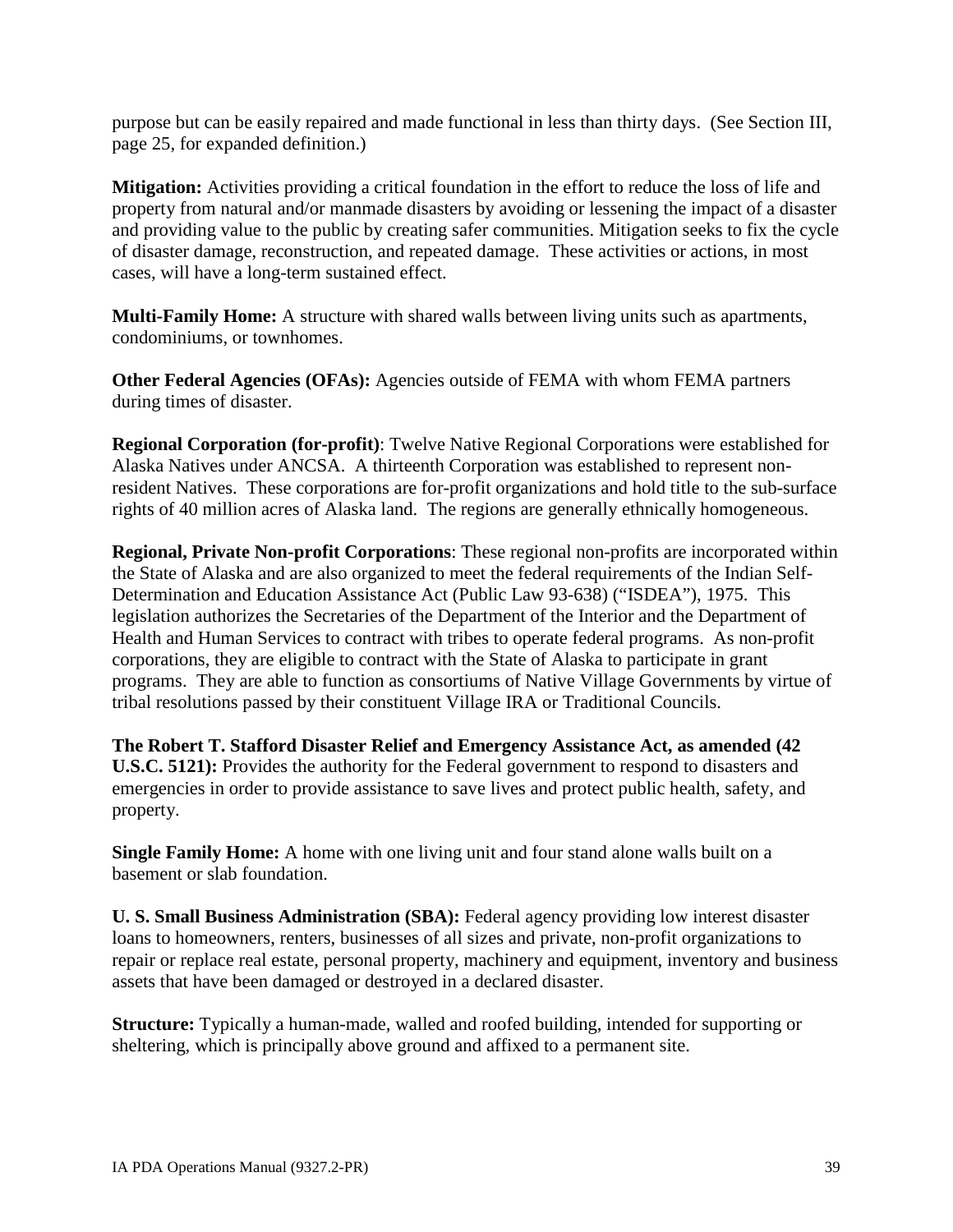**Tribal Government:** Refers to the recognized body of an Indian Tribe, including any Alaska Native Village defined in or established pursuant to the *Alaska Native Claims Settlement Act* (85 Stat. 688).

**Uninhabitable:** A dwelling that has sustained such damages that it is not safe, sanitary, nor fit to occupy.

**Village Corporation**: Each ANCSA-designated Native Village Corporation was given land based upon a population formula. When Village Corporations were established, they could elect to be either for profit or non-profit. All Village Corporations in Alaska chose to be for profit. City governments obtain some or most of their land through conveyance from the Village Corporation.

**Voluntary Agency Liaison (VAL):** A FEMA employee who coordinates with the volunteer sector to determine the impact on homes and residents in the community and who also is responsible for gathering information on the number of shelter sites, feeding sites, deaths, injuries, and illnesses for purposes of the *Regional Administrator's Validation and Recommendation*.

**Volunteer:** Any individual accepted to perform services by the lead agency (which has authority to accept volunteer services) when the individual performs services without promise, expectation, or receipt of compensation for services performed. See 16 U.S.C. 742f(c) and 29 CFR 553.10.

**Voluntary Agency:** Any chartered or duly recognized tax-exempt local, state or national organization or group which has provided or may provide needed services to local, Tribal, and/or State governments, or individuals in coping with a disaster.

**Windshield Survey:** An approach used in conducting a preliminary damage assessment. The preliminary damage assessment teams record damages while driving through the affected areas. They stop periodically to conduct interviews with disaster survivors to establish benchmarks for insurance coverage, degree of damage, etc. This process is repeated street by street.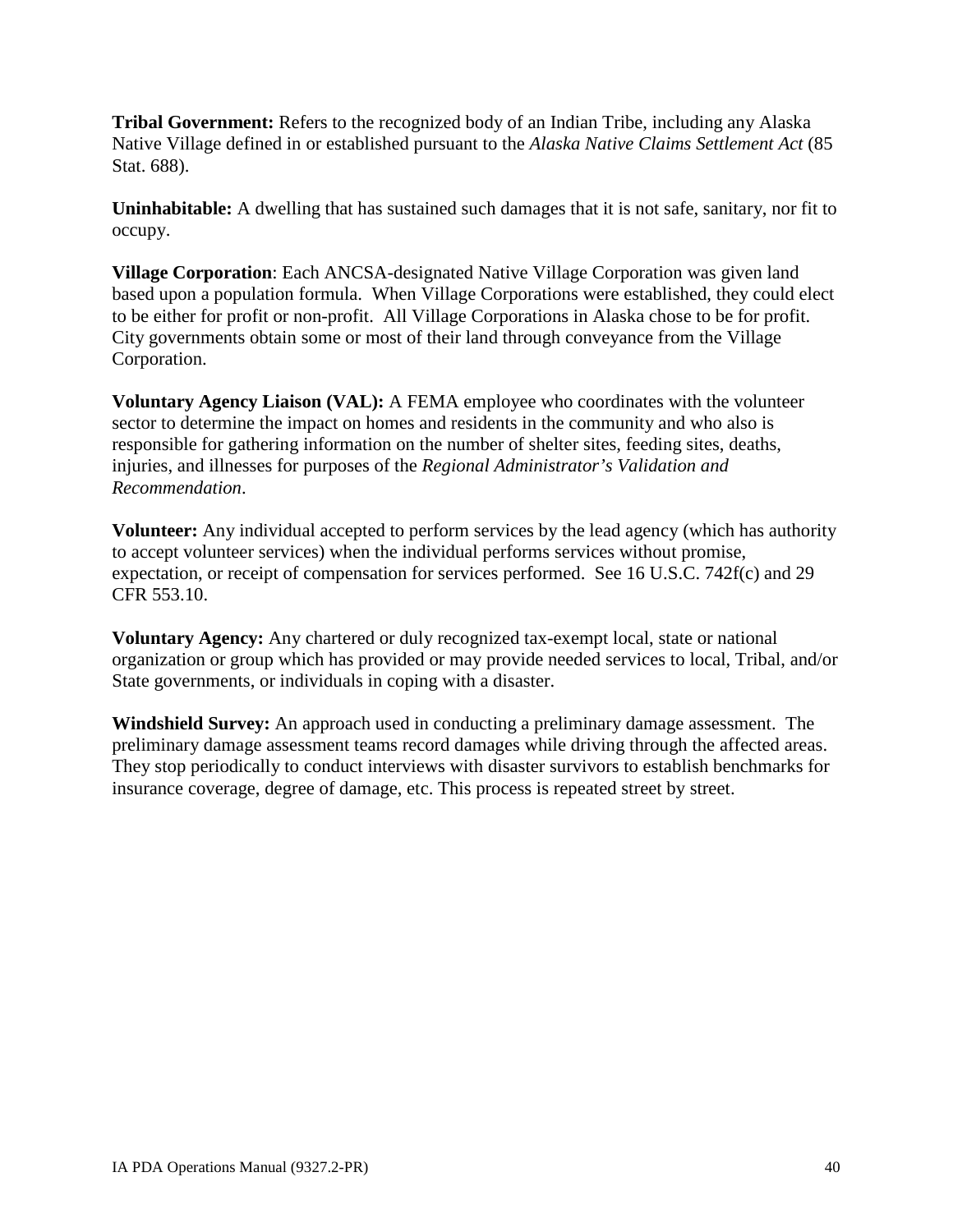# <span id="page-40-0"></span>**VIII. Appendix B – Instructions for PDA Field Forms**

#### **INSTRUCTIONS FOR COMPLETING PDA FORMS AND MICROSOFT EXCEL SPREADSHEET**

There are four (4) official FEMA PDA forms:

- **A. Detailed Street Sheet** To be used during a windshield/foot PDA when the inspectors have the capability of capturing addresses and surveying the damage on the ground.
- **B. Summary Sheet** To be used in conjunction with the Street Sheet to add multiple pages into one total result.
- **C. Tick Sheet** To be used during an aerial PDA or when the volume of homes is such that the street sheet is unnecessarily time consuming.
- **D. Narrative Report** To be used during the briefing with the State, Tribal, and local officials to capture information that paints the full picture of the disaster. This form is just as important as recording the hard count numbers.

#### <span id="page-40-1"></span>**A. Detailed Street Sheet**

Step One: Record all information in the header of the form. Be sure to include names and contact numbers for all PDA team members.

Step Two: Write down the street number and name (where possible) of the dwelling under the Address column.

Step Three: Assess the damage in order to determine under which category the dwelling falls. You will need to determine the following:

- Damage Level: Whether the dwelling is "Affected Habitable," "Minor," "Major," or "Destroyed." See Section III-D-4 for a description of the damage levels.
- Structure Type: Whether the dwelling is "Single Family," "Multi-Family," or "Manufactured Home." See Appendix A for definitions.
- Occupancy Type: Whether the individuals living in the dwelling are owners or renters. "Owner" indicates that the owner claims this home as their primary. "Renter" indicates someone other than the owner claims this home as their primary residence. See Step Six if the dwelling is not the occupant's primary residence.

Once you have assessed the dwelling, mark the appropriate box that describes the damaged dwelling.

If you are unable to assess the damaged dwelling because it is inaccessible, reference Step Seven.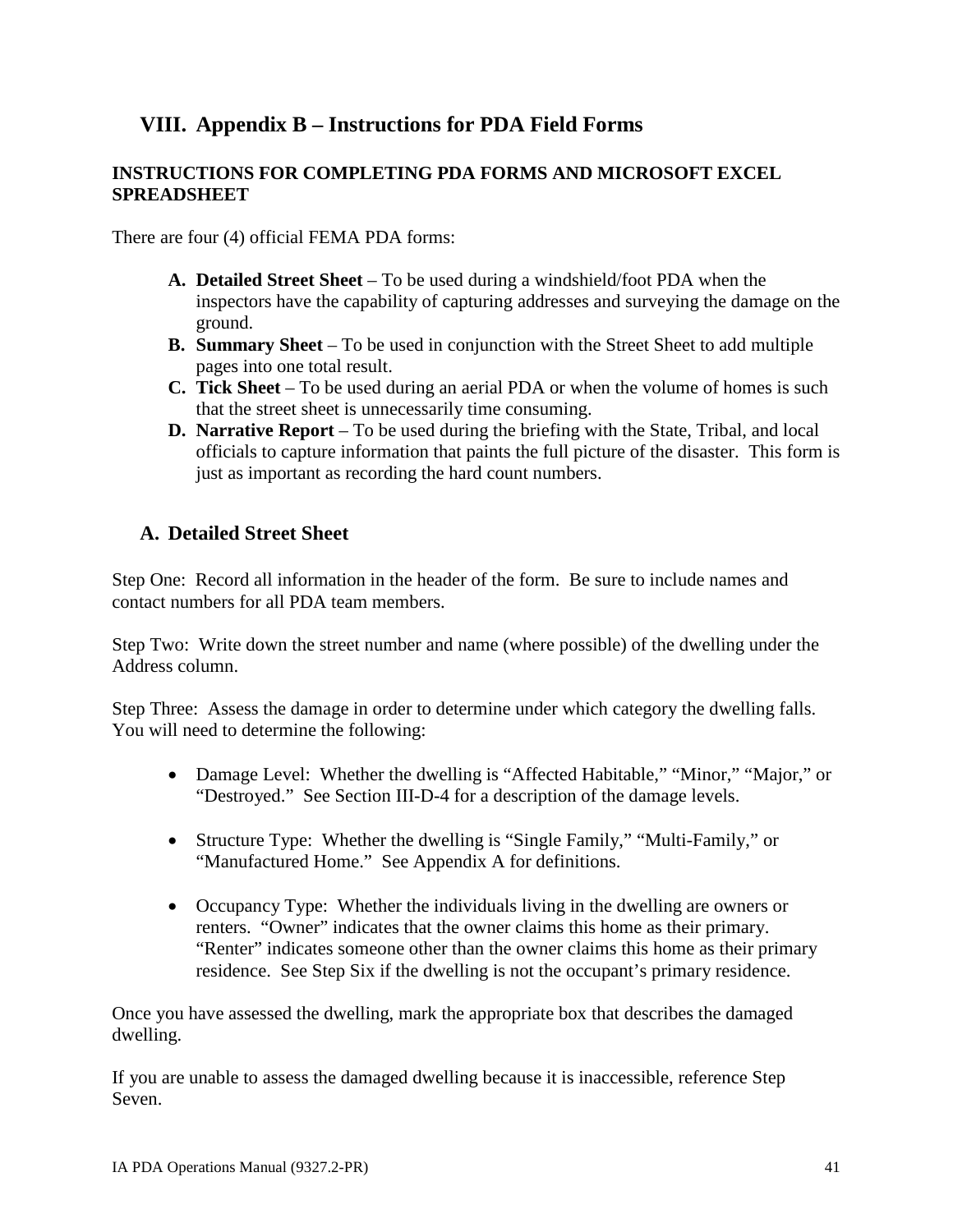Step Four: Determine whether the assessed damaged dwelling is low income. To determine whether a home is low income, the following factors should be considered: input from the local representative, general state of the home, and neighborhood. Mark the "Low Income" box if appropriate.

Step Five: Determine whether the assessed damaged dwelling is insured. Remember to assess the type of insurance that accords with the cause of damage. Do not select "insured" for a flooding disaster if the occupant only has homeowners' insurance. The local representative should be able to help answer this question as well. Mark the "Insured" box if appropriate.

Step Six: If the assessed damaged dwelling is not the occupant's primary residence, then mark the "Not Primary" box.

Step Seven: If the damaged dwelling is inaccessible, then mark the "Inaccessible" box. Mark it if you are unable to see the home or otherwise determine the damage level. Also mark as inaccessible if the home did not sustain physical damage but the occupant(s) are unable to reasonably reach the residence and live there due to the disaster. **Remember:** If you mark a damage level, DO NOT mark "Inaccessible."

Step Eight: If the damaged home or group of homes is inaccessible due to the only access point being a private road or bridge that is damaged, then mark the "Bridge" box. Private indicates that which is not owned or maintained by a government body.

Step Nine: If the assessed damaged dwelling has a loss of essential utilities such as electric, gas, or water, then mark the "Utilities Out" box.

Step Ten: If the assessed damaged dwelling is flooded, record the water depth in inches and/or feet in the "Basement" and/or "Living Area" boxes. To be used during flooding disasters only.

Step Eleven: The "Other" box may be used to record a disaster or Region specific element. Do not use unless directed to by the PDA Coordinator who will advise you what information is to be recorded in this field.

Step Twelve: If imputed into the excel version of the spreadsheet, the totals for each column will be computed for you. If not, add up each column and record at the bottom of the page (water depths do not need to be totaled). These totals should then be transferred to the summary sheet.

# <span id="page-41-0"></span>**B. Summary Sheet**

The fields on the summary sheet match exactly with those on the detailed Street Sheet. The purpose of the summary sheet is to add multiple pages or counties together to come up with a total. Remember to record all information in the header of the form. Be sure to include names and contact numbers for all PDA team members.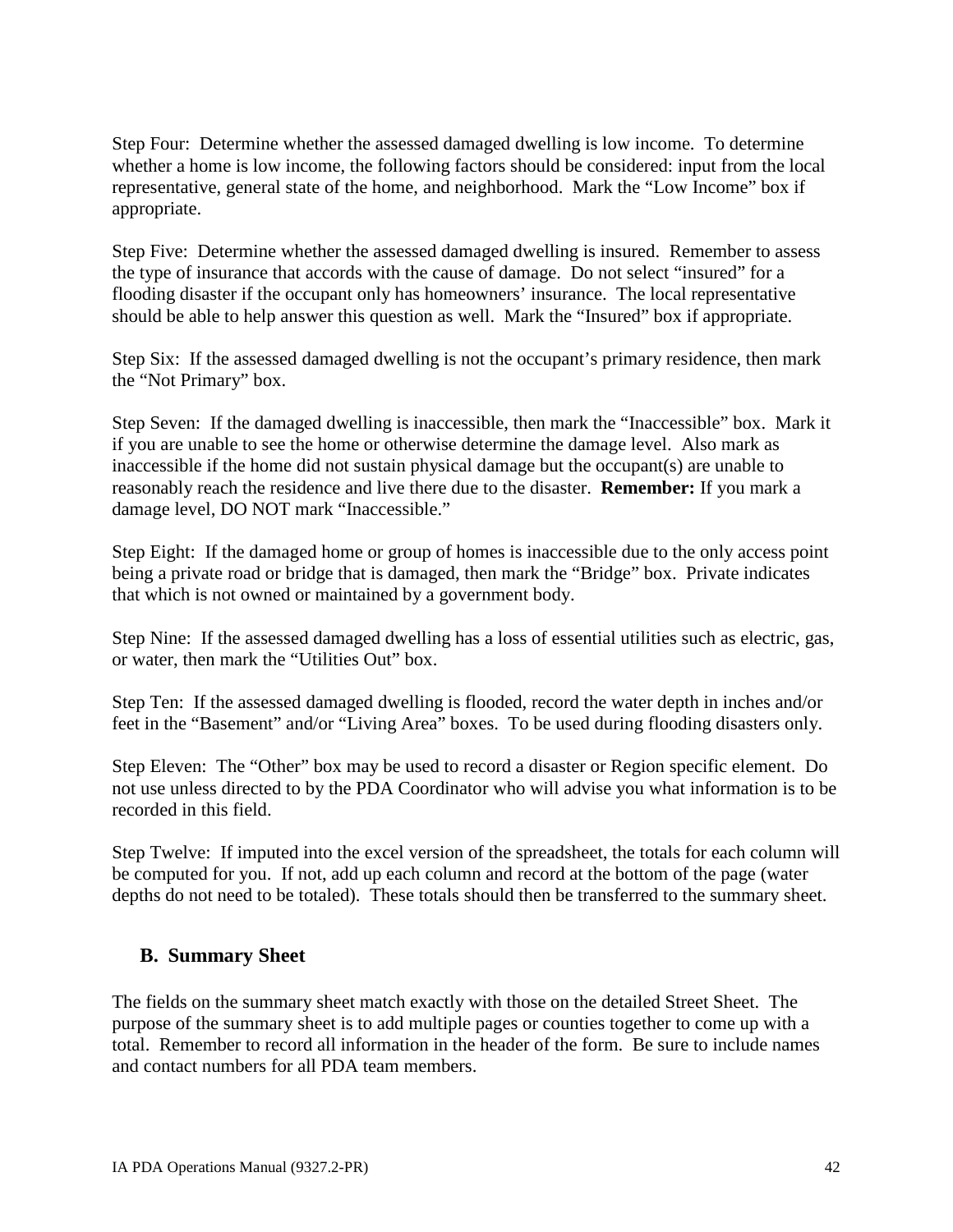# <span id="page-42-0"></span>**C. Tick Sheet**

Step One: Record all information in the header of the form. Be sure to include names and contact numbers for all PDA team members.

Step Two: Record homes as either hash marks or total numbers in the appropriate damage level box.

Step Three: Add each row together and record the total number of homes at all damage levels in the appropriate "Total Damaged" section.

Step Four: Record how many of the total homes have insurance and how many do not. At the top, place the percentage of insured homes by dividing the number of insured homes by the total number of homes surveyed.

Step Five: Record the number of homes with low-income households. To determine whether a household is low income, the following factors should be considered: input from the local representative, general state of the home, and neighborhood. At the top, place the percentage of low income homes by dividing the number of low income homes by the total number of homes surveyed.

# <span id="page-42-1"></span>**D. Narrative Report**

Record all information in the header of the form.

- 1. Event type and description of damage trends observed: Describe the event type and the damage trends observed, e.g., water contamination, of the impact area. Explain what types of damages have been reported (e.g., trees down, basement flooding, sewage backup, etc.).
- 2. Identify issues related to sewer back up: Explain the level of sewer back up, i.e., normal, above normal, etc., and what types of sewer-related issues and/or damages that have arose due to the disaster.
- 3. Identify areas with utilities out: Describe impacted areas and include a projected date of restoration.
- 4. Identify areas of concentrated damages: List neighborhoods or towns that were highly impacted.
- 5. Identify remote areas: Explain if there are impacted areas that may be hard to reach.
- 6. Identify major inaccessible areas and reason: Explain and describe areas the teams could not access. Details include how many and what types of homes are in the area, what is blocking the access, and how long the area is expected to be inaccessible.
- 7. Describe types of structures surveyed (i.e., brick, wood frame, foundation, basements, etc.): Explain if there are a lot of apartment buildings, etc. in the area surveyed.
- 8. Describe prevalence of damage to mobile homes or mobile home parks: Explain if there are a lot of damages to mobile homes and/or mobile home parks in the area surveyed.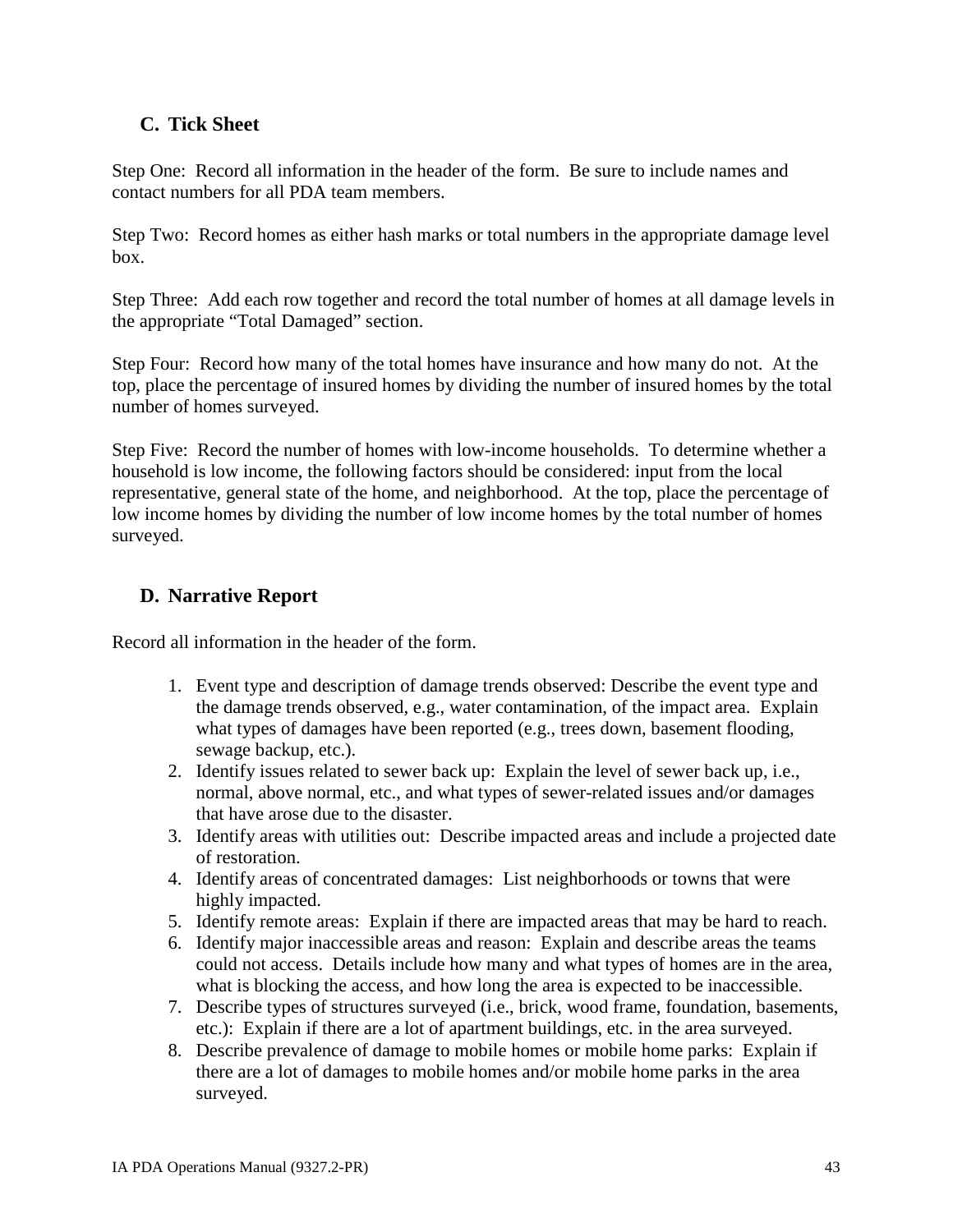- 9. Number of businesses impacted: Explain if these businesses are small businesses or large area employers. Also determine how many employees are impacted and how long they may be out of work.
- 10. Names of major employers impacted: For the impacted large area providers, please provide the company's name.
- 11. Other factors that impact tax-base: Pre-existing factors such as high unemployment, etc. can impact a community's ability to recover. Other disaster-related factors that can impact a community's ability to recover, such as vacation and tourism properties damaged, permanent exodus of population from disaster area, loss of use of commercial areas, loss of production base, should be noted as well.
- 12. Describe agricultural impact, if applicable: Detail any farms or crops that may be impacted.
- 13. Are there currently shelters open: Provide the maximum and current number of shelters and the population.
- 14. Estimated number of displaced households and where they are staying: Find out where impacted citizens are currently staying (e.g., with friends/family, shelters, hotels, etc.).
- 15. Are there sufficient housing and rental resources to meet the needs of the displaced: Describe current housing situation of displaced residents and available housing resources. If there are no resources available, include where the nearest available resources are located.
- 16. Describe local and VOAD activities, and agency resources available: Describe the agencies present and the services being provided. Agencies may be local or national.
- 17. Is there a significant need for counseling services: Describe the emotional needs of survivors.
- 18. Describe impact on special populations: Document the presence of any special population, i.e., access and functional needs, people with language barriers, seniors, children, etc., along with anticipated needs they may have.
- 19. List Tribal nations impacted: List Tribal nations that were impacted by the disaster. Describe any disaster related needs.
- 20. List storm related fatalities and injuries: Provide, at a minimum, how many deaths and injuries have been officially recorded. Where possible, provide names and addresses of the deceased in order to aid FEMA inspectors should there be a declaration.
- 21. Any other factors affecting the area not listed above: Detail any special factors not listed above that may further impede a community's ability to recover or any special circumstance that makes the situation unique. Examples of information to include in this section are evacuations, mobile homes moved, schools as shelters, secondary homes, concern of local contact, etc.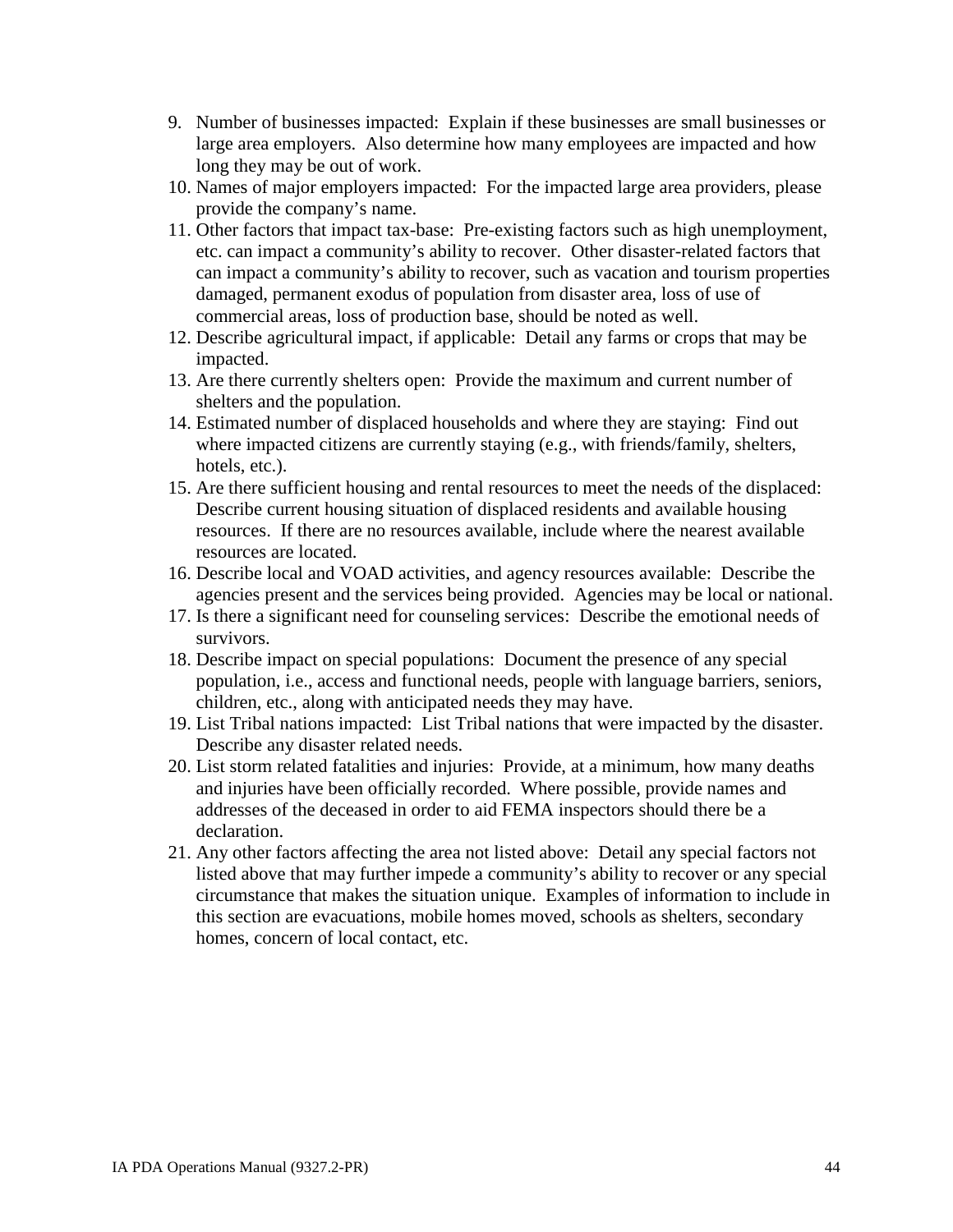| City<br><b>FEMA State</b> State State |                          |                               |                                | County                        |                              |                               |                   |                         | the contract of the contract of |                     | State_       |                     |                     |                     |            |                  | Disaster Type________________ |                |                          |                     |                                                                                                                                                                                                                                                    |                               |                              |                      | Local and the contract of the contract of |                     | SBA                            |                     |                            |                     |                         |                          |                    |             | Page_______ of |                      |                |                       |                |
|---------------------------------------|--------------------------|-------------------------------|--------------------------------|-------------------------------|------------------------------|-------------------------------|-------------------|-------------------------|---------------------------------|---------------------|--------------|---------------------|---------------------|---------------------|------------|------------------|-------------------------------|----------------|--------------------------|---------------------|----------------------------------------------------------------------------------------------------------------------------------------------------------------------------------------------------------------------------------------------------|-------------------------------|------------------------------|----------------------|-------------------------------------------|---------------------|--------------------------------|---------------------|----------------------------|---------------------|-------------------------|--------------------------|--------------------|-------------|----------------|----------------------|----------------|-----------------------|----------------|
|                                       |                          | <b>Affected Habitable</b>     |                                |                               |                              |                               |                   |                         |                                 |                     |              | <b>Minor</b>        |                     |                     |            |                  |                               |                |                          | <b>Major</b>        |                                                                                                                                                                                                                                                    |                               |                              |                      |                                           |                     | <b>Destroyed</b>               |                     |                            |                     |                         |                          |                    |             | õ              |                      |                | Water<br><b>Depth</b> |                |
|                                       | Single                   | Family                        |                                | Multi<br>Family               | Manifestived<br>Man          |                               | <b>Low Income</b> | Insured                 | Single                          | Family              | Multi        | Family              | Hamfordson<br>Ham   |                     | Low Income | bsused           | Single                        | Family         | Multi<br>Family          |                     | $\begin{array}{c} \mathbf{H}_{\mathbf{H}\mathbf{H}}(\mathbf{H}_{\mathbf{H}}) = \mathbf{H}_{\mathbf{H}}(\mathbf{H}_{\mathbf{H}})\\ \mathbf{H}_{\mathbf{H}}(\mathbf{H}_{\mathbf{H}}) = \mathbf{H}_{\mathbf{H}}(\mathbf{H}_{\mathbf{H}}) \end{array}$ |                               | Low Income<br> <br>  Insured |                      | Single                                    | Family              | Multi<br>Family                |                     | Manufactured<br>Name       |                     | Low Income              | Insured                  | <b>Not Primary</b> | laacessible | Private Road   | <b>Utilities Oat</b> | Basement       | Living Area<br>Other  |                |
| <b>Address</b>                        | $\bf{o}$<br>$\mathbf{1}$ | $ {\bf R} $<br>$\overline{2}$ | $\mathbf{o}$<br>$\overline{1}$ | $\mathbf R$<br>$\overline{2}$ | $\mathbf{o}$<br>$\mathbf{I}$ | $\mathbf R$<br>$\overline{2}$ | 3                 | $\overline{\mathbf{4}}$ | $\bullet$<br>$\mathbf{1}$       | R<br>$\overline{2}$ | o            | R<br>$\overline{2}$ | o<br>$\overline{1}$ | R<br>$\overline{2}$ | 3          | $\ddot{\bullet}$ | 0 R                           | $\overline{2}$ | $\bf{o}$<br>$\mathbf{1}$ | R<br>$\overline{2}$ | $\mathbf{0}$                                                                                                                                                                                                                                       | $\mathbf R$<br>$\overline{2}$ | $\overline{\mathbf{3}}$      | $\ddot{\phantom{1}}$ | <b>lo</b>                                 | R<br>$\overline{2}$ | $\mathbf{o}$<br>$\overline{1}$ | R<br>$\overline{2}$ | $\bf{o}$<br>$\overline{1}$ | R<br>$\overline{2}$ | $\overline{\mathbf{3}}$ | $\overline{\phantom{a}}$ | 5                  | 6           | 7              | B.                   | $\overline{3}$ | 10 11                 |                |
|                                       |                          |                               |                                |                               |                              |                               |                   |                         |                                 |                     |              |                     |                     |                     |            |                  |                               |                |                          |                     |                                                                                                                                                                                                                                                    |                               |                              |                      |                                           |                     |                                |                     |                            |                     |                         |                          |                    |             |                |                      |                |                       |                |
|                                       |                          |                               |                                |                               |                              |                               |                   |                         |                                 |                     |              |                     |                     |                     |            |                  |                               |                |                          |                     |                                                                                                                                                                                                                                                    |                               |                              |                      |                                           |                     |                                |                     |                            |                     |                         |                          |                    |             |                |                      |                |                       |                |
|                                       |                          |                               |                                |                               |                              |                               |                   |                         |                                 |                     |              |                     |                     |                     |            |                  |                               |                |                          |                     |                                                                                                                                                                                                                                                    |                               |                              |                      |                                           |                     |                                |                     |                            |                     |                         |                          |                    |             |                |                      |                |                       |                |
|                                       |                          |                               |                                |                               |                              |                               |                   |                         |                                 |                     |              |                     |                     |                     |            |                  |                               |                |                          |                     |                                                                                                                                                                                                                                                    |                               |                              |                      |                                           |                     |                                |                     |                            |                     |                         |                          |                    |             |                |                      |                |                       |                |
|                                       |                          |                               |                                |                               |                              |                               |                   |                         |                                 |                     |              |                     |                     |                     |            |                  |                               |                |                          |                     |                                                                                                                                                                                                                                                    |                               |                              |                      |                                           |                     |                                |                     |                            |                     |                         |                          |                    |             |                |                      |                |                       |                |
|                                       |                          |                               |                                |                               |                              |                               |                   |                         |                                 |                     |              |                     |                     |                     |            |                  |                               |                |                          |                     |                                                                                                                                                                                                                                                    |                               |                              |                      |                                           |                     |                                |                     |                            |                     |                         |                          |                    |             |                |                      |                |                       |                |
|                                       |                          |                               |                                |                               |                              |                               |                   |                         |                                 |                     |              |                     |                     |                     |            |                  |                               |                |                          |                     |                                                                                                                                                                                                                                                    |                               |                              |                      |                                           |                     |                                |                     |                            |                     |                         |                          |                    |             |                |                      |                |                       |                |
|                                       |                          |                               |                                |                               |                              |                               |                   |                         |                                 |                     |              |                     |                     |                     |            |                  |                               |                |                          |                     |                                                                                                                                                                                                                                                    |                               |                              |                      |                                           |                     |                                |                     |                            |                     |                         |                          |                    |             |                |                      |                |                       |                |
|                                       |                          |                               |                                |                               |                              |                               |                   |                         |                                 |                     |              |                     |                     |                     |            |                  |                               |                |                          |                     |                                                                                                                                                                                                                                                    |                               |                              |                      |                                           |                     |                                |                     |                            |                     |                         |                          |                    |             |                |                      |                |                       |                |
|                                       |                          |                               |                                |                               |                              |                               |                   |                         |                                 |                     |              |                     |                     |                     |            |                  |                               |                |                          |                     |                                                                                                                                                                                                                                                    |                               |                              |                      |                                           |                     |                                |                     |                            |                     |                         |                          |                    |             |                |                      |                |                       |                |
|                                       |                          |                               |                                |                               |                              |                               |                   |                         |                                 |                     |              |                     |                     |                     |            |                  |                               |                |                          |                     |                                                                                                                                                                                                                                                    |                               |                              |                      |                                           |                     |                                |                     |                            |                     |                         |                          |                    |             |                |                      |                |                       |                |
| Totals                                |                          | 000                           | $\mathbf{0}$                   | $\mathbf{0}$                  | $\mathbf{0}$                 | 0                             | $\overline{0}$    | $\overline{0}$          | $\mathbf{0}$                    | $\mathbf{0}$        | $\mathbf{0}$ | $\mathbf{0}$        | $\mathbf{0}$        |                     | 000        |                  | 0                             | $\mathbf{0}$   | $\bf{0}$                 | $\overline{0}$      | $\mathbf{0}$                                                                                                                                                                                                                                       |                               |                              |                      | 00000                                     |                     |                                |                     |                            |                     |                         |                          |                    |             | 000000000000   | $\overline{0}$       |                |                       | $\overline{0}$ |

# **PDA Detailed Street Sheet**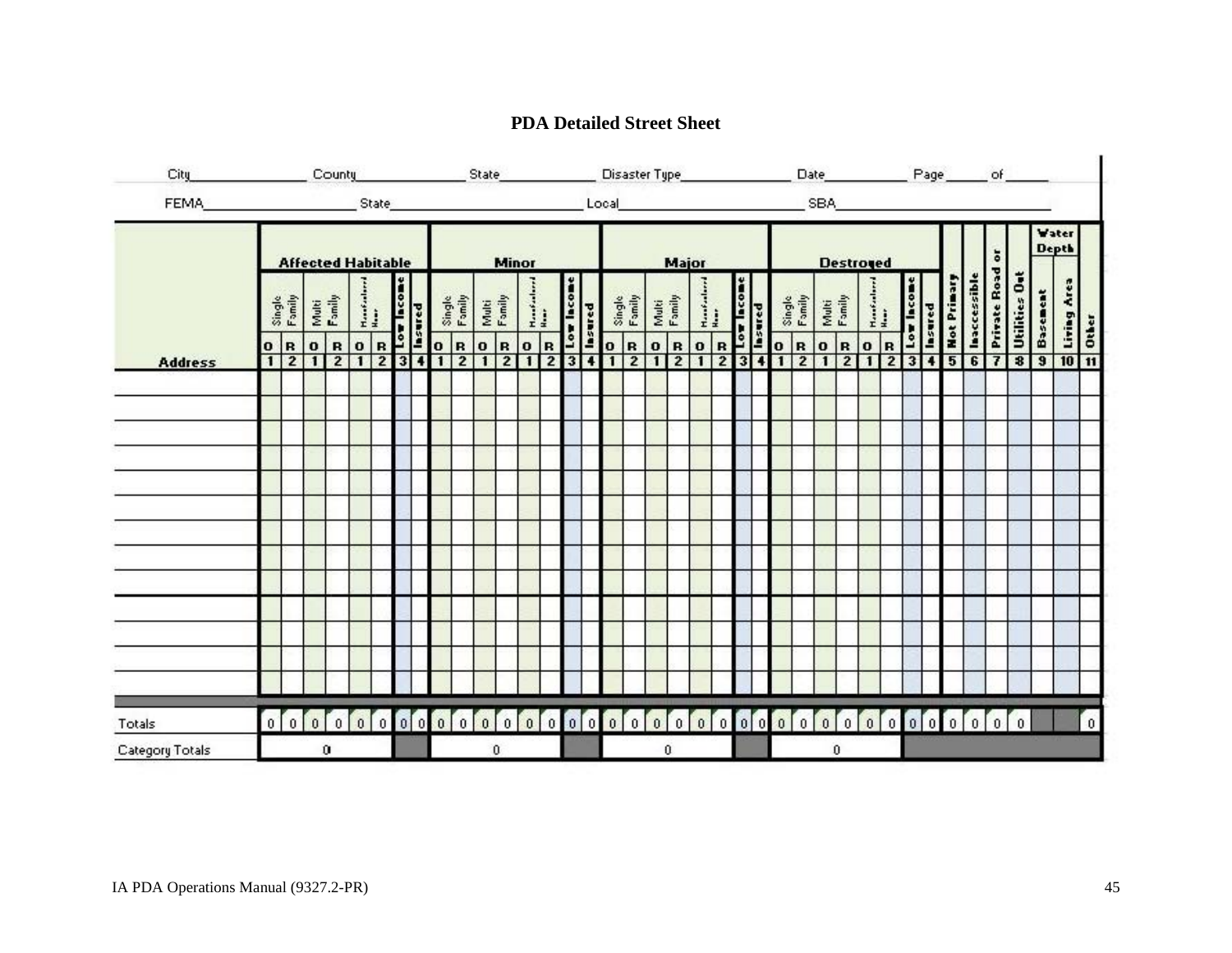# **PDA Summary Sheet**

| County (if applicable) State |              |                |                |                 |                           |                         |                                     |          |                  |                |                 |                      |                |               |                                                   |                  |                         |                | Disaster Type_______________ |                |             |                |                                                                                                                                                                                                                                      |                | Date Page of    |                |                      |                |              |           |               |                |                   |                  |              |
|------------------------------|--------------|----------------|----------------|-----------------|---------------------------|-------------------------|-------------------------------------|----------|------------------|----------------|-----------------|----------------------|----------------|---------------|---------------------------------------------------|------------------|-------------------------|----------------|------------------------------|----------------|-------------|----------------|--------------------------------------------------------------------------------------------------------------------------------------------------------------------------------------------------------------------------------------|----------------|-----------------|----------------|----------------------|----------------|--------------|-----------|---------------|----------------|-------------------|------------------|--------------|
| FEMA State State             |              |                |                |                 |                           |                         |                                     |          |                  |                |                 |                      |                |               |                                                   |                  |                         |                |                              |                |             |                | Local <b>Executive Contract Contract Contract Contract Contract Contract Contract Contract Contract Contract Contract Contract Contract Contract Contract Contract Contract Contract Contract Contract Contract Contract Contrac</b> |                |                 |                | <b>SBA</b>           |                |              |           |               |                |                   |                  |              |
|                              |              |                |                |                 | <b>Affected Habitable</b> |                         |                                     |          |                  |                | <b>Minor</b>    |                      |                |               |                                                   |                  |                         |                | Major                        |                |             |                |                                                                                                                                                                                                                                      |                |                 |                | <b>Destroyed</b>     |                |              |           |               |                |                   |                  |              |
|                              | Single       | Family         |                | Multi<br>Family | Manufactured<br>Home      |                         | Jow Income<br>A Insured<br>A Cincia |          | Single<br>Family |                | Multi<br>Family | Manufactured<br>Home |                | co Low Income | 4<br>1<br>1<br>1<br>1<br>Since<br>1<br>Since<br>1 | Single<br>Family | Multi<br>Family         |                | Manufactured<br>Home         |                | wincome     | <b>Insured</b> | Single<br>Family                                                                                                                                                                                                                     |                | Multi<br>Family |                | Manufactured<br>Home |                | u Low Income | A Insured | o Not Primary | o Inaccessible | ~ Private Road or | co Utilities Out |              |
| City, County, or             | o            | R              | $\circ$        | $\mathbf{R}$    | $\circ$                   | $\overline{\mathsf{R}}$ |                                     |          | R                | OR             |                 | OR                   |                |               |                                                   | R                | $\overline{\mathbf{Q}}$ | $\mathsf{R}$   | $\overline{\mathbf{0}}$      | $\mathbf{R}$   |             |                |                                                                                                                                                                                                                                      | R              | OR              |                | $\circ$              | $\vert$ R      |              |           |               |                |                   |                  | Other        |
| Page #                       | $\mathbf{1}$ | $\overline{2}$ | $\overline{1}$ | $\overline{2}$  | $\overline{1}$            | $\overline{2}$          |                                     |          | $\overline{2}$   | $\overline{1}$ | $\overline{2}$  | $\vert$ 1            | $\overline{2}$ |               |                                                   | $\overline{2}$   | $\overline{1}$          | $\overline{2}$ | $\overline{1}$               | $\overline{2}$ |             | $\overline{4}$ | $\mathbf{1}$                                                                                                                                                                                                                         | $\overline{2}$ | $\mathbf{1}$    | $\overline{2}$ | $\overline{1}$       | $\overline{2}$ |              |           |               |                |                   |                  | 11           |
|                              |              |                |                |                 |                           |                         |                                     |          |                  |                |                 |                      |                |               |                                                   |                  |                         |                |                              |                |             |                |                                                                                                                                                                                                                                      |                |                 |                |                      |                |              |           |               |                |                   |                  |              |
|                              |              |                |                |                 |                           |                         |                                     |          |                  |                |                 |                      |                |               |                                                   |                  |                         |                |                              |                |             |                |                                                                                                                                                                                                                                      |                |                 |                |                      |                |              |           |               |                |                   |                  |              |
|                              |              |                |                |                 |                           |                         |                                     |          |                  |                |                 |                      |                |               |                                                   |                  |                         |                |                              |                |             |                |                                                                                                                                                                                                                                      |                |                 |                |                      |                |              |           |               |                |                   |                  |              |
|                              |              |                |                |                 |                           |                         |                                     |          |                  |                |                 |                      |                |               |                                                   |                  |                         |                |                              |                |             |                |                                                                                                                                                                                                                                      |                |                 |                |                      |                |              |           |               |                |                   |                  |              |
|                              |              |                |                |                 |                           |                         |                                     |          |                  |                |                 |                      |                |               |                                                   |                  |                         |                |                              |                |             |                |                                                                                                                                                                                                                                      |                |                 |                |                      |                |              |           |               |                |                   |                  |              |
|                              |              |                |                |                 |                           |                         |                                     |          |                  |                |                 |                      |                |               |                                                   |                  |                         |                |                              |                |             |                |                                                                                                                                                                                                                                      |                |                 |                |                      |                |              |           |               |                |                   |                  |              |
|                              |              |                |                |                 |                           |                         |                                     |          |                  |                |                 |                      |                |               |                                                   |                  |                         |                |                              |                |             |                |                                                                                                                                                                                                                                      |                |                 |                |                      |                |              |           |               |                |                   |                  |              |
|                              |              |                |                |                 |                           |                         |                                     |          |                  |                |                 |                      |                |               |                                                   |                  |                         |                |                              |                |             |                |                                                                                                                                                                                                                                      |                |                 |                |                      |                |              |           |               |                |                   |                  |              |
|                              |              |                |                |                 |                           |                         |                                     |          |                  |                |                 |                      |                |               |                                                   |                  |                         |                |                              |                |             |                |                                                                                                                                                                                                                                      |                |                 |                |                      |                |              |           |               |                |                   |                  |              |
|                              |              |                |                |                 |                           |                         |                                     |          |                  |                |                 |                      |                |               |                                                   |                  |                         |                |                              |                |             |                |                                                                                                                                                                                                                                      |                |                 |                |                      |                |              |           |               |                |                   |                  |              |
|                              |              |                |                |                 |                           |                         |                                     |          |                  |                |                 |                      |                |               |                                                   |                  |                         |                |                              |                |             |                |                                                                                                                                                                                                                                      |                |                 |                |                      |                |              |           |               |                |                   |                  |              |
|                              |              |                |                |                 |                           |                         |                                     |          |                  |                |                 |                      |                |               |                                                   |                  |                         |                |                              |                |             |                |                                                                                                                                                                                                                                      |                |                 |                |                      |                |              |           |               |                |                   |                  |              |
|                              |              |                |                |                 |                           |                         |                                     |          |                  |                |                 |                      |                |               |                                                   |                  |                         |                |                              |                |             |                |                                                                                                                                                                                                                                      |                |                 |                |                      |                |              |           |               |                |                   |                  |              |
|                              |              |                |                |                 |                           |                         |                                     |          |                  |                |                 |                      |                |               |                                                   |                  |                         |                |                              |                |             |                |                                                                                                                                                                                                                                      |                |                 |                |                      |                |              |           |               |                |                   |                  |              |
|                              |              |                |                |                 |                           |                         |                                     |          |                  |                |                 |                      |                |               |                                                   |                  |                         |                |                              |                |             |                |                                                                                                                                                                                                                                      |                |                 |                |                      |                |              |           |               |                |                   |                  |              |
|                              |              |                |                |                 |                           |                         |                                     |          |                  |                |                 |                      |                |               |                                                   |                  |                         |                |                              |                |             |                |                                                                                                                                                                                                                                      |                |                 |                |                      |                |              |           |               |                |                   |                  |              |
|                              |              |                |                |                 |                           |                         |                                     |          |                  |                |                 |                      |                |               |                                                   |                  |                         |                |                              |                |             |                |                                                                                                                                                                                                                                      |                |                 |                |                      |                |              |           |               |                |                   |                  |              |
|                              |              |                |                |                 |                           |                         |                                     |          |                  |                |                 |                      |                |               |                                                   |                  |                         |                |                              |                |             |                |                                                                                                                                                                                                                                      |                |                 |                |                      |                |              |           |               |                |                   |                  |              |
|                              |              |                |                |                 |                           |                         |                                     |          |                  |                |                 |                      |                |               |                                                   |                  |                         |                |                              |                |             |                |                                                                                                                                                                                                                                      |                |                 |                |                      |                |              |           |               |                |                   |                  |              |
| Totals                       | $\mathbf{0}$ | $\bf{0}$       | $\circ$        | $\overline{0}$  | $\circ$                   | $\overline{0}$          | 00                                  | $\bf{0}$ | $\overline{0}$   | 0              | $\circ$         | $\vert 0 \vert$      | $\mathbf{0}$   |               | 0 0 0                                             | (0,1)            | 000                     |                | $\mathbf{0}$                 | $\overline{0}$ | $\mathbf 0$ |                | 0 0                                                                                                                                                                                                                                  | $\mathbf{0}$   | 00              |                | $\mathbf{0}$         |                | $0$ 0        | $\circ$   | $\circ$       | $\mathbf{0}$   |                   | 00               | $\mathbf{0}$ |
| <b>Category Totals</b>       |              |                |                | $\mathbf{0}$    |                           |                         |                                     |          |                  |                | 0               |                      |                |               |                                                   |                  |                         | $^{\circ}$     |                              |                |             |                |                                                                                                                                                                                                                                      |                | $\mathbf 0$     |                |                      |                |              |           |               |                |                   |                  |              |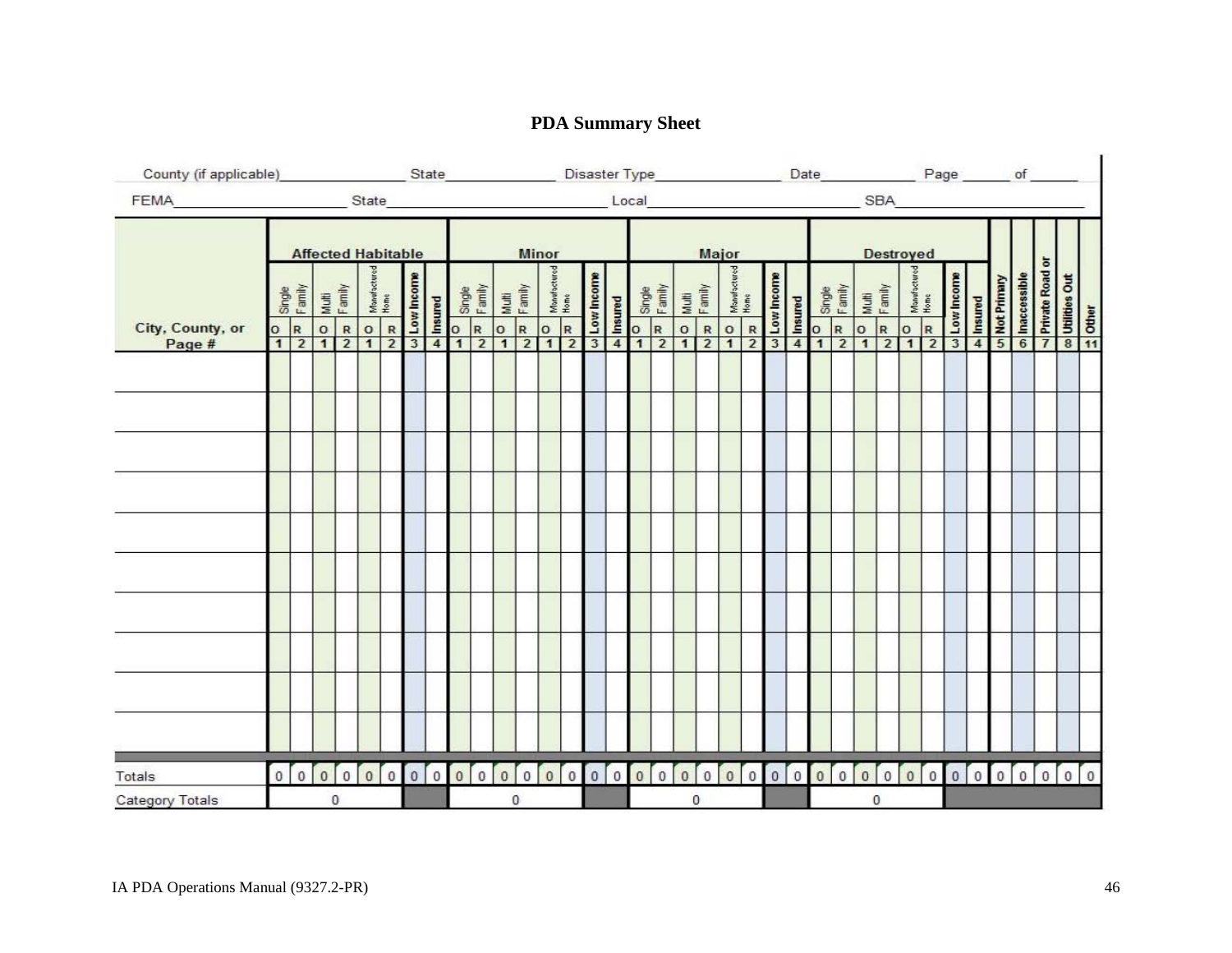#### **PDA Tick Sheet**

| City_                | County State   |                | Disaster Type  | Date and the state of the state of the state of the state of the state of the state of the state of the state |                  | Page of                   |                             |
|----------------------|----------------|----------------|----------------|---------------------------------------------------------------------------------------------------------------|------------------|---------------------------|-----------------------------|
| <b>FEMA</b>          | State          |                | Local          | <b>SBA</b>                                                                                                    |                  |                           |                             |
| Single Family        | Affected       | Minor          | Major          | Destroyed                                                                                                     | Total<br>Damaged | $%$ Ins<br>No Ins<br>Ins  | $\frac{9}{6}$<br>Low Income |
|                      | $\overline{1}$ | $\overline{2}$ | $\overline{3}$ | $\overline{4}$                                                                                                | $\overline{5}$   | 6                         | $\overline{I}$              |
| Owner                |                |                |                |                                                                                                               |                  |                           |                             |
| Renter               |                |                |                |                                                                                                               |                  |                           |                             |
| Not Primary          |                |                |                |                                                                                                               |                  |                           |                             |
| Total                |                |                |                |                                                                                                               |                  |                           |                             |
| Multi-Family         | Affected       | Minor          | Major          | Destroyed                                                                                                     | Total<br>Damagod | $%$ Ins<br>No Inc<br>Inc  | $\frac{9}{6}$<br>Low Income |
| Owner                |                |                |                |                                                                                                               |                  |                           |                             |
| Renter               |                |                |                |                                                                                                               |                  |                           |                             |
| Not Primary          |                |                |                |                                                                                                               |                  |                           |                             |
| Total                |                |                |                |                                                                                                               |                  |                           |                             |
| Manufactured<br>Home | Affected       | Minor          | Major          | Destroyed                                                                                                     | Total<br>Damaged | $%$ Ins<br>ln s<br>No Ins | $\frac{9}{6}$<br>Low Income |
| Owner                |                |                |                |                                                                                                               |                  |                           |                             |
| Renter               |                |                |                |                                                                                                               |                  |                           |                             |
| Not Primary          |                |                |                |                                                                                                               |                  |                           |                             |
| Total                |                |                |                |                                                                                                               |                  |                           |                             |
| <b>Grand Total</b>   |                |                |                |                                                                                                               |                  |                           |                             |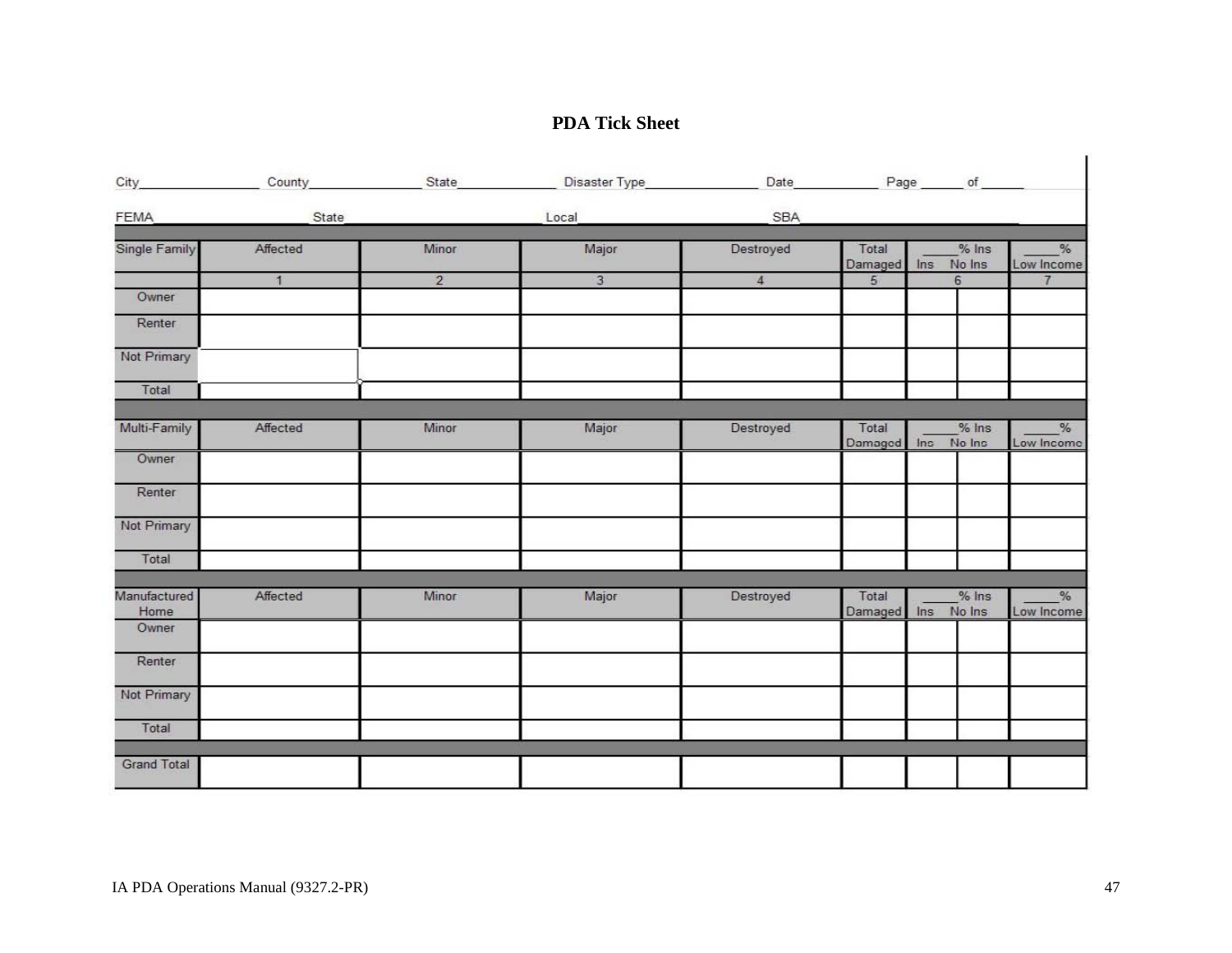# **PDA Narrative Report**

| <b>PDA NARRATIVE REPORT</b>                |                                                                                                                                                                                                            |       |                    |                                  |                                                                                                                           |  |  |  |  |  |  |  |
|--------------------------------------------|------------------------------------------------------------------------------------------------------------------------------------------------------------------------------------------------------------|-------|--------------------|----------------------------------|---------------------------------------------------------------------------------------------------------------------------|--|--|--|--|--|--|--|
| City                                       | County                                                                                                                                                                                                     | State | Date               | Page                             | Local Government Official/Contact #                                                                                       |  |  |  |  |  |  |  |
| contamination).                            | 1. Event type (i.e. flood, wind driven rain, tornado) and description of damage trends observed (i.e., water                                                                                               |       |                    |                                  |                                                                                                                           |  |  |  |  |  |  |  |
|                                            |                                                                                                                                                                                                            |       |                    |                                  | 2. Identify issues related to sewer back up (i.e., insurance, damage to sewer lines, normal sewer back up).               |  |  |  |  |  |  |  |
|                                            | 3. Identify areas with utilities out; include projected date of restoration.                                                                                                                               |       |                    |                                  |                                                                                                                           |  |  |  |  |  |  |  |
| 4. Identify areas of concentrated damages. |                                                                                                                                                                                                            |       |                    |                                  |                                                                                                                           |  |  |  |  |  |  |  |
| 5. Identify remote areas.                  |                                                                                                                                                                                                            |       |                    | mudslide, landslide, roads out). | 6. Identify major inaccessible areas and reasons (i.e.,                                                                   |  |  |  |  |  |  |  |
|                                            | 7. Describe types of structures surveyed (i.e., brick, wood frame, foundation, basements, etc).                                                                                                            |       |                    |                                  |                                                                                                                           |  |  |  |  |  |  |  |
|                                            | 8. Describe prevalence of damage to manufactured homes or mobile home parks.                                                                                                                               |       |                    |                                  |                                                                                                                           |  |  |  |  |  |  |  |
| 9. Number of businesses impacted.          |                                                                                                                                                                                                            |       | of employees).     |                                  | 10. Names of major employers impacted (i.e., description, #                                                               |  |  |  |  |  |  |  |
|                                            | 11. Other factors that impact tax-base (i.e., vacation and<br>tourism properties damaged, permanent exodus of population from<br>disaster area, loss of use of commercial areas, loss of production base). |       | crops, livestock). |                                  | 12. Describe agricultural impact, if applicable (i.e., loss of                                                            |  |  |  |  |  |  |  |
| 13. Are there currently shelters open?     |                                                                                                                                                                                                            |       |                    |                                  |                                                                                                                           |  |  |  |  |  |  |  |
|                                            | 14. Estimated number of displaced households and where they are staying.                                                                                                                                   |       |                    |                                  |                                                                                                                           |  |  |  |  |  |  |  |
| available resources?                       |                                                                                                                                                                                                            |       |                    |                                  | 15. Are there sufficient housing and rental resources to meet the needs of the displaced? If no, where are the nearest    |  |  |  |  |  |  |  |
|                                            | 16. Describe local and VOAD activities, and agency resources available.                                                                                                                                    |       |                    |                                  |                                                                                                                           |  |  |  |  |  |  |  |
|                                            | 17. Is there a significant need for counseling services?                                                                                                                                                   |       |                    |                                  |                                                                                                                           |  |  |  |  |  |  |  |
| children).                                 |                                                                                                                                                                                                            |       |                    |                                  | 18. Describe impact on special populations (i.e., access and functional needs, people with language barriers, seniors and |  |  |  |  |  |  |  |
| 19. List Tribal nations impacted.          |                                                                                                                                                                                                            |       |                    |                                  |                                                                                                                           |  |  |  |  |  |  |  |
|                                            | 20. List storm related fatalities and injuries (provide total numbers and names if possible).                                                                                                              |       |                    |                                  |                                                                                                                           |  |  |  |  |  |  |  |
|                                            | shelters, secondary homes, concern of local contact).                                                                                                                                                      |       |                    |                                  | 21. Any other factors affecting the area not listed above (i.e., evacuations, manufactured homes moved, schools as        |  |  |  |  |  |  |  |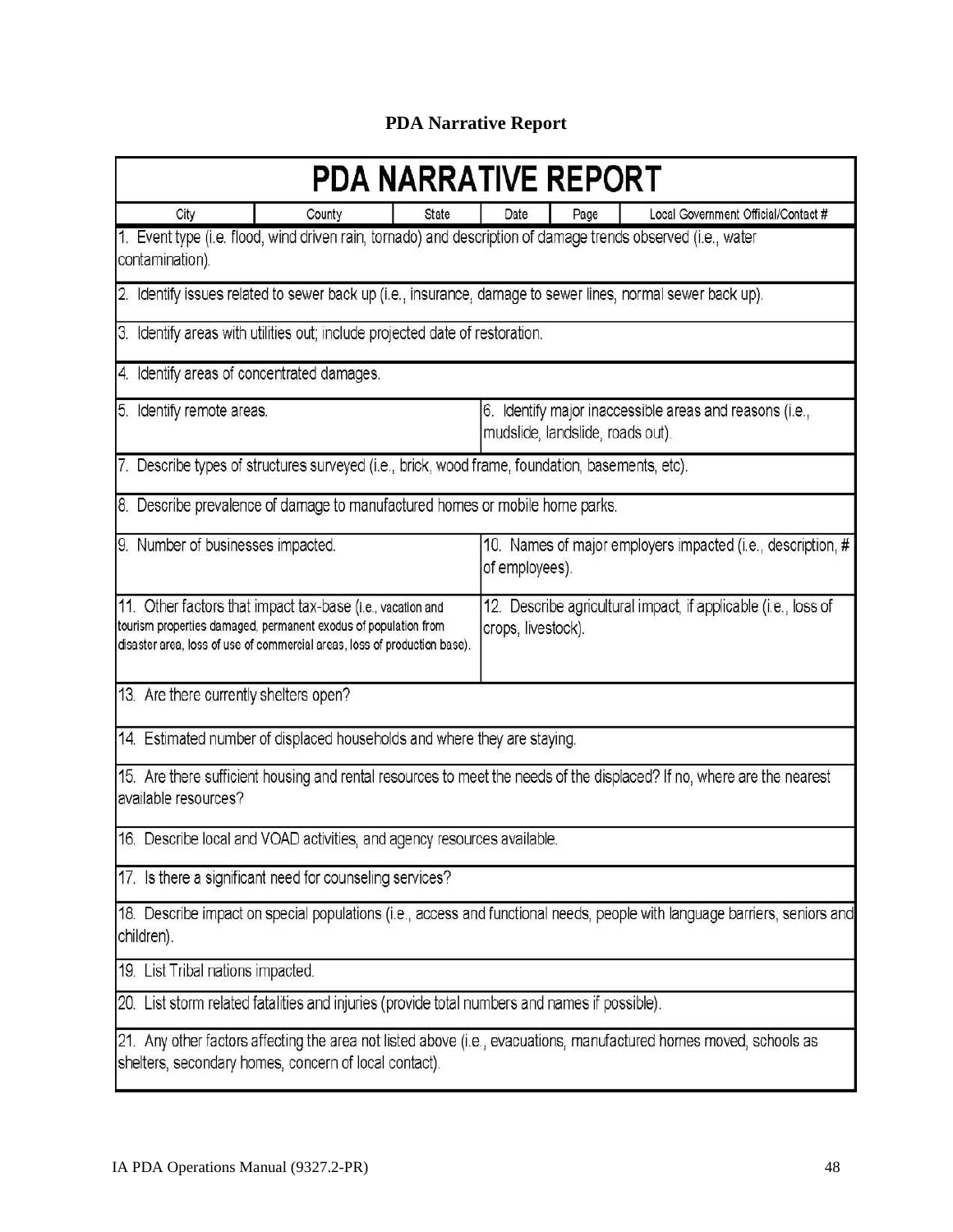# <span id="page-48-0"></span>**IX. Attachment A – Insurance Type Table**

| <b>Insurance Type</b>                      | <b>Property Covered</b>                                                                                                                                                                                                                                                                                                                                                                                                     | <b>Property</b><br><b>Not Covered</b>              | <b>Perils</b><br><b>Covered</b>                                                                                                                                                                                                                                                                     | <b>Perils Not Covered</b>                                                                                                                                                                                                                                                                                                          |
|--------------------------------------------|-----------------------------------------------------------------------------------------------------------------------------------------------------------------------------------------------------------------------------------------------------------------------------------------------------------------------------------------------------------------------------------------------------------------------------|----------------------------------------------------|-----------------------------------------------------------------------------------------------------------------------------------------------------------------------------------------------------------------------------------------------------------------------------------------------------|------------------------------------------------------------------------------------------------------------------------------------------------------------------------------------------------------------------------------------------------------------------------------------------------------------------------------------|
| <b>Home owners</b><br>or<br><b>Renters</b> | Owners: all real property,<br>including separate structures;<br>removal of debris deposited<br>by covered peril; personal<br>property, Additional Living<br>Expenses (ALE) for covered<br>perils.<br><b>Renters:</b> all personal<br>property, including personal<br>property away from premises<br>and ALE for covered perils.                                                                                             | Seawalls; retaining<br>walls; washouts<br>(access) | Wind: hail:<br>lightning; falling<br>objects including<br>trees; freezing of<br>plumbing; weight of<br>ice, snow, or sleet;<br>fire; smoke;<br>volcanic eruption;<br>power surge;<br>explosion; riot or<br>civil disturbance                                                                        | Surface waters or flood; rain<br>through doors, windows, or bad<br>roof; seepage; landslides; mudslides;<br>earthquake; sewer backup<br>Sewer back up is usually covered in<br>an endorsement to the policy                                                                                                                        |
| <b>Manufactured</b><br>Home                | Manufactured home,<br>including separate structures;<br>removal of debris deposited<br>by covered peril; cost of<br>emergency repairs or removal<br>to protect the manufactured<br>home; ALE for covered<br>perils; All personal property,<br>including personal property<br>away from premises                                                                                                                             | Seawalls: washouts<br>(outside damages)            | Wind; hail;<br>lightning; falling<br>objects including<br>trees; freezing of<br>plumbing; weight of<br>ice, snow, or sleet;<br>fire; smoke;<br>volcanic eruption;<br>power surge;<br>explosion; riot or<br>civil disturbance;<br>Flood may or may<br>not be covered<br>depending on the<br>contract | Sewer backup; leakage from rain,<br>snow, or sleet; freezing or electrical<br>failure, mudslide, earthquake; Flood<br>may or may not be covered<br>depending on the contract<br>Electrical failure does not pertain to<br>power surges, only to situations<br>where electrical service stops and<br>there is no damage to the home |
| Condominium                                | Unit: Structural elements not<br>shared by other tenants or<br>owned by the association,<br>generally from the sheetrock<br>in, including sheetrock,<br>paneling, wall covering; ALE<br>for covered perils; All<br>personal property, including<br>personal property away from<br>premises<br><b>Master:</b> Structural elements<br>shared by other tenants or<br>owned by the association,<br>generally from the studs out | Seawalls; retaining<br>walls; washouts<br>(access) | Wind; hail;<br>lightning; falling<br>objects including<br>trees; freezing of<br>plumbing; weight of<br>ice, snow, or sleet;<br>fire; smoke;<br>volcanic eruption;<br>power surge<br>explosion; riot or<br>civil disturbance                                                                         | Surface waters or flood: rain<br>through doors, windows, or bad<br>roof; landslides; mudslides;<br>earthquake; sewer backup; leakage<br>from rain, snow, or sleet; freezing or<br>electrical failure                                                                                                                               |